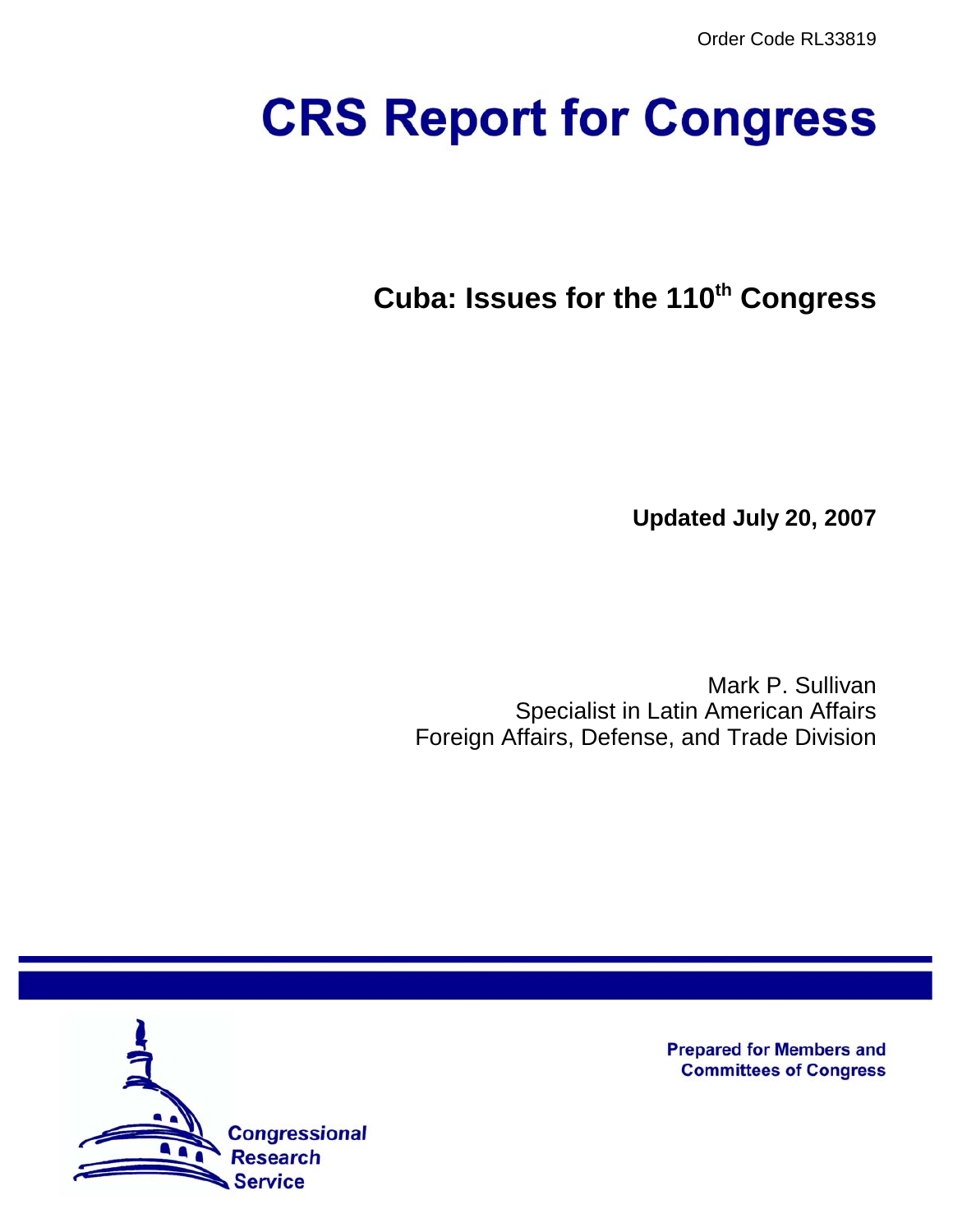# Cuba: Issues for the  $110<sup>th</sup>$  Congress

## **Summary**

Since the early 1960s, U.S. policy toward Cuba under Fidel Castro has consisted largely of isolating the communist nation through comprehensive economic sanctions, which have been significantly tightened by the Bush Administration, including restrictions on travel, private humanitarian assistance, and payment terms for U.S. agricultural exports to Cuba. A second component of U.S. policy has consisted of support measures for the Cuban people, including private humanitarian donations and U.S.-sponsored radio and television broadcasting to Cuba. As in past years, the main issue for U.S. policy toward Cuba in the  $110<sup>th</sup>$  Congress will be how to best support political and economic change in one of the world's remaining communist nations. Unlike past years, however, Congress is now examining policy toward Cuba in the context of Fidel Castro's temporary, and potentially permanent, departure from the political scene because of health conditions. Over the past several years, one or both houses have at times approved legislative provisions that would ease U.S. sanctions on Cuba, but ultimately these provisions have been stripped out of the final enacted measures, in part because of presidential veto threats.

In the 110<sup>th</sup> Congress, both the House-passed and Senate Appropriations Committee reported versions of the FY2008 Financial Services and General Government appropriations bill, H.R. 2829, has a provision that would prevent funds from being used to implement a February 2005 tightening of policy requiring the payment of cash in advance prior to the shipment of U.S. agricultural goods to Cuba; the Senate version also would ease travel to Cuba for the marketing and sale of agricultural and medical goods. Several other initiatives would ease Cuba sanctions: H.R. 177 (educational travel), H.R. 216 (Cuban baseball players), H.R. 217 and H.R. 624 (overall sanctions), H.R. 654, S. 554, and S. 721 (travel), H.R. 757 (family travel and remittances), H.R. 1026 (sale of U.S. agricultural products), H.R. 2819/S. 1673 (sale of U.S. agricultural and medical products and travel), and S. 1268 (development of Cuba's offshore oil). S. 554 also would terminate U.S.-government sponsored television broadcasting to Cuba. Several initiatives would tighten sanctions: H.R. 525 (related to U.S. fugitives in Cuba), and H.R. 1679/S. 876 (related to Cuba's offshore oil development). Two initiatives, H.R. 1306 and S. 749, would amend a provision of law restricting the registration or enforcement of certain Cuban trademarks; H.R. 217, H.R. 624, H.R. 2819, and S. 1673 would repeal the trademark sanction.

The House-passed version of the FY2008 foreign aid appropriations measure, H.R. 2764, would fully fund the Administration's request for \$45.7 million for Cuba democracy programs, while the Senate Appropriations Committee report to the bill would recommend \$15 million. The House-passed version would prohibit funding for counternarcotics cooperation with Cuba, while the Senate version would provide \$1 million. Both versions would provide \$33.681 million for Cuba broadcasting, \$5 million less than the request, but the same provided for FY2007.

This report will be updated regularly. Also see CRS Report RL31139, *Cuba: U.S. Restrictions on Travel and Remittances*; CRS Report RS20468, *Cuban Migration Policy and Issues*; and CRS Report RL33622, *Cuba's Future Political Scenarios and U.S. Policy Approaches.*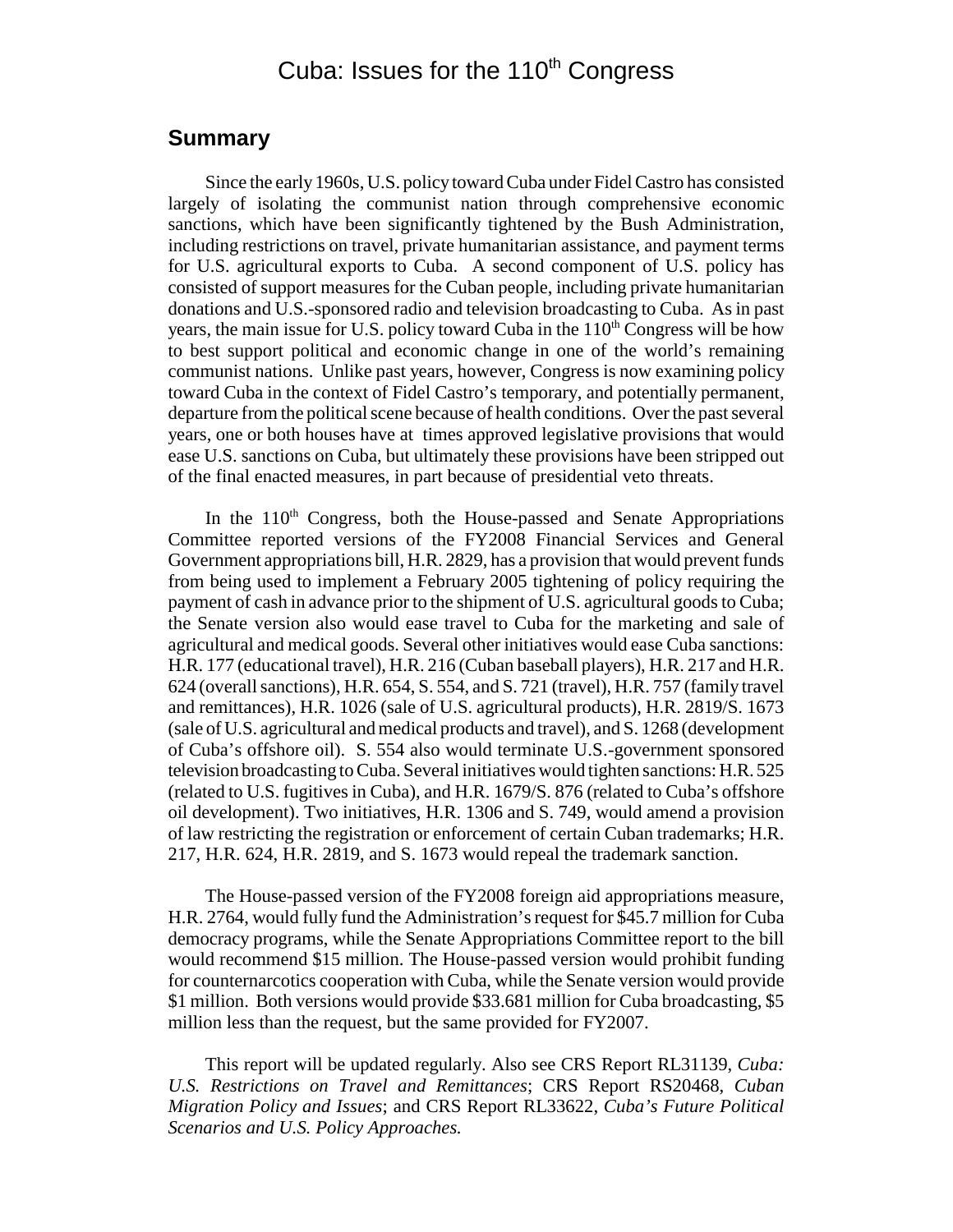# **Contents**

| Overview $\dots \dots \dots \dots \dots \dots \dots \dots \dots \dots \dots \dots \dots \dots \dots \dots$ |
|------------------------------------------------------------------------------------------------------------|
|                                                                                                            |
|                                                                                                            |
|                                                                                                            |
|                                                                                                            |
|                                                                                                            |
|                                                                                                            |
|                                                                                                            |
| May 2004 Commission for Assistance to a Free Cuba Report  11                                               |
| July 2006 Commission for Assistance to a Free Cuba Report 12                                               |
|                                                                                                            |
|                                                                                                            |
|                                                                                                            |
| Travel and Private Humanitarian Assistance Restrictions 16                                                 |
|                                                                                                            |
|                                                                                                            |
|                                                                                                            |
|                                                                                                            |
|                                                                                                            |
|                                                                                                            |
|                                                                                                            |
|                                                                                                            |
|                                                                                                            |
|                                                                                                            |
|                                                                                                            |
|                                                                                                            |
|                                                                                                            |
|                                                                                                            |
|                                                                                                            |
|                                                                                                            |
|                                                                                                            |
|                                                                                                            |
|                                                                                                            |
|                                                                                                            |
|                                                                                                            |
|                                                                                                            |
|                                                                                                            |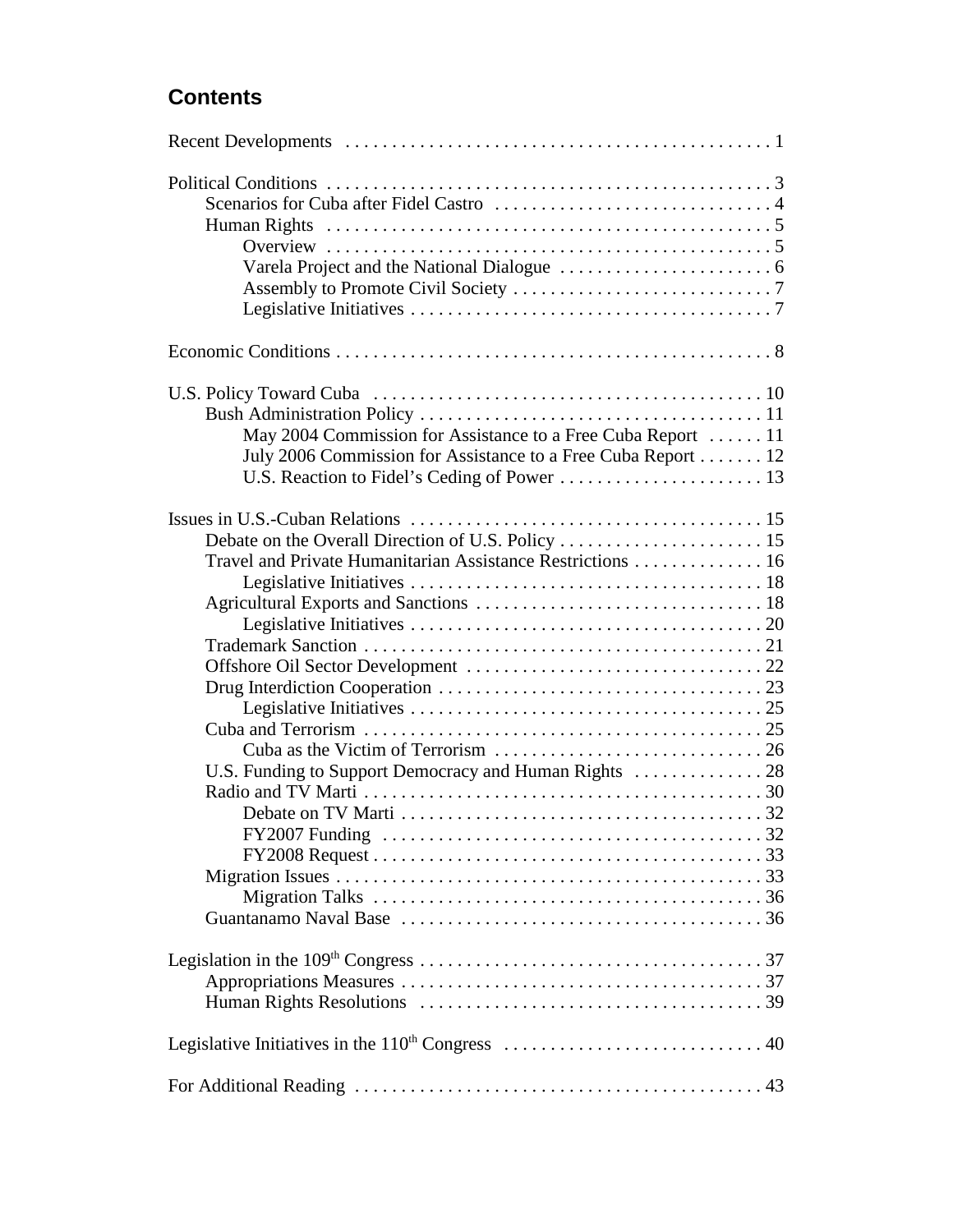# Cuba: Issues for the  $110<sup>th</sup>$  Congress

## **Recent Developments**

On July 19, 2007, the Senate Appropriations Committee approved its version of the FY2008 Agriculture appropriations bill, which included a provision, adopted in committee by voice vote, that would authorize general licenses for travel to Cuba for agricultural purposes.

On July 19, 2007, the U.S. International Trade Commission issued a report, requested by the Senate Committee on Finance, maintaining that the U.S. share of Cuba's agricultural, fish, and forest imports would rise from one-third to between one-half and two-thirds if trade restrictions were lifted. According to the report, lifting travel restrictions would result in travel by U.S. citizens to Cuba rising to between 550,000 and 1 million from an estimate of 171,000 in 2005. See the full report available at [http://www.usitc.gov/ext\_relations/news\_release/2007 /er0719ee1.htm]

On July 12, 2007, the Subcommittee on International Organizations, Human Rights, and Oversight of the House Committee on Foreign Affairs held a hearing on human rights and U.S. foreign policy that examined the cases of Azerbaijan, Cuba, and Egypt.

On July 3, 2007, independent journalist Armando Betancourt Reina was sentenced to 15 months in prison.

On June 28, 2007, the House passed the FY2008 Financial Service and General Government Appropriations Act, which contains a provision in Section 903 that would prevent Treasury Department funds from being used to implement a February 2005 tightening of policy requiring the payment of cash in advance prior to the shipment of U.S. agricultural goods to Cuba. The House adopted the provision when it approved H.Amdt. 467 (Moran, Kansas) by voice vote.

On June 22, 2007, the House passed the FY2008 State, Foreign Operations, and Related Agencies Appropriations Act, H.R. 2764, with several Cuba provisions. It would fully fund the Administration's request for \$45.7 million in Economic Support Funds (ESF) for Cuba democracy programs. (The House committee-reported bill would have provided \$9 million in ESF for such programs, but during June 21, 2007 floor consideration, the House approved H.Amdt. 351 (Diaz-Balart) by a vote of 254- 170 that increased funding for Economic Support Funds (ESF) by \$36.7 million in order to fully fund the Administration's request.) The House-passed bill, in Section 607, would prohibit direct funding for Cuba, and, in Section 673, would specifically prohibit International Narcotics Control and Law Enforcement assistance to the Cuban government. The report to the bill, H.Rept. 110-197, recommended \$33.681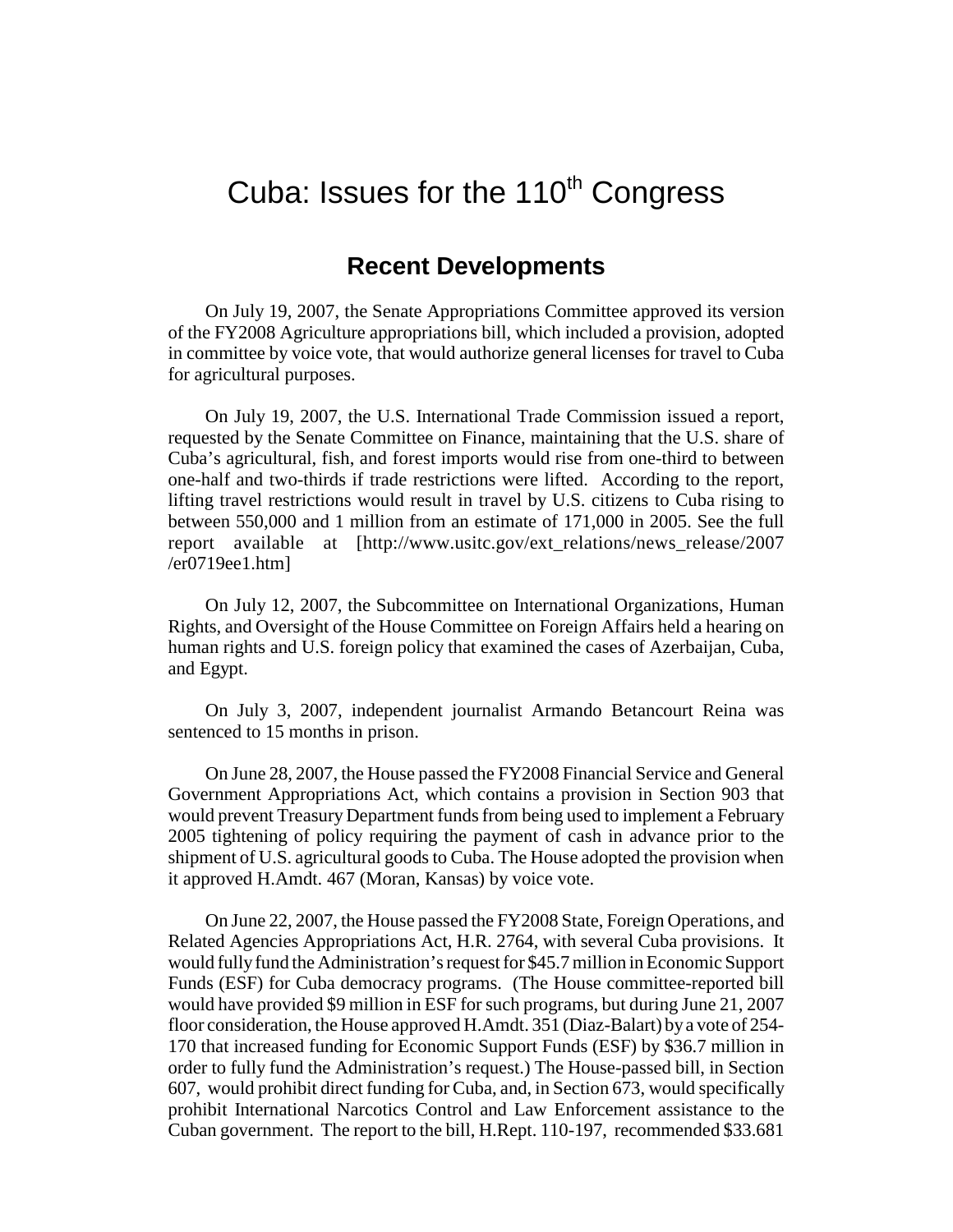million for Cuba broadcasting, \$5.019 million below the Administration's request of \$38.7 million and identical to the amount provided for FY2007. (Also see "Legislative Initiatives in the  $110<sup>th</sup>$  Congress" below.)

On May 9, 2007, a federal judge in Texas dismissed immigration fraud charges against Luis Posada Carriles, alleged to be involved in the 1976 bombing of a Cuban airliner and 1997 bombings in Cuba. The judge maintained that the U.S. government mistranslated testimony from Posada and manipulated evidence. Posada had been released from jail in New Mexico on April 19, 2007, and allowed to return to Miami under house arrest awaiting trial.

On May 3, 2007, Cuban authorities prevented a hijacking from Havana to the United States by two military recruits who killed an army lieutenant colonel that they had taken hostage. Cuba denounced U.S. immigration policy for encouraging such violent action.

On April 25, 2007, Cuba expelled U.S. fugitive Joseph Adjmi to the United States. Adjmi had been convicted of mail fraud in the 1960s, but disappeared before beginning his 10-year sentence.

On April 24, 2007, the Cuban government released six dissidents, arrested in 2005, after serving most or all of their sentences.

On April 23, 2007, one of Cuba's longest serving political prisoners, Jorge Luis García Pérez, was released from prison after 17 years.

On April 16, 2007, many of Cuba's leading dissident groups signed a statement declaring that they were united in their struggle for a peaceful transition toward democracy.

In April 2007, the Cuban government conducted secret trials sentencing human rights activist Rolando Jiménez Posada to 12 years in jail, and independent journalist Oscar Sánchez Madan to four years.

On February 8, 2007, Cuba extradited alleged Colombia drug cartel leader Luis Hernando Gómez Bustamante to Colombia. Gómez Bustamante will likely be extradited to the United States, where he is wanted on drug trafficking charges.

In February 2007, the Cuban government released three political prisoners that had been held since July 2005 before a planned protest at the French Embassy: prominent dissident René Gómez Manzano was released February 8, while dissidents Julio César López and Raúl Martinez were released on February 3.

In January 11, 2007, testimony before the Senate Select Committee on Intelligence, Defense Intelligence Agency Director Lt. Gen. Michael Maples stated that "Raúl Castro is firmly in control as Cuba's acting president and will likely maintain power and stability after Fidel Castro dies, at least for the short-term."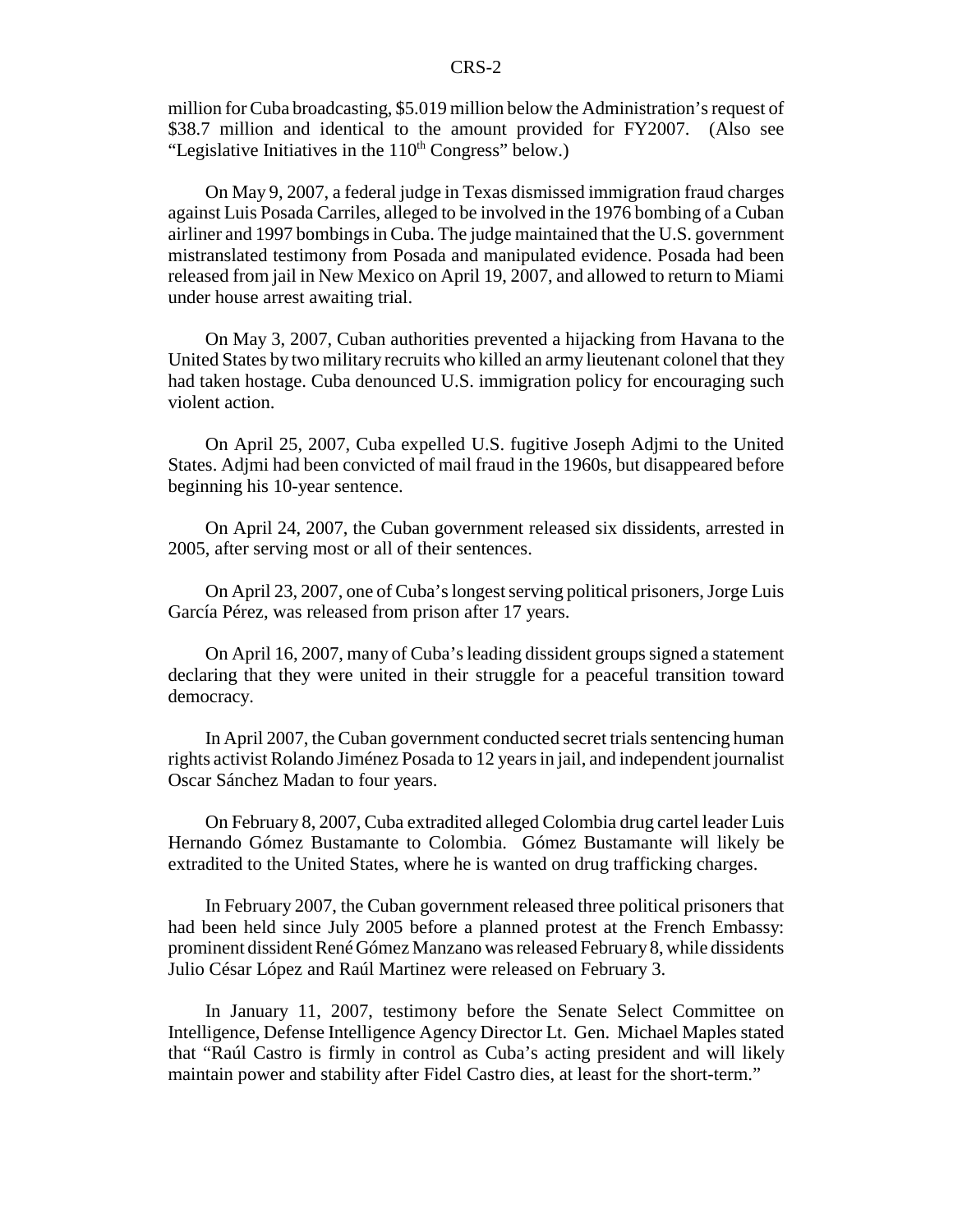#### CRS-3

## **Political Conditions**

While Cuba's long-ruling communist leader Fidel Castro stepped down provisionally from power in late July 2006 because of poor health, the country has remained a hardline communist state under the rule of his younger brother Raúl Castro. On July 31, 2006, Fidel provisionally ceded political power to Raúl in order to recover from intestinal surgery. As a result, in a proclamation signed by Fidel, Raúl became First Secretary of the Cuban Communist Party (PCC), Commander in Chief of the Revolutionary Armed Forces (FAR), and President of the Council of State and Government.

Until Fidel stepped down, he had ruled since the 1959 Cuban Revolution, which ousted the corrupt government of Fulgencio Batista. In April 1961, Castro stated that the Cuban Revolution was socialist, and in December 1961, he proclaimed himself to be a Marxist-Leninist. From 1959 until 1976, Castro ruled by decree. A Constitution was enacted in 1976 setting forth the PCC as the leading force in state and society, with power centered in a Political Bureau headed by Fidel Castro. In October 1997, the Cuban Communist Party held its  $5<sup>th</sup>$  Congress (the prior one was held in 1991) in which the party reaffirmed its commitment to a single party state and reelected Fidel and Raúl Castro as the party's first and second secretaries.

The Constitution also outlines national, provincial, and local governmental structures. Executive power is vested in a Council of Ministers, headed by a President. Legislative authority is vested in a National Assembly of People's Power, currently with 609 members, that meets twice annually for brief periods. When the Assembly is not in session, a Council of State acts on its behalf. Although Assembly members were directly elected for the first time in February 1993, only a single slate of candidates was offered. Direct elections for the National Assembly were again held in January 1998 and January 2003, but voters again were not offered a choice of candidates.

For a number of years, Raúl Castro, as First Vice President of the Council of State and the Council of Ministers, had been the officially designated successor and was slated to become chief of state with Fidel's departure. Raúl — who turned 75 on June 3, 2006 — also has served as Minister of the FAR since the beginning of the Cuban Revolution.

At the same time that Raúl assumed provisional power, Fidel tapped six other high-ranking government officials on a provisional basis for key roles in health, education, and energy projects. He delegated the job of promoting public and international health projects to current Minister of Public Health José Ramón Balaguer Cabrera. On education, he designated José Ramón Machado Ventura and Esteban Lazo Hernández, both members of the Political Bureau (Politburo) of the Communist Party and both Vice Presidents of the Council of State. On energy, he designated Carlos Lage, a Vice President of the Council of State and Executive Secretary of the Council of Ministers. Lage is known for orchestrating Cuba's economic recovery in the 1990s. Fidel also directed Lage, as well as Foreign Minister Felipe Pérez Roque and Central Bank President Francisco Soberón Valdés,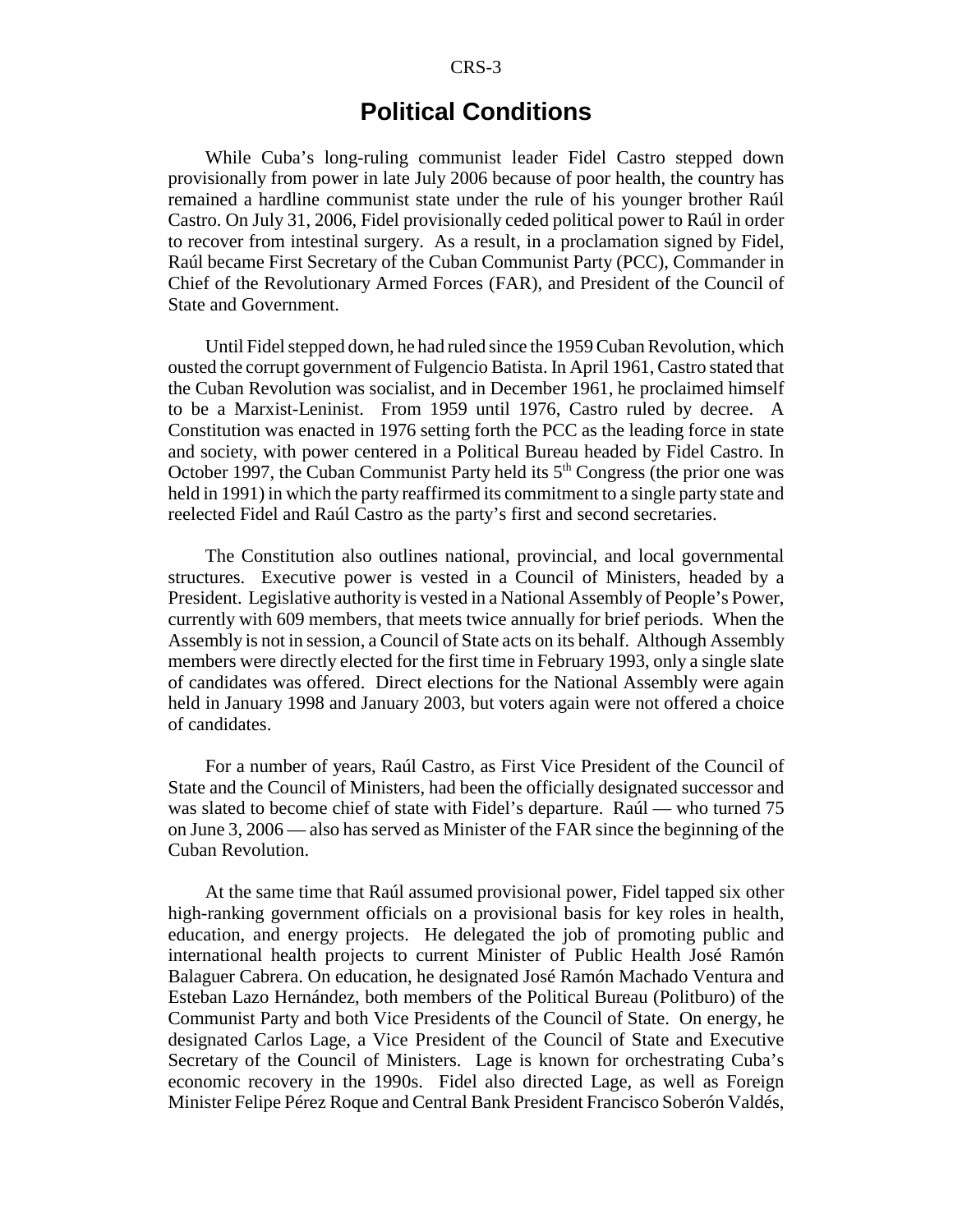to form a commission to manage and prioritize funds for the health, education, and energy programs.

## **Scenarios for Cuba after Fidel Castro**

Because of Fidel's surgery, celebrations for his 80<sup>th</sup> birthday on August 13, 2006, were postponed until December 2, 2006 (the  $50<sup>th</sup>$  anniversary of the arrival of Fidel and his followers from Mexico on the boat Granma), but Castro was unable to appear at the celebration, fueling speculation that he was gravely ill and would not be returning to power. A number of observers speculated that Castro was suffering from cancer, although Cuban officials denied it. In late December 2006, a Spanish surgeon who was treating Castro asserted that he did not have cancer, but that he was recovering from a very serious surgery. In 2007, Fidel's health condition appears to have improved considerably. He reportedly has assumed some duties, and has authored several editorials in Cuba's state-run media. In early June 2007, Fidel appeared in a lengthy interview on Cuban television. Most observers, however, still maintain that it is unlikely that Fidel will be able to resume his full duties or to resume his position as chief of state.

Although many observers believe that the eventual demise of Cuba's communist government ultimately is inevitable, there is considerable disagreement over when or how this may occur. Some still predict that the regime will collapse when Fidel Castro permanently departs the political scene. Other observers stress that Fidel is still not out of the picture and that when he does die or become permanently debilitated, the Cuban government has a plan for the permanent succession of his brother Raúl. They point to Cuba's strong security apparatus and the extraordinary system of controls that prevents dissidents from gaining popular support.

Before Fidel stepped down from power in July 2006, observers discerned several potential scenarios for Cuba's future after Fidel. These fit into three broad categories: the continuation of a communist government; a military government; or a democratic transition or fully democratic government. According to most observers, the most likely scenario, at least in the short term, is continued leadership under Raúl. This is likely for a variety of reasons, but especially because of Raúl's designation by Fidel as successor in the party and his position as leader of the FAR. The FAR has been in control of the government's security apparatus since 1989 and has played an increasing role in Cuba's economy through the ownership of numerous business enterprises. The scenario of a military-led government is viewed by some observers as a possibility only if a successor communist government fails because of divisiveness among leaders or political instability. For many observers, the least likely scenario upon Fidel's death or departure is a democratic transition government. With a strong totalitarian security apparatus, the Castro government has successfully impeded the development of independent civil society, with only a small and tightly regulated private sector, no independent labor movement, and no unified political opposition. (For further information, see CRS Report RL33622, *Cuba's Future Political Scenarios and U.S. Policy Approaches*, by Mark P. Sullivan.)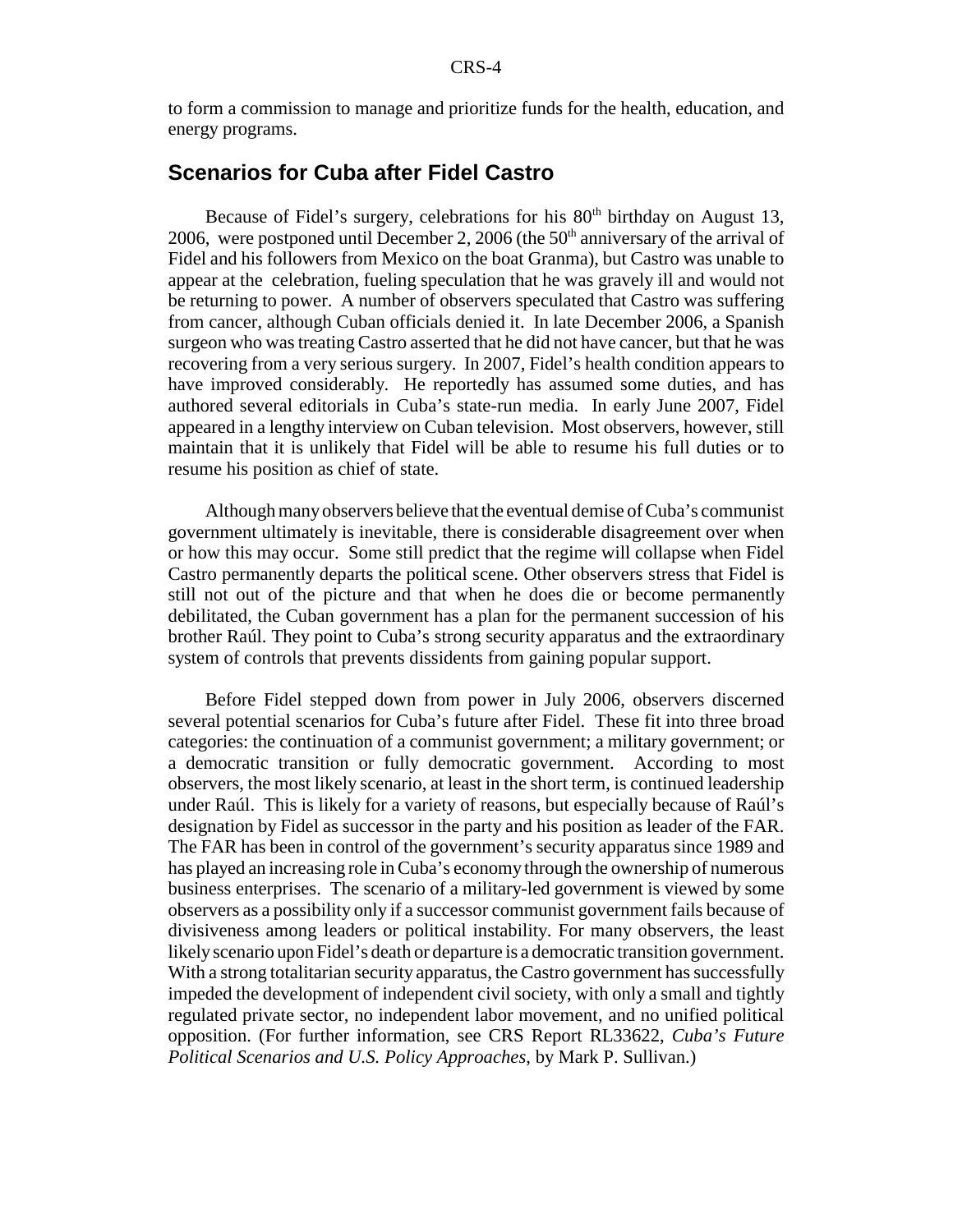## **Human Rights**

**Overview.** Cuba has a poor record on human rights, with the government sharply restricting freedoms of expression, association, assembly, movement, and other basic rights. It has cracked down on dissent, arrested human rights activists and independent journalists, and staged demonstrations against critics. Although some anticipated a relaxation of the government's oppressive tactics in the aftermath of the Pope's January 1998 visit, government attacks against human rights activists and other dissidents have continued since that time.

According to the State Department's human rights report for 2006, the Cuban government continued to commit numerous serious abuses during the year. These included the frequent use of arbitrary arrest and detention to harass opponents; beatings and abuse of detainees and prisoners, including human rights activists; frequent "acts of repudiation" consisting of beatings and threats against political opponents by government-recruited mobs; harsh and life-threatening prison conditions; denial of fair trial, especially for political prisoners; and interference with privacy, including pervasive monitoring of private communications. As noted in the report, the government tightly controlled Internet access, with citizens only accessing it through government-approved institutions or through a few Internet facilities offered by foreign diplomatic offices. The government reviewed and censored email, and forbade attachments.

The government conducted a severe crackdown on activists in March 2003 and imprisoned 75 democracy activists, including independent journalists and librarians and leaders of independent labor unions and opposition parties. At present, 59 of the "group of 75" political prisoners remain incarcerated, The most recent release of the group of 75 was Hector Palacios, released for health reasons on December 6, 2006; Palacios had been sentenced to 25 years in prison in 2003. Since then, the government has released several more political prisoners, including prominent dissident René Gómez Manzano and two others in February, and Jorge Luis García Pérez and six others in April. Incarcerated for 17 years, García Pérez was one of Cuba's longest serving political prisoners.

In July 2007, the independent Cuban Commission on Human Rights and National Reconciliation (CCDHRN) reported that the number of political prisoners decreased to 246, compared to 283 at the end of 2006 and 333 at the end of 2005. The number includes 13 prisoners who have been released on medical parole, such as Marta Beatriz Roque and Oscar Espinosa Chepe.<sup>1</sup>

Despite the reduction in the number of prisoners, human rights activists maintain that the overall situation has not improved. They maintain that the releases could merely be an effort by the government to replace its strategy of political repression based on long prison sentences with other acts of repression. Cuban human rights activist Elizardo Sánchez, the head of the CCDHRN, asserts that the

<sup>&</sup>lt;sup>1</sup> Anita Snow, "Cuban Rights Group Says There Are Fewer Political Prisoners, But Repression Continues," *Associated Press*, July 5, 2007; Frances Robles, "Fewer Held as Political Prisoners," *Miami Herald*, July 6, 2007.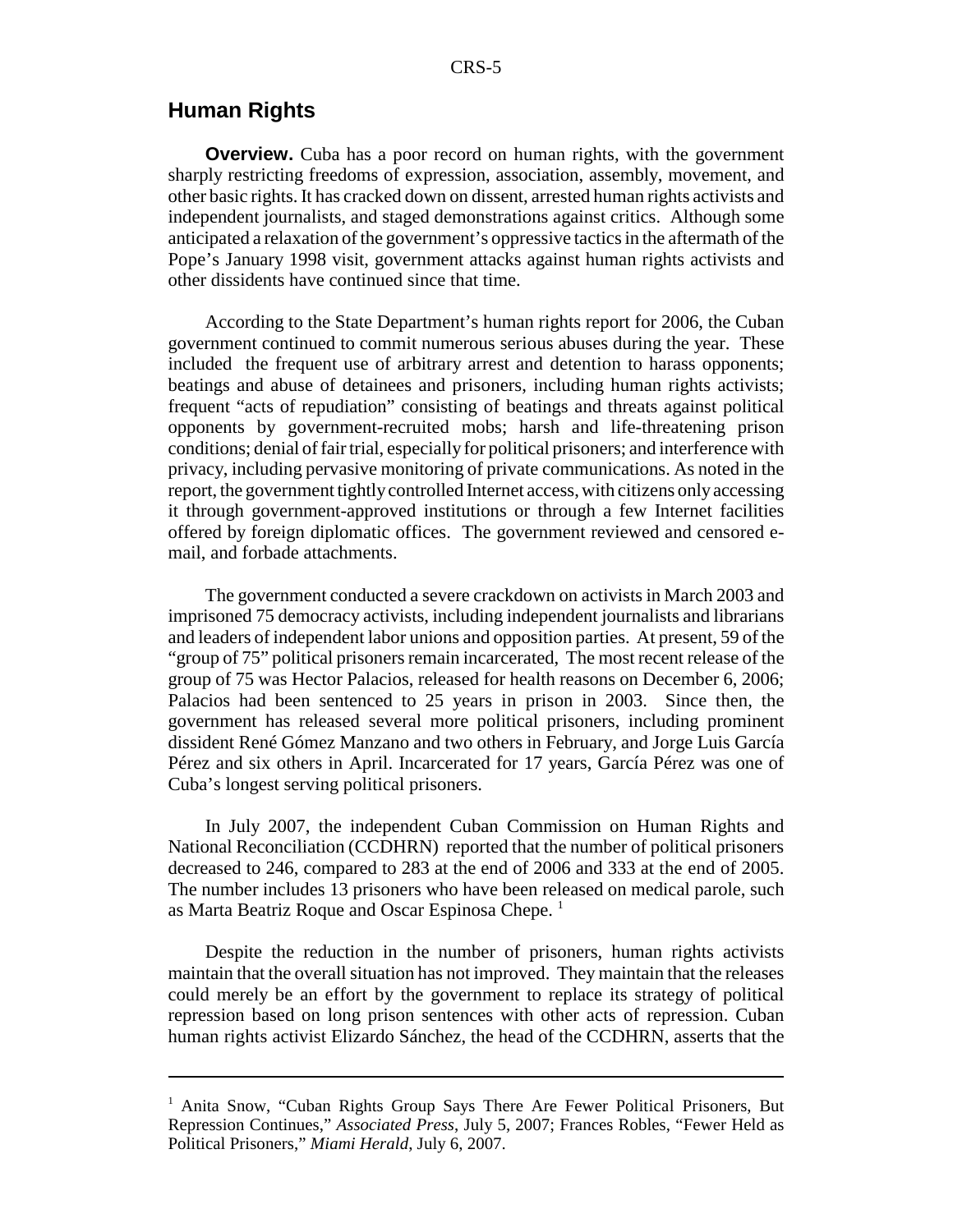government is still repressing dissidents, with threats, police searches of people's homes, interrogations, and short detentions. Sánchez asserts that police state is still in force in Cuba, reflected in almost every aspect of national life.<sup>2</sup> Miriam Leiva, a founding member of the Ladies in White human rights organization, maintains that there has not been any improvement in the human rights situation since the government's March 2003 crackdown.<sup>3</sup> In April 2007, the government conducted secret trials sentencing Rolando Jiménez Posada, a lawyer running a Human Rights Center on the Isle of Youth, to 12 years in prison, and Oscar Sánchez Madan, an independent journalist, to four years.<sup>4</sup> In early July 2007, independent journalist Armando Betancourt Reina, held since May 2006 when he was attempting to cover the story of the eviction of poor families, was sentenced to 15 months in prison. Press rights groups, such as the Committee to Protect Journalists and Reporters Without Borders, maintain that Cuba is holding some 25 independent journalist in prisons, and have expressed concern about the health of several of these prisoners.

In October 2005, a Cuban human rights group known as the Ladies in White (*Damas de Blanco*) received the Sakharov Prize for Freedom of Thought from the European Parliament. The group, formed after Cuba's March 2003 crackdown, consists of wives, mothers, and sisters of dissidents who conduct peaceful protests calling for the unconditional release of political prisoners.

In December 2006, independent Cuban journalist Guillermo Fariñas Hernández received the 2006 Cyber Dissident award from the Paris-based Reporters Without Borders. Fariñas went on a seven-month hunger strike in 2006, demanding broader Internet access for Cubans.

**Varela Project and the National Dialogue.** Named for the 19<sup>th</sup> century priest, Felix Varela, who advocated independence from Spain and the abolition of slavery, the Varela Project has collected thousands of signatures supporting a national plebiscite for political reform in accordance with a provision of the Cuban Constitution. The referendum, if granted, would call for respect for human rights, an amnesty for political prisoners, private enterprise, and changes to the country's electoral law that would result in free and fair elections. The initiative is organized by Oswaldo Payá, who heads the Christian Liberation Movement.

In May 2002, organizers of the Varela Project submitted 11,020 signatures to the National Assembly calling for a national referendum. This was more than the 10,000 required under Article 88 of the Cuban Constitution. Former President Jimmy Carter noted the significance of the Varela Project in his May 14, 2002 address in Havana that was broadcast in Cuba. Carter noted that "when Cubans exercise this freedom to change laws peacefully by a direct vote, the world will see

 $<sup>2</sup>$  Ibid.</sup>

<sup>&</sup>lt;sup>3</sup> "Groups Says No Improvement in Cuba 4 Years after Crackdown," *EFE News Service*, March 9, 2007.

<sup>4</sup> Frances Robles, "Cuban Dissident Sentence to 12 Years," *Miami Herald*, April 24, 2007.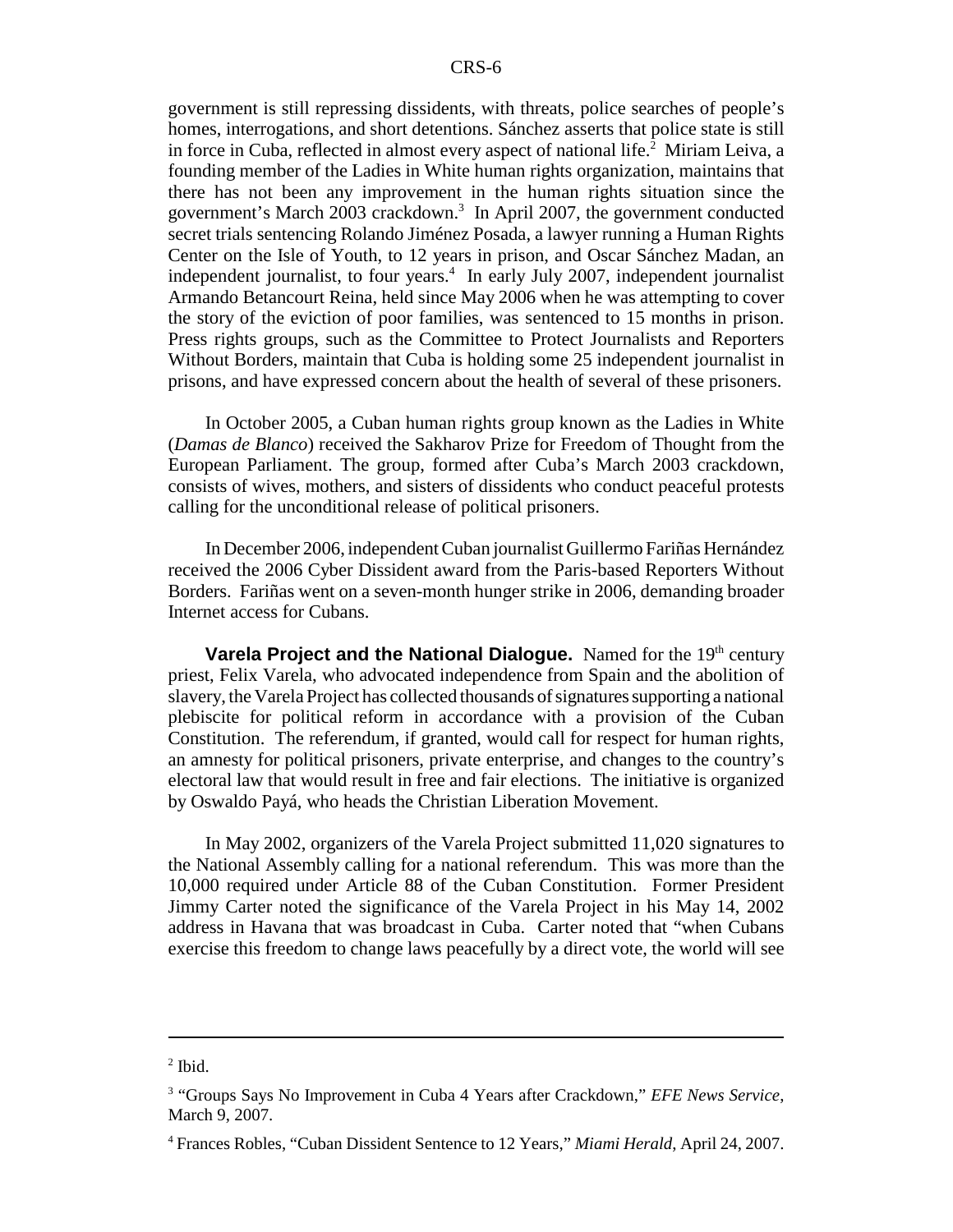that Cubans, and not foreigners, will decide the future of this country."5 In response to the Varela Project, the Cuban government orchestrated its own referendum in late June 2002 that ultimately led to the National Assembly amending the Constitution to declare Cuba's socialist system irrevocable. The Varela Project has persevered despite the 2003 human rights crackdown, which included the arrest of 21 Project activists. In October 2003, Oswaldo Payá delivered more than 14,000 signatures to Cuba's National Assembly, again requesting a referendum on democratic reforms.

Since December 2003, Payá has been involved in another project known as the National Dialogue with the objective of getting Cubans involved in the process of discussing and preparing for a democratic transition. According to Payá, thousands of Cubans have met in dialogue groups to discuss a working document covering such themes as: economic, political, and institutional changes; social issues; public health and the environment; public order and the armed forces; media, science, and culture; reconciliation; and reuniting with the exile community.<sup>6</sup>

**Assembly to Promote Civil Society.** Led by three prominent Cuban human rights activists — Marta Beatriz Roque, René Gómez Manzano, and Felix Bone — the Assembly to Promote Civil Society held two days of meetings in Havana on May 20-21, 2005, with some 200 participants. The date was significant because May 20 is Cuba's independence day. Many observers had expected the government to prevent or disrupt the proceedings. The Cuban government did prevent some Cubans and foreigners from attending the conference, but overall the meeting was dubbed by its organizers as the largest gathering of Cuban dissidents since the 1959 Cuban revolution.<sup>7</sup> The Assembly issued a ten-point resolution laying out an agenda for political and economic change in Cuba.<sup>8</sup> Among its provisions, the resolution called for the release of all political prisoners, demanded respect for human rights, demanded the abolition of the death penalty, and endorsed a 1997 dissident document on political and economic rights entitled the "Homeland Belongs to Us All."9

**Legislative Initiatives.** In the 109<sup>th</sup> Congress, five resolutions were approved regarding Cuba's human rights situation. H.Con.Res. 81 (Menendez), approved in April 2005, expressed the sense of Congress regarding the two-year anniversary of the human rights crackdown in Cuba. The resolution demanded that Cuba release all political prisoners; legalize all political parties, labor unions, and press; and hold free and fair elections. Two resolutions approved in May 2005 — H.Res. 193 (Diaz-Balart, Mario) and S.Res. 140 (Martinez) — expressed support for the organizers and participants of the May 20, 2005, meeting in Havana of the Assembly to Promote

<sup>&</sup>lt;sup>5</sup> "Text of Jimmy Carter's Speech, Broadcast Live to Cuban People," Associated Press, May 15, 2002.

<sup>6</sup> Oswaldo Payá, "Dissidents' Goal: A National Dialogue," *Miami Herald*, August 9, 2005.

<sup>7</sup> Nancy San Martin, "'A Triumph' in Cuba as Dissidents Gather," *Miami Herald*, May 21, 2005.

<sup>&</sup>lt;sup>8</sup> The full text of the resolution is available in Spanish from Cubanet: [http://www.cubanet. org/ref/dis/052305.htm].

<sup>&</sup>lt;sup>9</sup> See the full text of "The Homeland Belongs to Us All" online at [http://www.cubanet.org/ CNews/y97/jul97/homdoc.htm].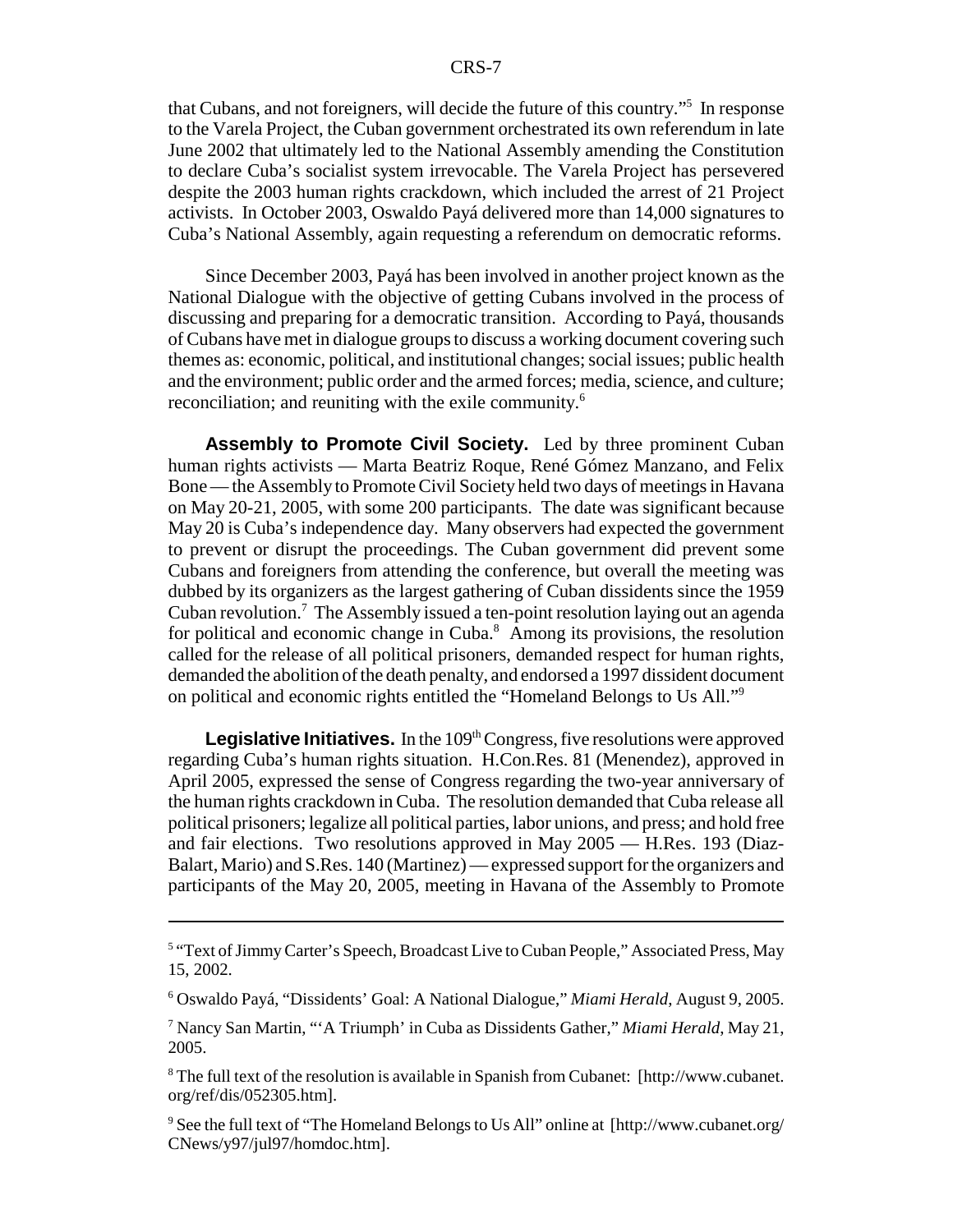Civil Society. H.Res. 388 (Diaz-Balart, Lincoln), approved in September 2005, expressed the sense of the House regarding the Cuban government's crackdown against dissidents in July 2005. S.Res. 469 (Lieberman), approved in May 2006, condemned the April 25, 2006, beating and intimidation of Cuban dissident Martha Beatriz Roque. In addition, Congress funds democracy and human rights projects for Cuba in annual Foreign Operations appropriations measures. For more details, see *U.S. Funding to Support Democracy and Human Rights,* below.

## **Economic Conditions**

With the cutoff of assistance from the former Soviet Union, Cuba experienced severe economic deterioration from 1989-1993, with estimates of economic decline ranging from 35-50%, but there has been considerable improvement since 1994. From 1994-2000, as Cuba moved forward with some limited market-oriented economic reforms, economic growth averaged 3.7% annually. From 2001-2006, economic growth averaged almost 5%.

 Economic growth was especially strong over the past two years, registering an impressive 8.5% in 2005 (despite widespread damage caused by Hurricanes Dennis and Wilma) and an estimated 9.5% in 2006. The forecast for 2007 is for a growth rate of 8%.<sup>10</sup> The economy has benefitted from the growth of the tourism, nickel, and oil sectors, and support from Venezuela and China in terms of investment commitments and credit lines. Cuba benefits from a preferential oil agreement with Venezuela, which provides Cuba with more than 90,000 barrels of oil a day. Some observers maintain that Venezuela's oil subsidies amounted to more than \$2 billion a year 2006. Venezuela is also helping Cuba upgrade an oil refinery in Cienfuegos, and reportedly is providing some \$300-500 million in credit for a variety of projects ranging from housing to electricity.<sup>11</sup>

Over the years, Cuba has expressed pride for the nation's accomplishments in health and education. In 2004, according to the U.N. Development Programs's 2006 *Human Development Report,* life expectancy in Cuba was 77.6 years, adult literacy was estimated at almost 100%, and the infant mortality rate was 6 per 1,000 live births, the lowest rate in Latin America. For 2006, Cuba has boasted an infant mortality rate of 5.3, just second behind Canada in the Western Hemisphere.<sup>12</sup>

When Cuba's economic slide began in 1989, the government showed little willingness to adopt any significant market-oriented economic reforms, but in 1993, faced with unprecedented economic decline, Cuba began to change policy direction. Beginning in 1993, Cubans were allowed to own and use U.S. dollars and to shop at dollar-only shops previously limited to tourists and diplomats. Self-employment was

<sup>10 &</sup>quot;Cuba Country Report," Economist Intelligence Unit, April 2007.

<sup>&</sup>lt;sup>11</sup> Frances Robles and Steven Dudley, "Chávez May Be Buying Cuba's Future with Oil," *Miami Herald*, August 30, 2006.

<sup>12 &</sup>quot;Cuba Says Its Infant Mortality Rate is Lowest in Latin America," *Agence France Presse*, January 4, 2007.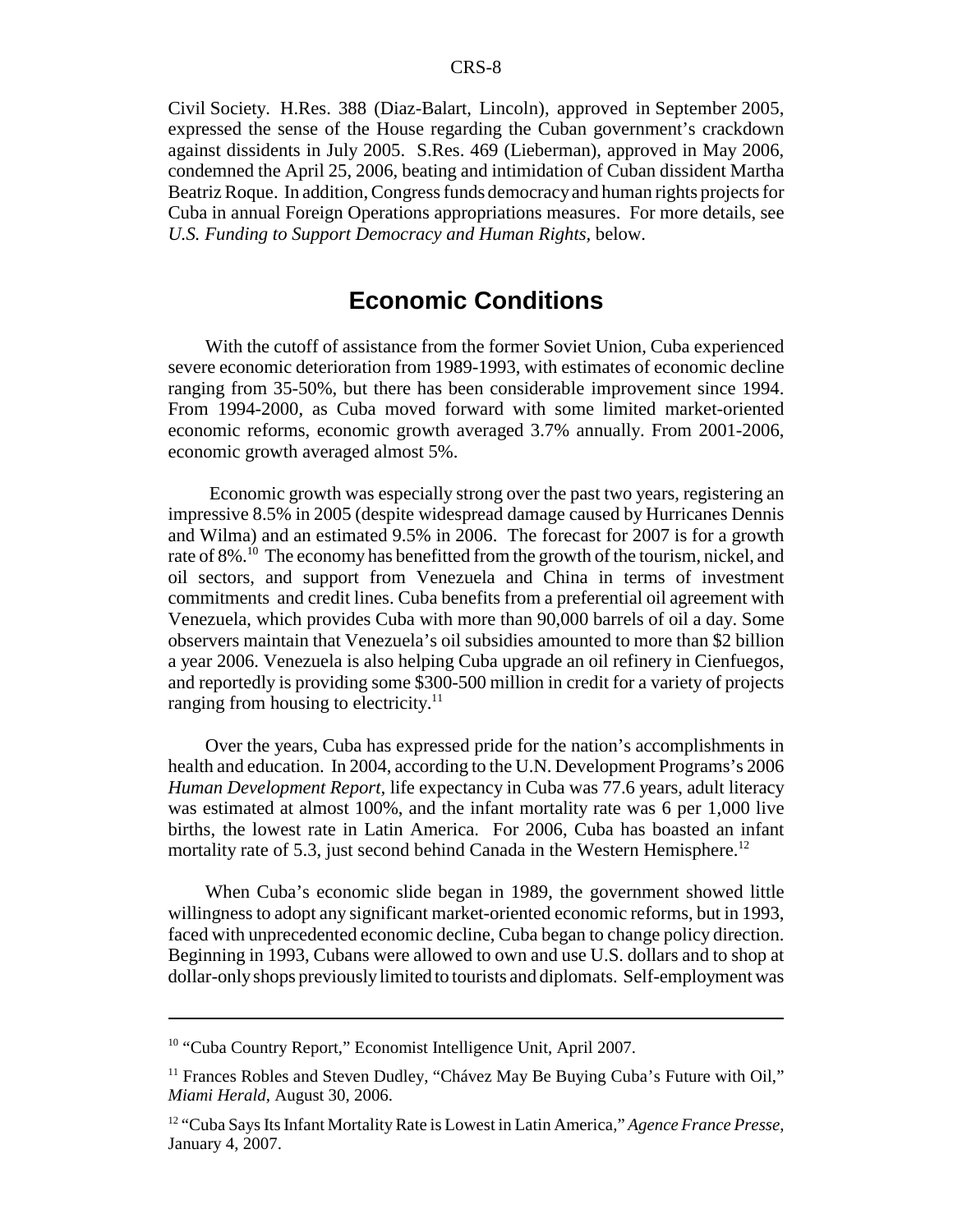authorized in more than 100 occupations in 1993, most in the service sector, and by 1996 that figure had grown to more than 150 occupations. Also in 1993, the government divided large state farms into smaller, more autonomous, agricultural cooperatives (Basic Units of Cooperative Production, UBPCs). It opened agricultural markets in 1994, where farmers could sell part of their produce on the open market, and it also permitted artisan markets for the sale of handicrafts. In 1995, the government allowed private food catering, including home restaurants (*paladares)*, in effect legalizing activities that were already taking place), and approved a new foreign investment law that allows fully owned investments by foreigners in all sectors of the economy with the exception of defense, health, and education. In 1996, it authorized the establishment of free trade zones with tariff reductions typical of such zones. In 1997, the government enacted legislation to reform the banking system and established a new Central Bank (BCC) to operate as an autonomous and independent entity.

Despite these measures, the quality of life for many Cubans remains difficult characterized by low wages, high prices for many basic goods, shortages of medicines, and power outages (although these have been significantly reduced). Pensioners in particular are finding it difficult to survive without supplementing their income with additional jobs in the informal or underground economy.<sup>13</sup>

The government also has backtracked on some of its reform efforts. Regulations and new taxes have made it extremely difficult for many of the nation's self-employed. Some home restaurants have been forced to close because of the regulations. In 2004, the Cuban government limited the use of dollars by state companies for any services or products not considered part of their core business. Some analysts viewed the measure as an effort to turn back the clock on economic reform measures.<sup>14</sup> Also in 2004, Fidel Castro announced that U.S. dollars no longer would be used in entities that currently accept dollars (such as stores, restaurants, and hotels). Instead, dollars are now exchanged for "convertible pesos," with a  $10\%$ surcharge for the exchange. Dollar bank accounts are still allowed, but Cubans are not able to deposit new dollars into the accounts. Beginning in April 2005, convertible pesos were no longer on par with the U.S. dollar, but instead were linked to a basket of foreign currencies. This reduces the value of dollar remittances sent to Cuba and provides more hard currency to the Cuban government.<sup>15</sup>

When Raúl Castro assumed provisional power in July 2006, there was some expectation that the government would be more open to economic reform. A debate about potential economic reforms appears to have re-emerged in Cuba, but to date

<sup>13</sup> Saundra Amhrein, "Hard Times Force Cuban Retirees to Work," *St. Petersburg Times*, April 9, 2007.

<sup>&</sup>lt;sup>14</sup> Larry Luxner, "New Decree Limits Dollar Transactions as Cuba Tightens Controls Once Again," *CubaNews*, April 2004.

<sup>15</sup> Larry Luxner, "Cuba's 'Convertible Peso' No Longer Linked to U.S. Dollar," *CubaNews*, April 2005, p. 3.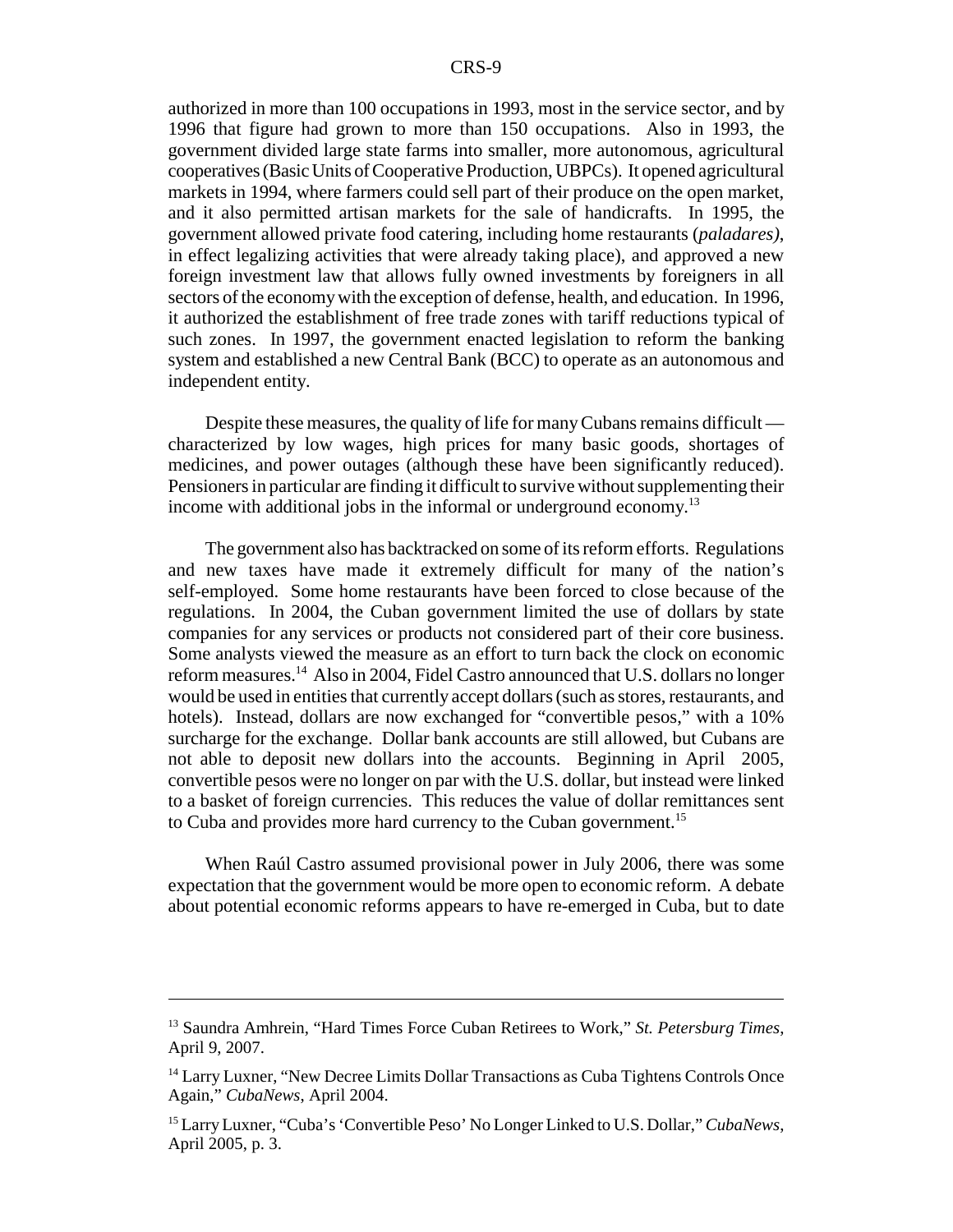no substantive reforms have occurred. Some observers believe that Fidel Castro's apparent recovery is stalling prospects for economic reform.<sup>16</sup>

## **U.S. Policy Toward Cuba**

In the early 1960s, U.S.-Cuban relations deteriorated sharply when Fidel Castro began to build a repressive communist dictatorship and moved his country toward close relations with the Soviet Union. The often tense and hostile nature of the U.S.- Cuban relationship is illustrated by such events and actions as U.S. covert operations to overthrow the Castro government culminating in the ill-fated April 1961 Bay of Pigs invasion; the October 1962 missile crisis in which the United States confronted the Soviet Union over its attempt to place offensive nuclear missiles in Cuba; Cuban support for guerrilla insurgencies and military support for revolutionary governments in Africa and the Western Hemisphere; the 1980 exodus of around 125,000 Cubans to the United States in the so-called Mariel boatlift; the 1994 exodus of more than 30,000 Cubans who were interdicted and housed at U.S. facilities in Guantanamo and Panama; and the February 1996 shootdown by Cuban fighter jets of two U.S. civilian planes operated by the Cuban American group, Brothers to the Rescue, which resulted in the death of four U.S. crew members.

Since the early 1960s, U.S. policy toward Cuba has consisted largely of isolating the island nation through comprehensive economic sanctions, including an embargo on trade and financial transactions. The Cuban Assets Control Regulations (CACR), first issued by the Treasury Department in July 1963, lay out a comprehensive set of economic sanctions against Cuba, including a prohibition on most financial transactions with Cuba and a freeze of Cuban government assets in the United States. The CACR have been amended many times over the years to reflect changes in policy, and remain in force today.

 These sanctions were made stronger with the Cuban Democracy Act (CDA) of 1992 (P.L.102-484, Title XVII) and with the Cuban Liberty and Democratic Solidarity Act of 1996 (P.L. 104-114), the latter often referred to as the Helms/Burton legislation. The CDA prohibits U.S. subsidiaries from engaging in trade with Cuba and prohibits entry into the United States for any vessel to load or unload freight if it has engaged in trade with Cuba within the last 180 days. The Cuban Liberty and Democratic Solidarity Act, enacted in the aftermath of Cuba's shooting down of two U.S. civilian planes in February 1996, combines a variety of measures to increase pressure on Cuba and provides for a plan to assist Cuba once it begins the transition to democracy. Most significantly, the law codified the Cuban embargo, including all restrictions under the CACR. This provision is especially noteworthy because of its long-lasting effect on U.S. policy options toward Cuba. The executive branch is circumscribed in lifting or substantially loosening the economic embargo without

<sup>16</sup> Jane Bussey, "With Raúl in Charge, Economic Reforms Debated," *Miami Herald*, January 21, 2007; Marc Frank, "Cubans Sense Firs Moves Towards Economic Change," *Financial Times*, February 15, 2007; Cuba Policy Report, E-Newsletter, "Issue #25: Eight Months and Counting," *Lexington Institute*, April 13, 2007; and Frances Robles, "Raul's Reforms Put on Hold," *Miami Herald*, May 2, 2007.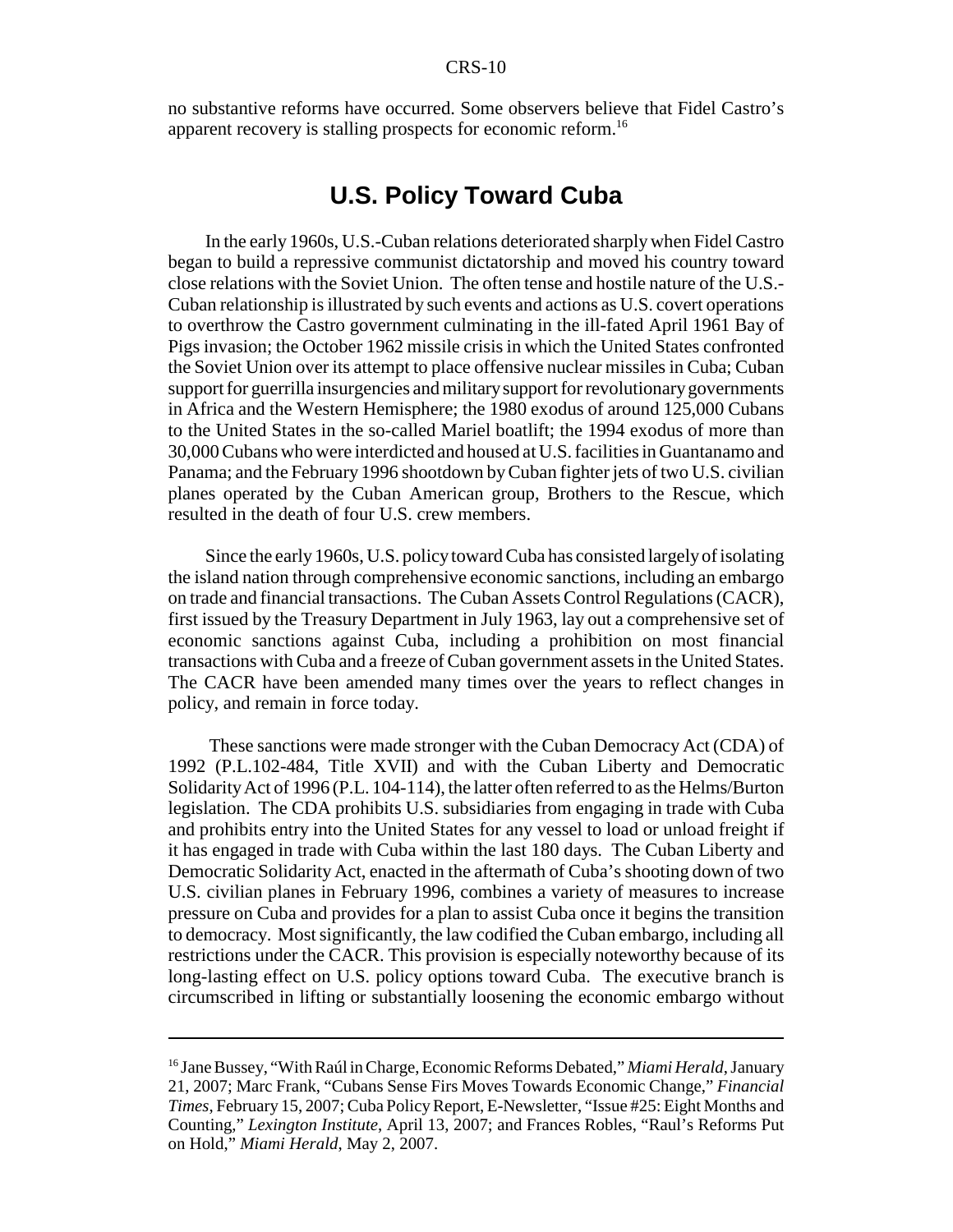congressional concurrence until certain democratic conditions are met. Another significant sanction in the law is a provision in Title III that holds any person or government that traffics in U.S. property confiscated by the Cuban government liable for monetary damages in U.S. federal court. Acting under provisions of the law, however, both President Clinton and President Bush have suspended the implementation of Title III at six-month intervals.

In addition to sanctions, another component of U.S. policy, a so-called second track, consists of support measures for the Cuban people. This includes U.S. private humanitarian donations, medical exports to Cuba under the terms of the Cuban Democracy Act of 1992, U.S. government support for democracy-building efforts, and U.S.-sponsored radio and television broadcasting to Cuba. In addition, the  $106<sup>th</sup>$ Congress approved the Trade Sanctions Reform and Export Enhancement Act of 2000 (P.L. 106-387, Title IX) that allows for agricultural exports to Cuba, albeit with restrictions on financing such exports.

The Clinton Administration made several changes to U.S. policy in the aftermath of the Pope's January 1998 visit to Cuba, which were intended to bolster U.S. support for the Cuban people. These included the resumption of direct flights to Cuba (which had been curtailed after the February 1996 shootdown of two U.S. civilian planes), the resumption of cash remittances by U.S. nationals and residents for the support of close relatives in Cuba (which had been curtailed in August 1994 in response to the migration crisis with Cuba), and the streamlining of procedures for the commercial sale of medicines and medical supplies and equipment to Cuba. In January 1999, President Clinton announced several additional measures to support the Cuban people. These included a broadening of cash remittances to Cuba, so that all U.S. residents (not just those with close relatives in Cuba) could send remittances to Cuba; an expansion of direct passenger charter flights to Cuba from additional U.S. cities other than Miami (direct flights later in the year began from Los Angeles and New York); and an expansion of people-to-people contact by loosening restrictions on travel to Cuba for certain categories of travelers, such as professional researchers and those involved in a wide range of educational, religious, and sports activities.

## **Bush Administration Policy**

The Bush Administration essentially has continued the two-track U.S. policy of isolating Cuba through economic sanctions while supporting the Cuban people through a variety of measures. However, within this policy framework, the Administration has emphasized stronger enforcement of economic sanctions and has further tightened restrictions on travel, remittances, and humanitarian gift parcels to Cuba. There was considerable reaction to the Administration's June 2004 tightening of restrictions for family visits and to the Administration's February 2005 tightening of restrictions on payment terms for U.S. agricultural exports to Cuba.

**May 2004 Commission for Assistance to a Free Cuba Report.** In May 2004, President Bush endorsed the recommendations of a report issued by the interagency Commission for Assistance to a Free Cuba, chaired by then-Secretary of State Colin Powell. The Commission made recommendations for immediate measures to "hasten the end of Cuba's dictatorship" as well as longer-term recommendations to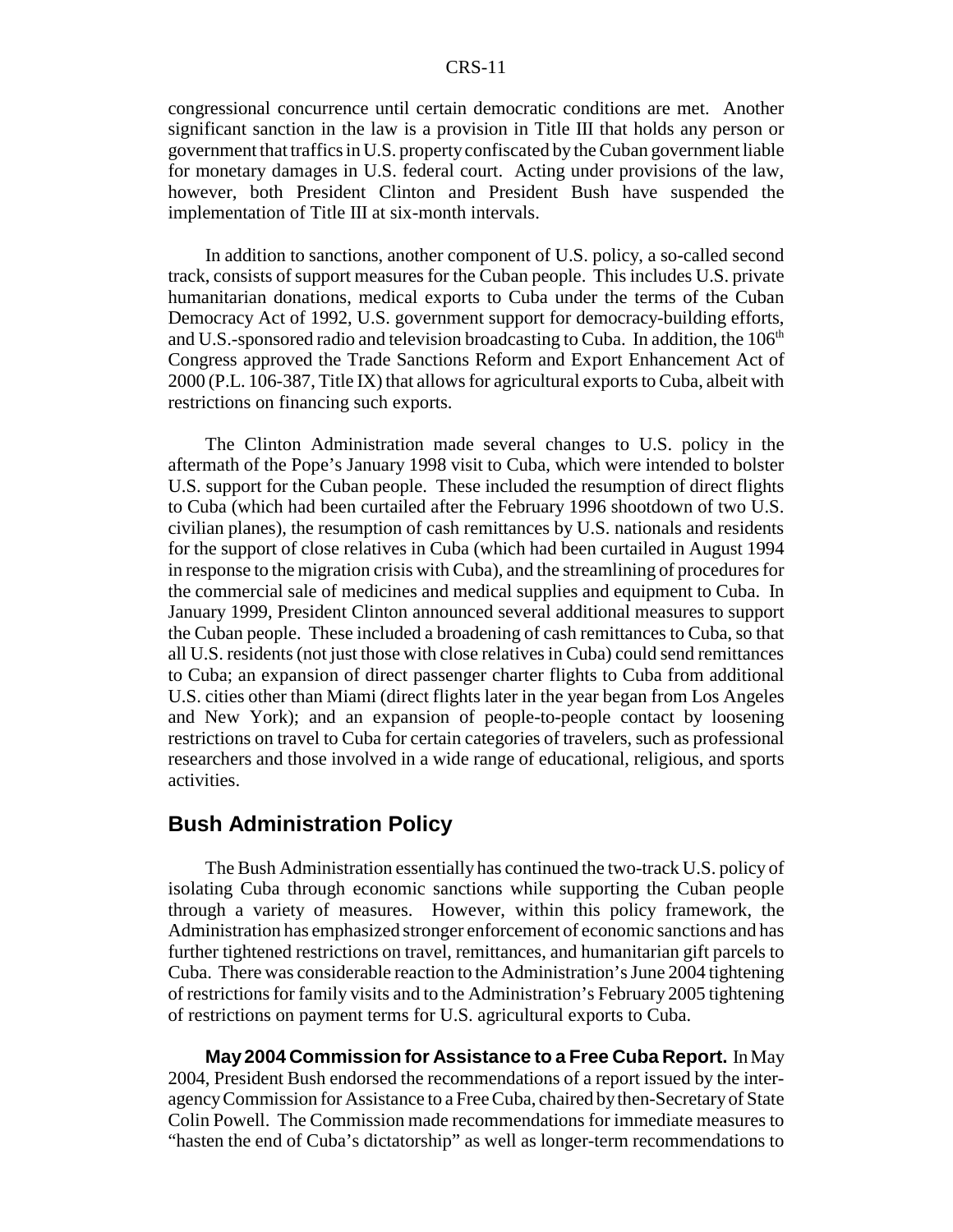#### CRS-12

help plan for Cuba's transition from communism to democracy in various areas. The President directed that up to \$59 million be committed to implement key recommendations of the Commission, including support for democracy-building activities and for airborne broadcasts of Radio and TV Marti to Cuba. The report's most significant recommendations included a number of measures to tighten economic sanctions on family visits and other categories of travel and on private humanitarian assistance in the form of remittances and gift parcels. Subsequent regulations issued by the Treasury and Commerce Departments in June 2004 implemented these new sanctions. (The full Commission report is on the State Department website at [http://www.state. gov/p/wha/rt/cuba/commission/2004/].)

In 2005, the Administration continued to tighten U.S. economic sanctions against Cuba by further restricting the process of how U.S. agricultural exporters may be paid for their sales. In July 2005, Secretary of State Condoleezza Rice appointed Caleb McCarry as the State Department's new Cuba Transition Coordinator to direct U.S. government "actions in support of a free Cuba." Secretary Rice reconvened the Commission for Assistance to a Free Cuba in December 2005 to identify additional measures to help Cubans hasten the transition to democracy and to develop a plan to help the Cuban people move toward free and fair elections.

**July 2006 Commission for Assistance to a Free Cuba Report.** In July 2006, the inter-agency Commission for Assistance to Free Cuba issued its second report making recommendations to hasten political change in Cuba toward a democratic transition. The full report is available at [http://www.cafc.gov/rpt/].

 The Commission called for the United States to provide \$80 million over two years for the following: to support Cuban civil society (\$31 million); to fund education programs and exchanges, including university training in Cuba provided by third countries and scholarships for economically disadvantaged students from Cuba at U.S. and third country universities (\$10 million); to fund additional efforts to break the Cuban government's information blockade and expand access to independent information, including through the Internet (\$24 million); and to support international efforts at strengthening civil society and transition planning (\$15 million). According to the Cuba Transition Coordinator, this assistance would be additional funding beyond what the Administration is already currently budgeting for these programs.<sup>17</sup> Thereafter, the Commission recommended funding of not less than \$20 million annually for Cuba democracy programs "until the dictatorship ceases to exist." This would roughly double the amount currently spent on Cuba democracy programs.

The report also set forth detailed plans of how the U.S. government, along with the international community and the Cuban community abroad, could provide assistance to a Cuban transition government to help it respond to critical humanitarian and social needs, to conduct free and fair elections, and to move toward a market-based economy. The report also outlined a series of preparatory steps that the U.S. government could take now, before Cuba's transition begins, so

<sup>&</sup>lt;sup>17</sup> U.S. Department of State, Second Report of the Commission for Assistance to a Free Cuba, Briefing, July 10, 2006.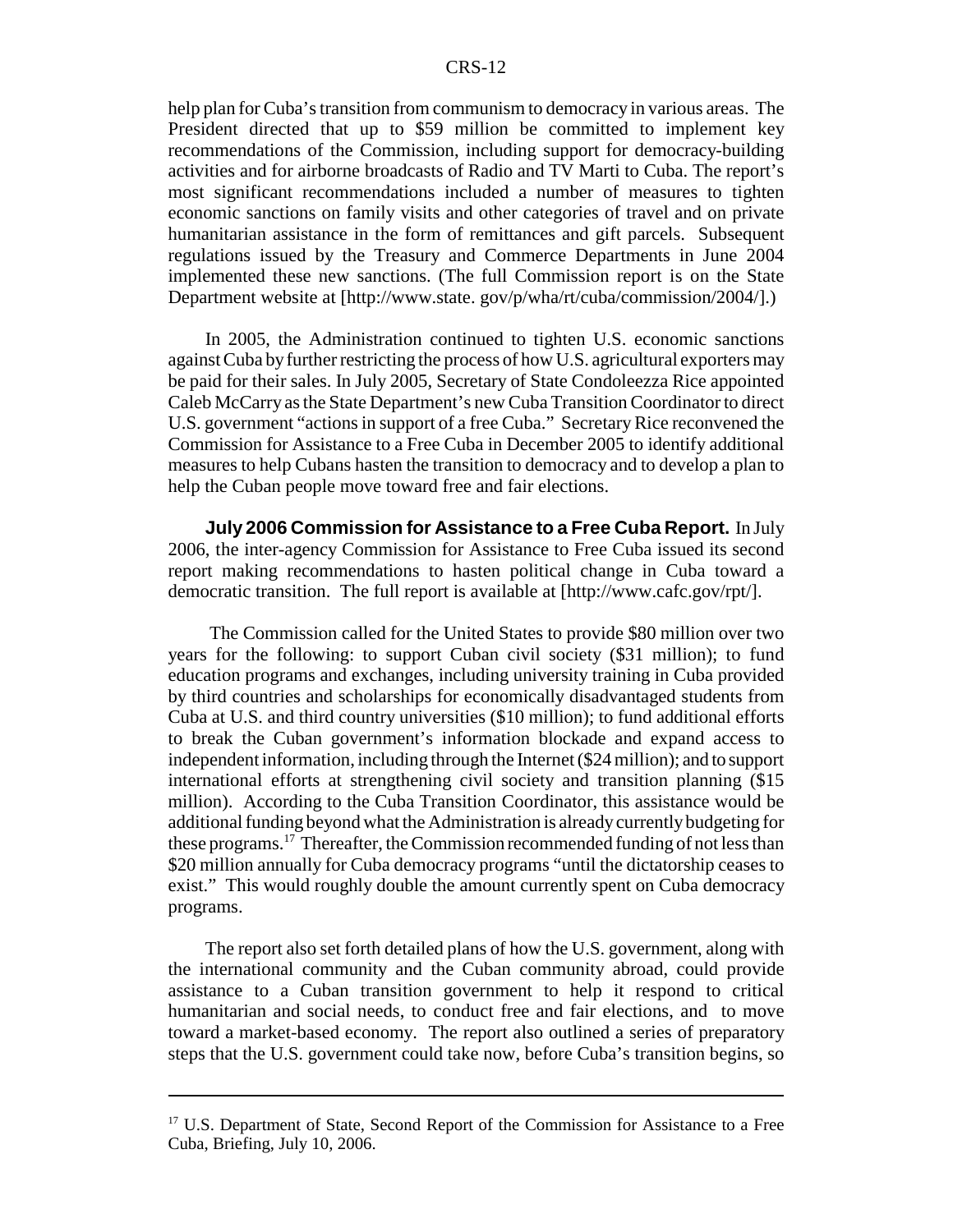#### CRS-13

that it will be well prepared in the event that assistance is requested by the new Cuban government. These included steps in the areas of government organization, electoral preparation, and anticipating humanitarian and social needs.

The Commission report received a mixed response from Cuba's dissident community. Although some dissidents, like former political prisoner Vladimiro Roca, maintain that they would welcome any U.S. assistance that helps support the Cuban dissident movement, others expressed concerns about the report. Dissident economist and former political prisoner Oscar Espinosa Chepe stressed that Cubans have to be the ones to solve their own problems. According to Chepe, "We are thankful for the solidarity we have received from North America, Europe, and elsewhere, but we request that they do not meddle in our country."18 Miriam Leiva, a founding member of the Ladies in White, a human rights organization, expressed concern that the report could serve as a rationale for the government to imprison dissidents.19 Leiva also faulted the Commission's report for presuming what a Cuban transition must be before U.S. recognition or assistance can be provided. According to Leiva, "Only we Cubans, of our own volition ... can decide issues of such singular importance. Cubans on the island have sufficient intellectual ability to tackle a difficult, peaceful transition and reconcile with other Cubans here and abroad."<sup>20</sup>

**U.S. Reaction to Fidel's Ceding of Power.** In response to Fidel Castro's announcement that he was temporarily ceding power to his brother Raúl, President Bush issued a statement on August 3, 2006, that "the United States is absolutely committed to supporting the Cuban people's aspiration for democracy and freedom." The President urged "the Cuban people to work for democratic change" and pledged U.S. support to the Cuban people in their effort to build a transitional government in Cuba. U.S. officials indicated that there are no plans for the United States to "reach out" to the new leader. Secretary of State Condoleezza Rice reiterated U.S. support for the Cuban people in an August 4, 2006, statement broadcast on Radio and TV Marti. According to Secretary Rice, "All Cubans who desire peaceful democratic change can count on the support of the United States."21

Although there was some U.S. concern that political change in Cuba could prompt a migration crisis, there has been no unusual traffic since Castro ceded power provisionally to his brother. The U.S. Coast Guard has plans to respond to such a migration crisis, with support from the Navy if needed. In her August 4, 2006, message to the Cuban people, Secretary of State Rice encouraged "the Cuban people to work at home for positive change." Department of Homeland Security officials also announced several measures to discourage Cubans from risking their lives on the open seas. U.S. officials also discouraged those in the Cuban American community

<sup>18</sup> Nicholas Kralev, "Bush OKs Initiative to Support Opposition," *Washington Times*, July 11, 2006.

<sup>19</sup> Frances Robles and Pablo Bachelet, "Plan for Change in Cuba Gets OK," *Miami Herald,* July 11, 2006.

<sup>20</sup> Miriam Leiva, "We Cubans Must Decide," *Miami Herald*, July 15, 2006.

<sup>&</sup>lt;sup>21</sup> U.S. Department of State, "Secretary of State Condoleezza Rice Message to the People of Cuba," August 4, 2006.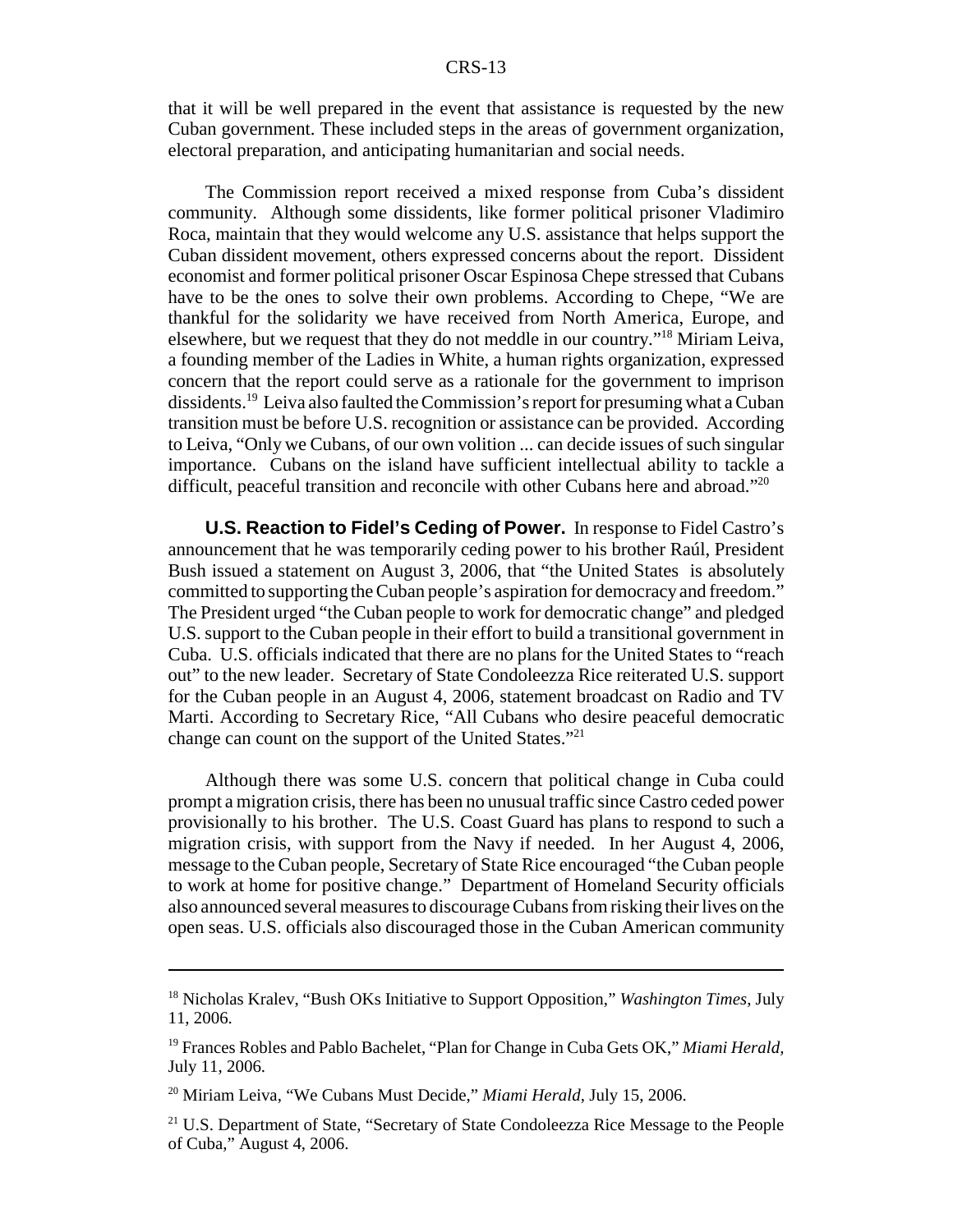wanting to travel by boat to Cuba to speed political change in Cuba. (For more, see "Migration Issues" below.)

Raúl Castro asserted in an August 18, 2006, published interview that Cuba has "always been disposed to normalize relations on an equal plane," but at the same time he expressed strong opposition to current U.S. policy toward Cuba, which he described as "arrogant and interventionist."22 In response, Assistant Secretary of State for Western Hemisphere Affairs Thomas Shannon reiterated a U.S. offer to Cuba, first articulated by President Bush in May 2002, that the Administration was willing to work with Congress to lift U.S. economic sanctions if Cuba were to begin a political opening and a transition to democracy. According to Shannon, the Bush Administration remains prepared to work with Congress for ways to lift the embargo if Cuba is prepared to free political prisoners, respect human rights, permit the creation of independent organizations, and create a mechanism and pathway toward free and fair elections. $^{23}$ 

In a December 2, 2006 speech, Raúl reiterated an offer to negotiate with the United States. He said that "we are willing to resolve at the negotiating table the longstanding dispute between the United States and Cuba, of course, provided they accept, as we have previously said, our condition as a country that will not tolerate any blemishes on its independence, and as long as said resolution is based on the principles of equality, reciprocity, non-interference, and mutual respect."24

In the aftermath of Fidel's ceding of power to his brother, the Bush Administration established five interagency working groups to manage U.S. policy toward Cuba. The State Department is leading working groups on diplomatic actions, to build international support for U.S. policies; strategic communications, to ensure that Cubans understand U.S. government positions; and democratic promotion. The Commerce Department is leading a working group on humanitarian aid, in the event that a democratic transition government requests assistance. The Department of Homeland Security and the National Security Council are heading a working group on migration.<sup>25</sup> In addition to these working groups, in August 2006, then-U.S. Director of National Intelligence John Negroponte announced the establishment of the position of Mission Manager for Cuba and Venezuela responsible for integrating collection and analysis on the two countries across the Intelligence Community.

<sup>22 &</sup>quot;No Enemy Can Defeat Us," interview of Raúl Castro by Laszar Barredo Medina, *Diario Granma*, August 18, 2006.

<sup>&</sup>lt;sup>23</sup> U.S. Department of State, "U.S. Policy Toward Cuba," Thomas Shannon, Assistant Secretary for Western Hemisphere Affairs, August 23, 2006.

<sup>24 &</sup>quot;English Transcript of Raul Castro's Speech," *Miami Herald*, December 2, 2006.

<sup>25</sup> Pablo Bachelet, "U.S. Creates Five Groups to Eye Cuba," *Miami Herald*, September 13, 2006.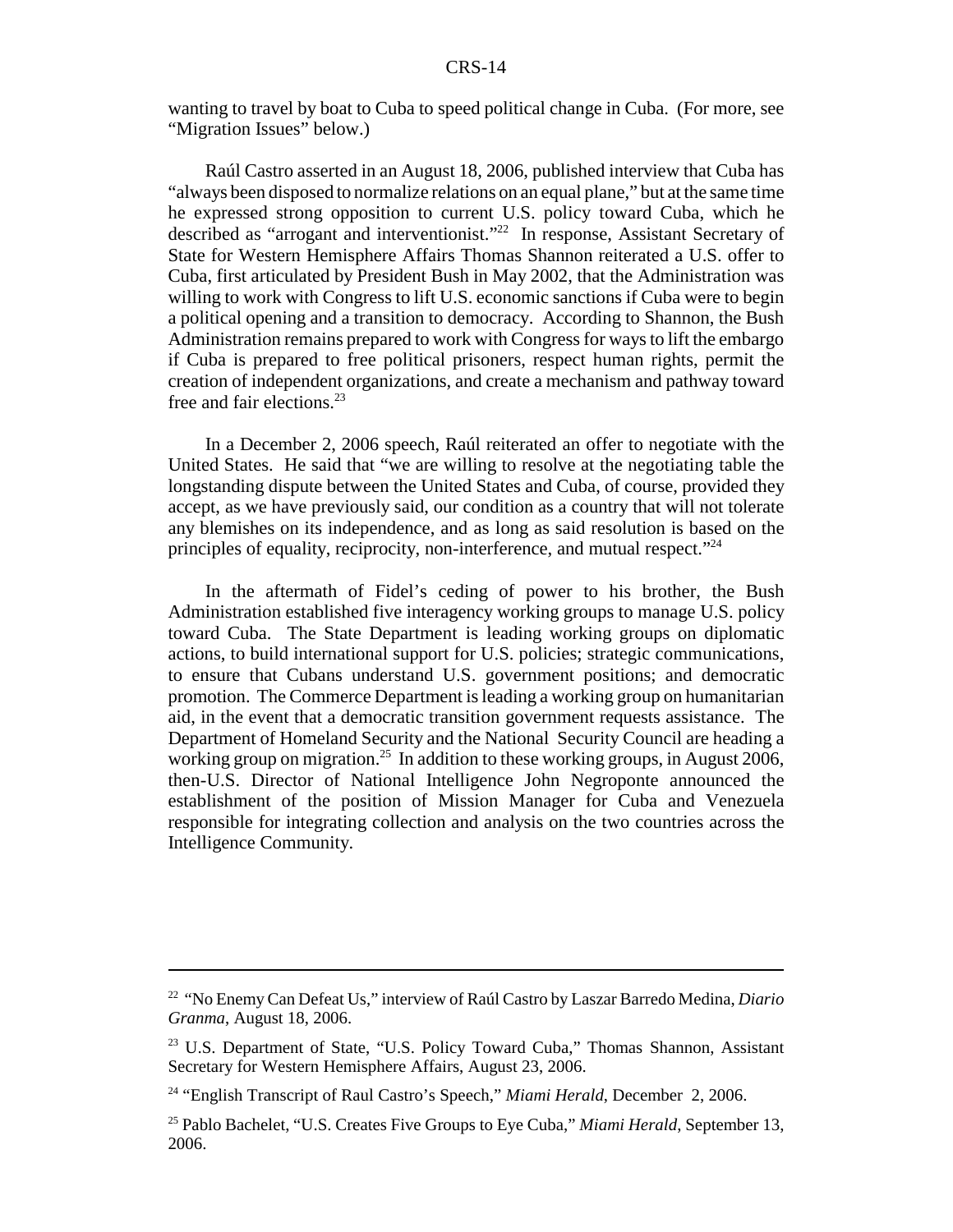## **Issues in U.S.-Cuban Relations**

#### **Debate on the Overall Direction of U.S. Policy**

Over the years, although U.S. policymakers have agreed on the overall objectives of U.S. policy toward Cuba — to help bring democracy and respect for human rights to the island — there have been several schools of thought about how to achieve those objectives. Some advocate a policy of keeping maximum pressure on the Cuban government until reforms are enacted, while continuing current U.S. efforts to support the Cuban people. Others argue for an approach, sometimes referred to as constructive engagement, that would lift some U.S. sanctions that they believe are hurting the Cuban people, and move toward engaging Cuba in dialogue. Still others call for a swift normalization of U.S.-Cuban relations by lifting the U.S. embargo. Fidel Castro's provisional, and potentially permanent, departure from the political scene could foster a re-examination of U.S. policy. In this new context, there are two broad policy approaches to contend with political change in Cuba: a status-quo approach that would maintain the U.S. dual-track policy of isolating the Cuban government while providing support to the Cuban people; and an approach aimed at influencing the Cuban government and Cuban society through increased contact and engagement. (For additional information, see CRS Report RL33622, *Cuba's Future Political Scenarios and U.S. Policy Approaches*.)

In general, those who advocate easing U.S. sanctions on Cuba make several policy arguments. They assert that if the United States moderated its policy toward Cuba — through increased travel, trade, and diplomatic dialogue — then the seeds of reform would be planted, which would stimulate and strengthen forces for peaceful change on the island. They stress the importance to the United States of avoiding violent change in Cuba, with the prospect of a mass exodus to the United States and the potential of involving the United States in a civil war scenario. They argue that since the demise of Cuba's communist government does not appear imminent, even without Fidel Castro at the helm, the United States should espouse a more pragmatic approach in trying to induce change in Cuba. Supporters of changing policy also point to broad international support for lifting the U.S. embargo, to the missed opportunities for U.S. businesses because of the unilateral nature of the embargo, and to the increased suffering of the Cuban people because of the embargo. Proponents of change also argue that the United States should be consistent in its policies with the world's few remaining communist governments, including China or Vietnam, and also maintain that moderating policy will help advance human rights.

On the other side, opponents of changing U.S. policy maintain that the current two-track policy of isolating Cuba, but reaching out to the Cuban people through measures of support, is the best means for realizing political change in Cuba. They point out that the Cuban Liberty and Democratic Solidarity Act of 1996 sets forth the steps that Cuba needs to take in order for the United States to normalize relations. They argue that softening U.S. policy at this time without concrete Cuban reforms would boost the Castro regime, politically and economically, and facilitate the survival of the communist regime. Opponents of softening U.S. policy argue that the United States should stay the course in its commitment to democracy and human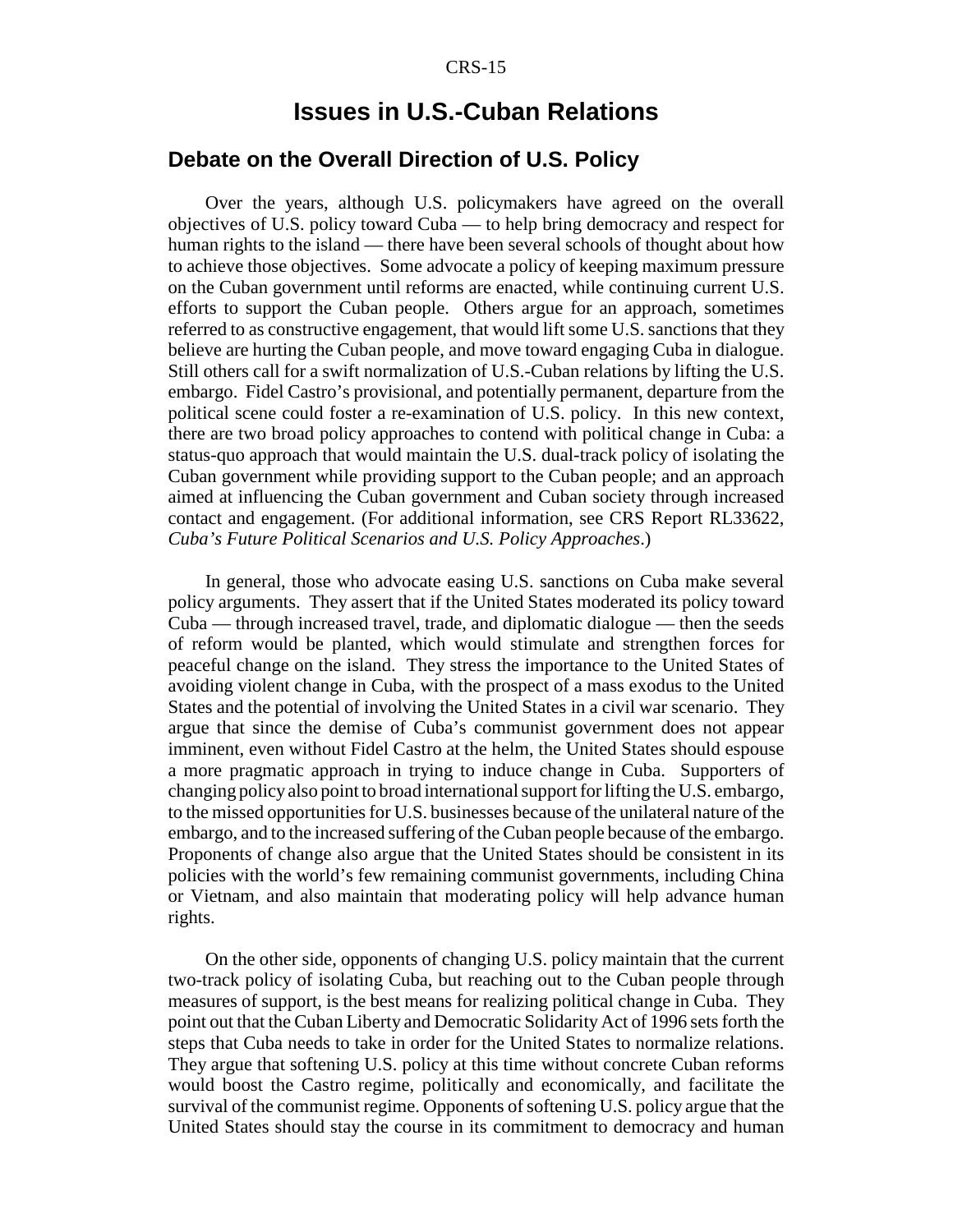rights in Cuba, and that sustained sanctions can work. Opponents of loosening U.S. sanctions further argue that Cuba's failed economic policies, not the U.S. embargo, are the causes of Cuba's difficult living conditions.

### **Travel and Private Humanitarian Assistance Restrictions**

Restrictions on travel to Cuba have been a key and often contentious component of U.S. efforts to isolate the communist government of Fidel Castro for much of the past 40 years. Over time there have been numerous changes to the restrictions and for five years, from 1977 until 1982, there were no restrictions on travel. Restrictions on travel and remittances to Cuba are part of the CACR, the overall embargo regulations administered by the Treasury Department's Office of Foreign Assets Control (OFAC).

Major arguments made for lifting the Cuba travel ban are that it contributes to the suffering of Cuban families; it hinders efforts to influence conditions in Cuba and may be aiding Castro by helping restrict the flow of information; it abridges the rights of ordinary Americans; and Americans can travel to other countries with communist or authoritarian governments. Major arguments in opposition to lifting the Cuba travel ban are that more American travel would support Castro's rule by providing his government with potentially millions of dollars in hard currency; that there are legal provisions allowing travel to Cuba for humanitarian purposes that are used by thousands of Americans each year; and that the President should be free to restrict travel for foreign policy reasons.

Under the current Bush Administration, enforcement of U.S. restrictions on Cuba travel has increased, and restrictions on travel and on private remittances to Cuba have been tightened. In March 2003, the Administration eliminated travel for people-to-people educational exchanges unrelated to academic course work. In June 2004, the Administration significantly restricted travel, especially family travel, and the provision of private humanitarian assistance to Cuba in the form of remittances and gift parcels. In April 2005, OFAC cracked down on certain religious organizations promoting licensed travel to Cuba and warned them not to abuse their license by taking individuals not affiliated with their organizations. OFAC's actions were prompted by reports that groups practicing the Afro-Cuban religion Santería had been taking large groups to Cuba as a means of skirting U.S. travel restrictions.<sup>26</sup> In 2006, the Administration suspended the licenses of several travel service providers, including one of the largest such providers in Florida, La Estrella de Cuba. Several religious organizations also had their licenses suspended, and church groups and several Members of Congress expressed concern about more restrictive licenses for religious travel. $27$ 

Among the June 2004 restrictions that remain in place are the following:

<sup>26</sup> Oscar Corral, "Is Santería Used as Ploy to Skirt Travel Rules?," *Miami Herald*, February 27, 2005

<sup>27</sup> Oscar Corral, "Feds Lay Down the Law on Cuba to Travel Agents," *Miami Herald*, April 29, 2006; Pablo Bachelet, "New Rules Impede Religious Travel," *Miami Herald*, March 16, 2006.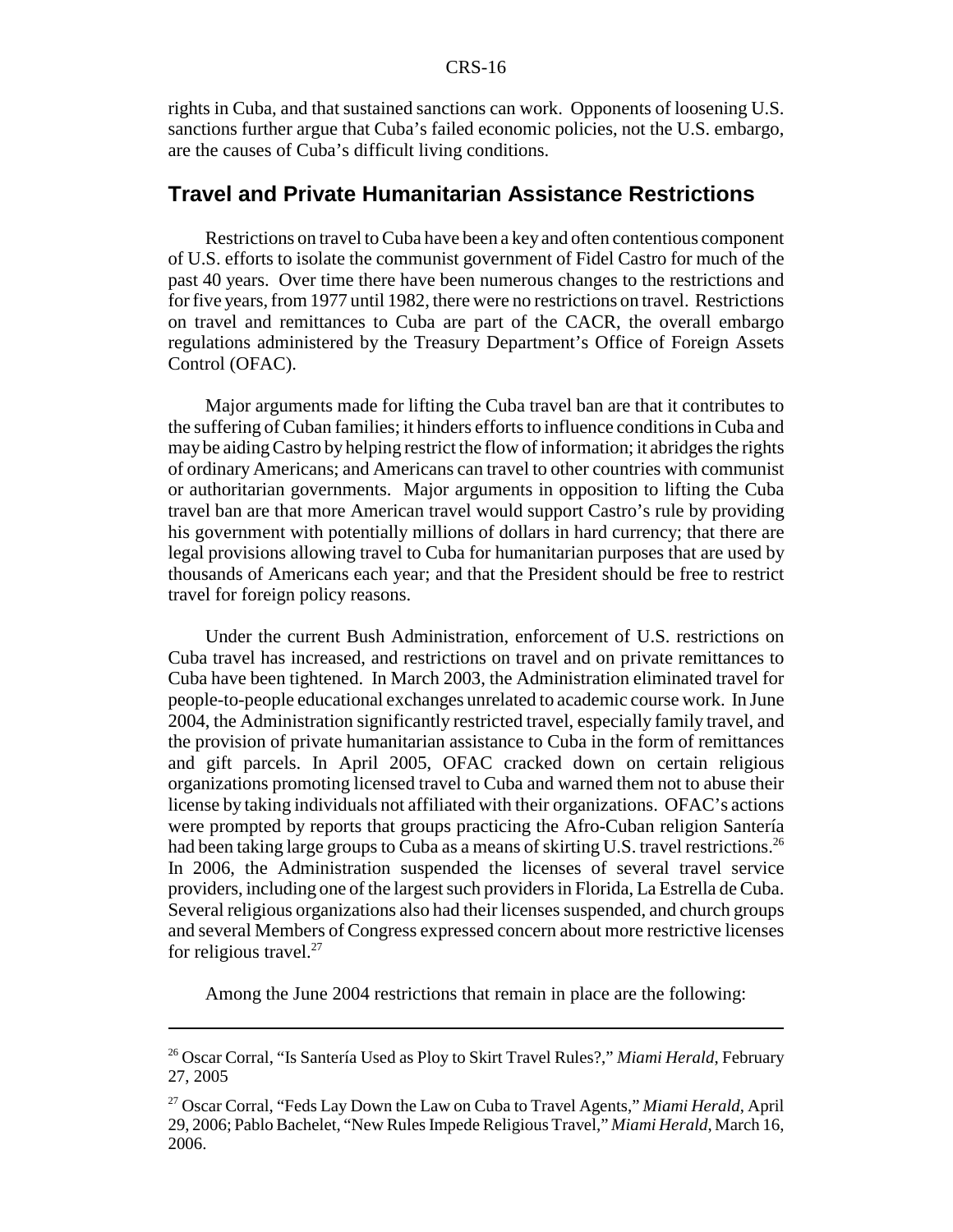- Family visits were restricted to one trip every three years under a specific license and are restricted to immediate family members, with no exceptions. Under previous regulations, family visits could occur once a year under a general license, with travel more than once a year allowed, but under a specific license. Previously travel had been allowed to visit relatives to within three degrees of relationship to the traveler.
- Cash remittances, estimates of which range from \$400 million to \$800 million, were further restricted. Quarterly remittances of \$300 may still be sent, but are now restricted to members of the remitter's immediate family and may not be remitted to certain government officials and certain members of the Cuban Communist Party. The regulations were also changed to reduce the amount of remittances that authorized travelers may carry to Cuba, from \$3000 to \$300.
- ! Gift parcels were limited to immediate family members and were denied to certain Cuban officials and certain members of the Cuban Communist Party. The contents of gift parcels may no longer include seeds, clothing, personal hygiene items, veterinary medicines and supplies, fishing equipment and supplies, or soap-making equipment.
- The authorized per diem allowed for a family visit was reduced from the State Department per diem rate, currently \$167 per day, to \$50 per day.
- ! With the exception of informational materials, licensed travelers may not purchase or otherwise acquire merchandise and bring it back into the United States. Previous regulations allowed visitors to Cuba to import \$100 worth of goods as accompanied baggage.
- Fully-hosted travel, by a person not subject to U.S. jurisdiction, was prohibited as a permissible category of travel.
- Travel for educational activities was further restricted, including the elimination of educational exchanges sponsored by secondary schools.

There has been mixed reaction to the tightening of Cuba travel and remittance restrictions. Supporters maintain that the increased restrictions will deny the Cuban government dollars that help maintain its repressive control. Opponents argue that the tightened sanctions are anti-family and will only result in more suffering for the Cuban people. There were also concerns that the new restrictions were drafted without considering the full consequences of their implementation. For example, the elimination of fully-hosted travel raised concerns about the status of 70 U.S. students receiving full scholarships at the Latin American School of Medicine in Havana. Members of the Congressional Black Caucus, who were instrumental in the establishment of the scholarship program for U.S. students, expressed concern that the students may be forced to abandon their medical education because of the new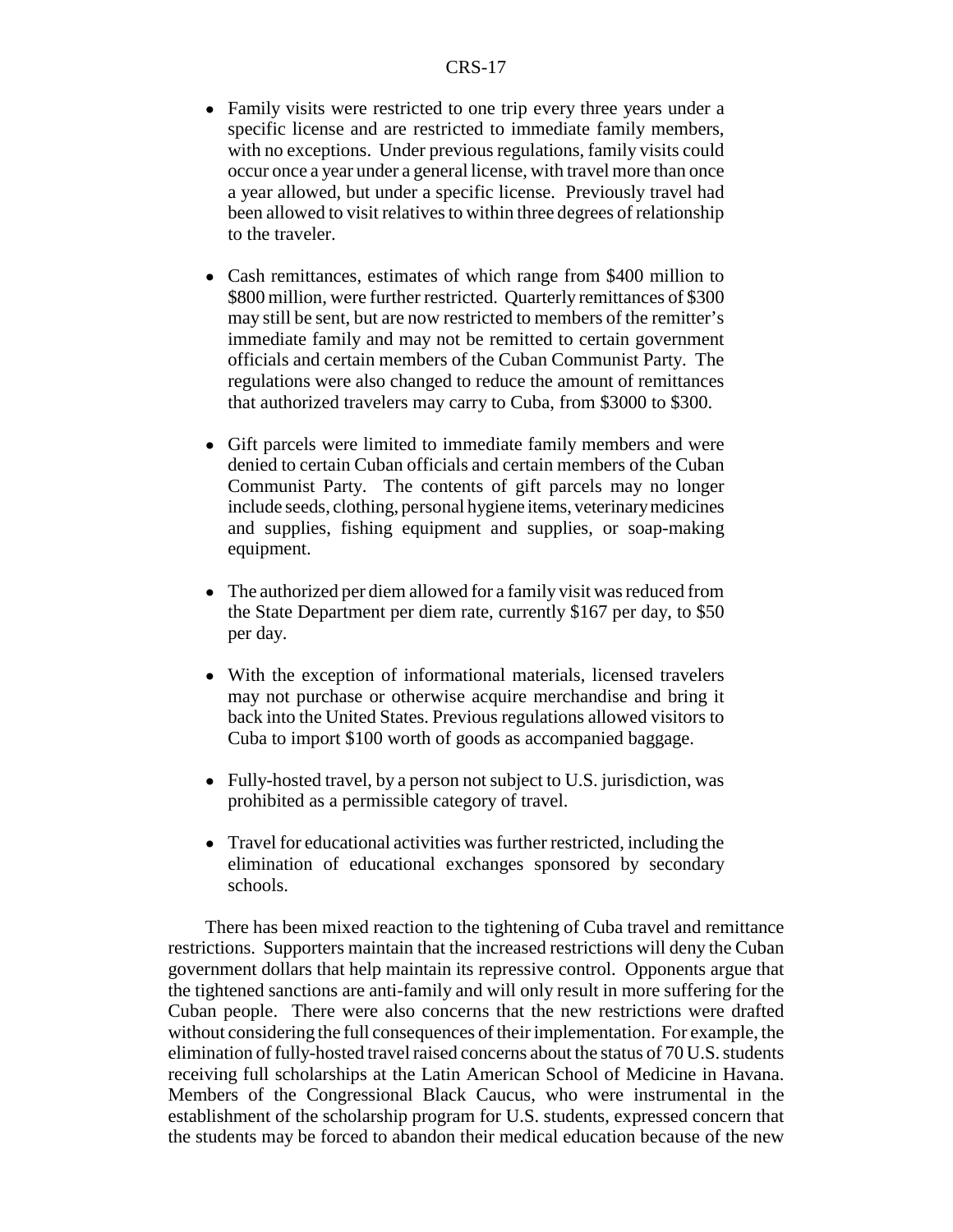#### CRS-18

OFAC regulations. As a result of these concerns, OFAC ultimately licensed the medical students in August 2004 to continue their studies and engage in travel-related transactions.

On July 19, 2007, the U.S. International Trade Commission issued a report, requested by the Senate Committee on Finance, maintaining that lifting travel restrictions would result in travel by U.S. citizens to Cuba rising to between 550,000 and 1 million from an estimate of 171,000 in 2005.

**Legislative Initiatives.** From 2000-2004, one or both houses of Congress approved amendments to appropriations bills that would have eased restrictions on travel to Cuba in various ways, but these provisions ultimately were stripped out of final enacted measures. The Administration regularly threatened to veto legislation if it contained provisions weakening Cuba sanctions.

In the  $110<sup>th</sup> Congress$ , the Senate Appropriations Committee reported version of the FY2008 Financial Services and General Government appropriations bill, H.R. 2829, has a provision in section 620 that would ease travel to Cuba for the marketing and sale of agricultural and medical goods. On July 19, 2007, the Senate Appropriations Committee approved its version of the FY2008 Agriculture appropriations bill, which included a provision that would authorize general licenses for travel to Cuba for agricultural purposes.

A number of other initiatives would ease Cuba travel restrictions. H.R. 654 (Rangel), S. 721 (Enzi), and Section 254 of S. 554 (Dorgan) would prohibit the President from regulating or prohibiting travel to Cuba or any of the transactions incident to travel. Two bills that would lift overall economic sanctions — H.R. 217 (Serrano) and H.R. 624 (Rangel) — would also lift travel restrictions. H.R. 177 (Lee) would ease restrictions on educational travel to Cuba. H.R. 757 (Delahunt) would lift restrictions on family travel and the provision of remittances for family members in Cuba. H.R. 1026 (Moran, Jerry), which would facilitate the sale of U.S. agricultural products to Cuba, includes a provision that would provide for general license authority for travel-related transactions for people involved in agricultural sales and marketing activities or in the transportation of such sales. H.R. 2819 (Rangel) and S. 1673 (Baucus), which would ease restrictions on U.S. agricultural and medical exports to Cuba, would also lift restrictions on Cuba.

## **Agricultural Exports and Sanctions**

U.S. commercial agricultural exports to Cuba have been allowed for several years, but with numerous restrictions and licensing requirements. The 106th Congress passed the Trade Sanctions Reform and Export Enhancement Act of 2000 or TSRA (P.L. 106-387, Title IX) that allows for one-year export licenses for selling agricultural commodities to Cuba, although no U.S. government assistance, foreign assistance, export assistance, credits, or credit guarantees are available to finance such exports. TSRA also denies exporters access to U.S. private commercial financing or credit; all transactions must be conducted in cash in advance or with financing from third countries. TSRA reiterates the existing ban on importing goods from Cuba but authorizes travel to Cuba, under a specific license, to conduct business related to the newly allowed agricultural sales.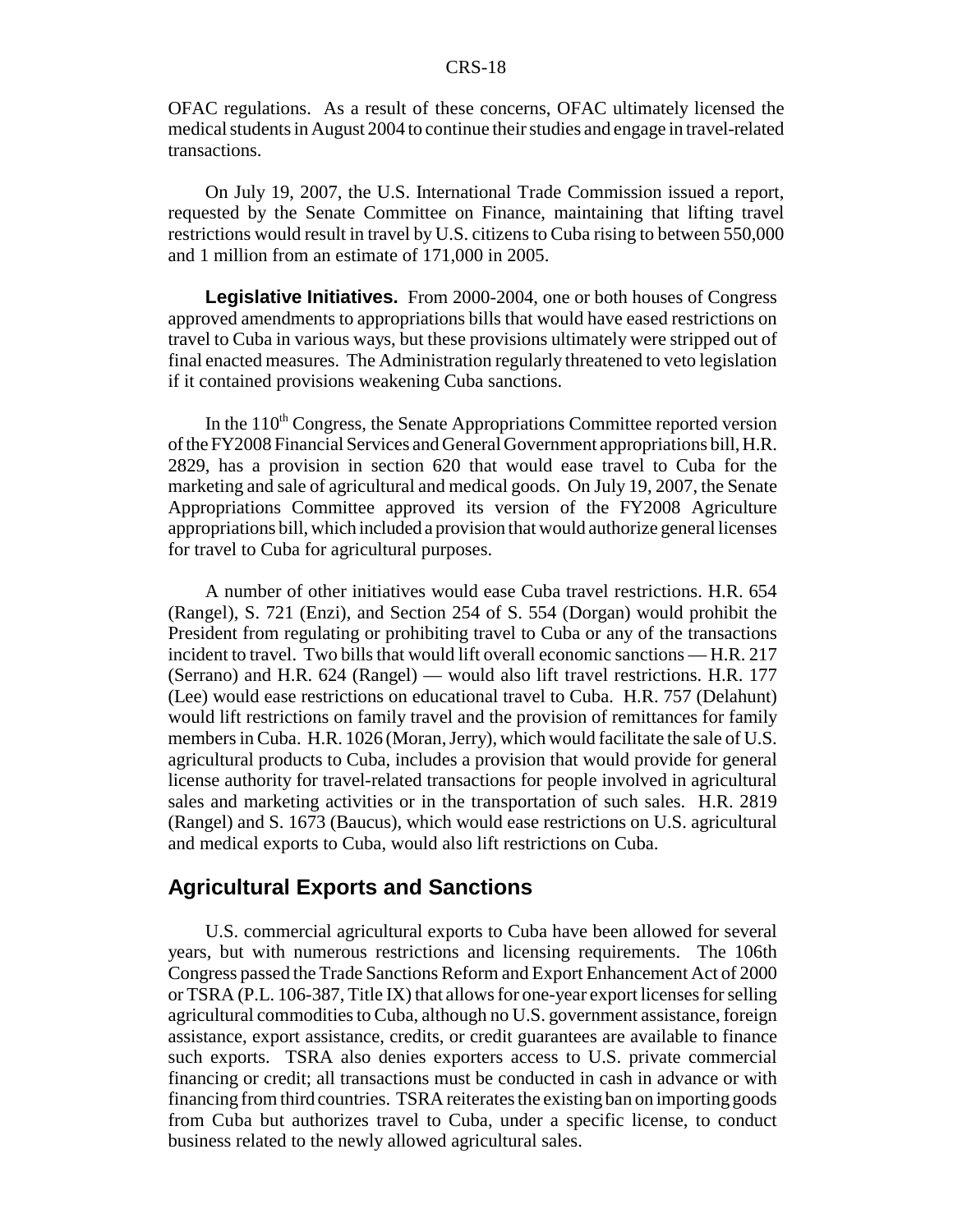In February 2005, OFAC amended the Cuba embargo regulations to clarify that TSRA's term of "payment of cash in advance" means that the payment is received by the seller or the seller's agent prior to the shipment of the goods from the port at which they are loaded. U.S. agricultural exporters and some Members of Congress strongly objected that the action constitutes a new sanction that violates the intent of TSRA and could jeopardize millions of dollars in U.S. agricultural sales to Cuba. OFAC Director Robert Werner maintained that the clarification "conforms to the common understanding of the term in international trade."28 On July 29, 2005, OFAC clarified that, for "payment of cash in advance" for the commercial sale of U.S. agricultural exports to Cuba, vessels can leave U.S. ports as soon as a foreign bank confirms receipt of payment from Cuba. OFAC's action was aimed at ensuring that the goods would not be vulnerable to seizure for unrelated claims while still at the U.S. port. Supporters of overturning OFAC's February 22, 2005 amendment, such as the American Farm Bureau Federation, were pleased by the clarification but indicated that they would still work to overturn the February rule.<sup>29</sup>

Since late 2001, Cuba has purchased about \$1.6 billion in agricultural products from the United States, although exports have declined annually beginning in 2005. Overall U.S. exports to Cuba amounted to about \$7 million in 2001, \$146 million in 2002, \$259 million in 2003, \$404 million in 2004, \$369 million in 2005, \$340 million in 2006, and \$116 million in the first four months in 2007, the majority in agricultural products.<sup>30</sup> U.S. exports to Cuba have declined as Cuba's overall worldwide imports have increased, from \$3.5 billion in 2004 to \$4.7 billion in  $2005^{31}$ 

On July 19, 2007, the U.S. International Trade Commission issued a report, requested by the Senate Committee on Finance, maintaining that the U.S. share of Cuba's agricultural, fish, and forest imports would rise from one-third to between one-half and two-thirds if trade restrictions were lifted. See the full report available at [http://www.usitc.gov/ext\_relations/news\_release/2007/er0719ee1.htm]

Some groups favor further easing restrictions on agricultural exports to Cuba. They argue that the restrictions harm the health and nutrition of the Cuban population. U.S. agribusiness companies that support the removal of restrictions on agricultural exports to Cuba believe that U.S. farmers are missing out on a market of over \$700 million annually so close to the United States. Some exporters want to change U.S. restrictions so that they can sell agriculture and farm equipment to Cuba.32 Agricultural exporters who support the lifting of the prohibition on

<sup>&</sup>lt;sup>28</sup> U.S. Department of the Treasury, Testimony of Robert Werner, Director, OFAC, before the House Committee on Agriculture, March 16, 2005.

<sup>&</sup>lt;sup>29</sup> Christopher S. Rugaber, "Treasury Clarifies Cuba Farm Export Rule, and Baucus Relents on Nominees," *International Trade Reporter*, August 4, 2005.

<sup>&</sup>lt;sup>30</sup> World Trade Atlas. Department of Commerce Statistics.

<sup>&</sup>lt;sup>31</sup> International Monetary Fund, Direction of Trade Statistics, Yearbook 2006.

<sup>32 &</sup>quot;Ag Groups Split Over Trade With Cuba," *Congress Daily AM*, National Journal, February 11, 2003.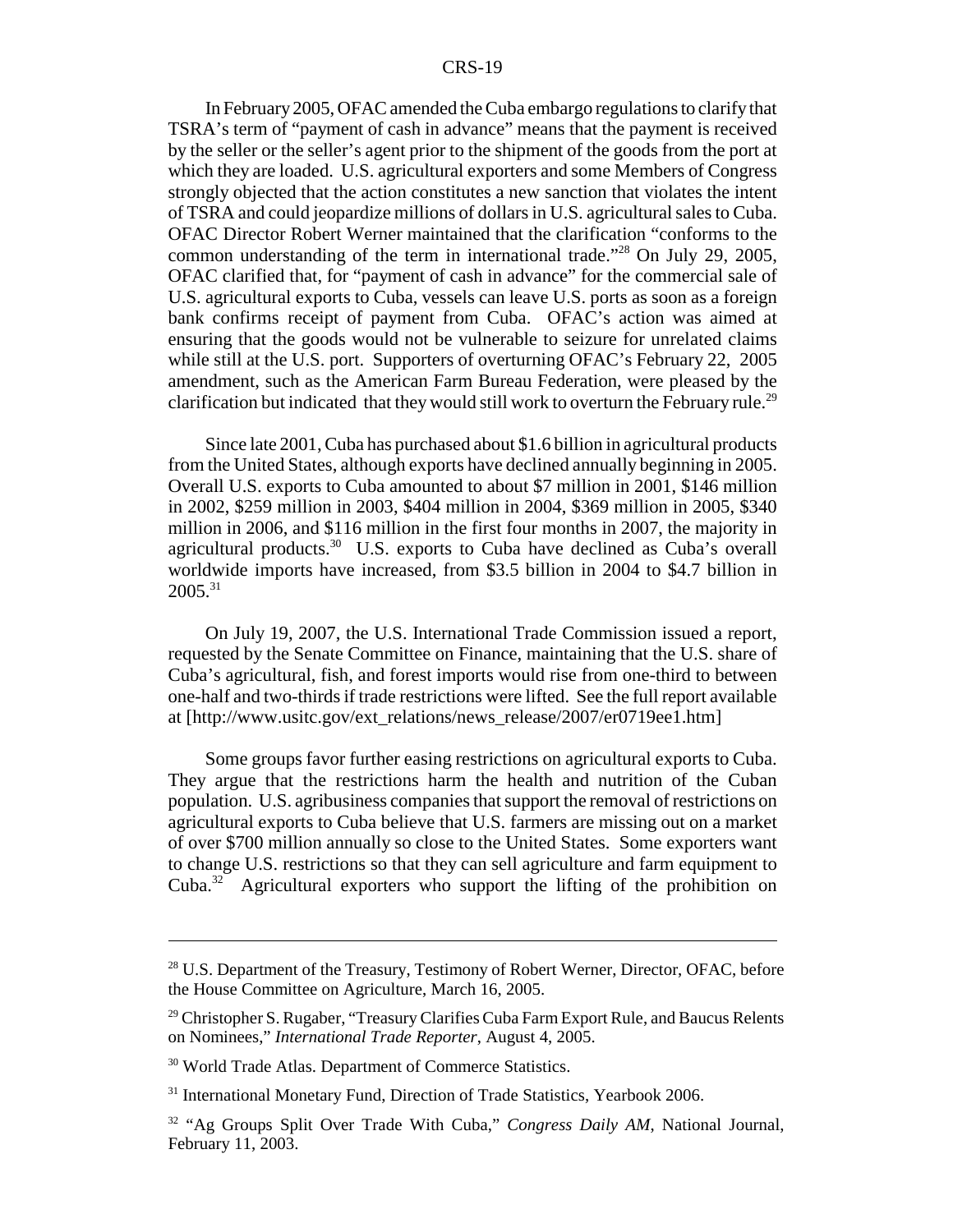financing contend that allowing such financing would help smaller U.S. companies expand purchases to Cuba more rapidly.<sup>33</sup>

Opponents of further easing restrictions on agricultural exports to Cuba maintain that U.S. policy does not deny such sales to Cuba, as evidenced by the large amount of sales since 2001. Moreover, according to the State Department, since the Cuban Democracy Act was enacted in 1992, the United States has licensed billions of dollars in private humanitarian donations. Opponents further argue that easing pressure on the Cuban government would in effect be lending support and extending the duration of the Castro regime. They maintain that the United States should remain steadfast in its opposition to any easing of pressure on Cuba that could prolong the Castro regime and its repressive policies. Some agricultural producers that export to Cuba support continuation of the prohibition on financing for agricultural exports to Cuba because it ensures that they will be paid.

**Legislative Initiatives.** In the 110<sup>th</sup> Congress, the House-passed version of the FY2008 Financial Service and General Government Appropriations Act, H.R. 2829, has a provision in Section 903 that would prevent Treasury Department funds from being used to implement the February 2005 tightening of policy requiring the payment of cash in advance prior to the shipment of U.S. agricultural goods to Cuba. The House adopted the provision during June 28, 2007 floor consideration when it approved H.Amdt. 467 (Moran, Kansas) by voice vote. The Senate Appropriations Committee reported version of the bill includes a similar provision in Section 619, and in Section 620 would ease travel to Cuba for the marketing and sale of agricultural and medical goods. The Administration's statement of policy on the bill maintained that the President would veto the measure if it contained a provision weakening current restrictions against Cuba. In other action, on July 19, 2007, the Senate Appropriations Committee approved its version of the FY2008 Agriculture appropriations bill, which includes a provision that would authorize general licenses for travel to Cuba for agricultural purposes.

Several other initiatives would ease restrictions on the sale of U.S. agricultural exports to Cuba:

• H.R. 1026 (Moran, Jerry) would facilitate the sale of U.S. agricultural products to Cuba by providing for general license authority for travel-related expenses for people involved in sales and marketing activities or in the transportation for such sales; authorizing the issuance of a temporary visa for a Cuban national conducting activities related to the purchase of U.S. agricultural goods, including phytosanitary inspections; clarifying the "payment of cash in advance" term used in TSRA to mean that the payment by the purchaser and the receipt of such payment to the seller occurs prior to the transfer of title of the commodity or product to the purchaser and the release of control of such commodity or product to the purchaser; and prohibiting the President from

<sup>&</sup>lt;sup>33</sup> "Farm Equipment Exports Likely to Face Tough Opposition from White House, Congress," *Cuba Trader*, Vol. III, No. 7, February 17, 2003.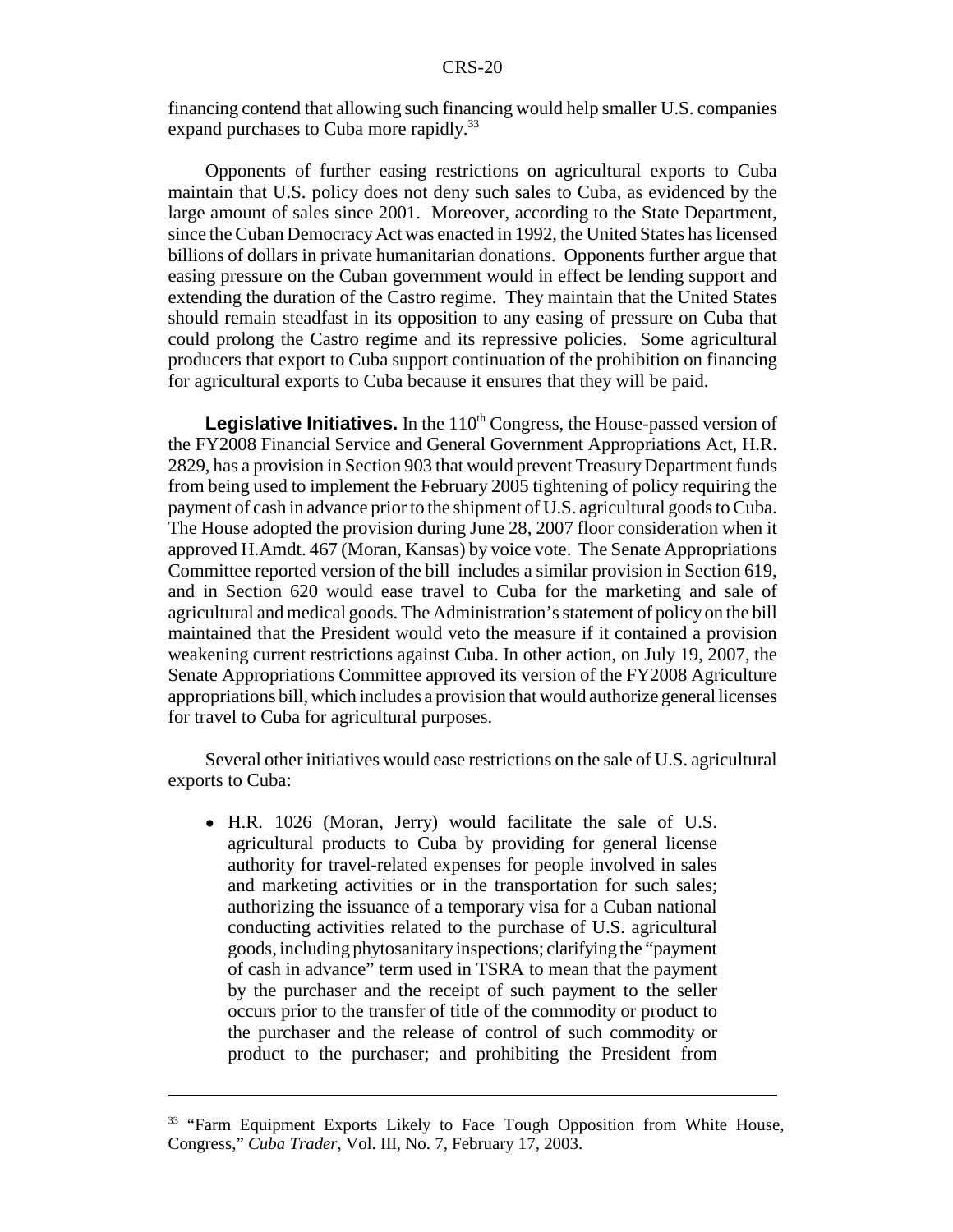restricting direct transfers from a Cuban financial institution to a U.S. financial institution for U.S. agricultural sales under TSRA.

- ! H.R. 2819 (Rangel) and S. 1673 (Baucus), among other provisions, would clarify the meaning of "payment of cash in advance;" authorize direct transfers between Cuban and U.S. financial institutions for the execution of payments for sales pursuant to TSRA; establish an agricultural export promotion program with respect to Cuba; and increase the airport ticket tax for travel to or from Cuba by \$1.00, with funds going to a newly established Agricultural Export Promotion Trust Fund.
- Two broader bills that would lift economic sanctions on Cuba H.R. 217 (Serrano) and H.R. 624 (Rangel) — would include lifting restrictions on agricultural exports to Cuba by amending TSRA. Three bills that would lift overall travel restrictions — H.R. 654 (Rangel), S. 554 (Dorgan), and S. 721 (Enzi) — would have the effect of lifting travel restrictions for those involved in travel related to agricultural sales.

## **Trademark Sanction34**

A provision in the FY1999 omnibus appropriations measure (Section 211 of Division A, Title II, P.L. 105-277, signed into law October 21, 1998) prevents the United States from accepting payment for trademark registrations and renewals from Cuban or foreign nationals that were used in connection with a business or assets in Cuba that were confiscated, unless the original owner of the trademark has consented. The provision prohibits U.S. courts from recognizing such trademarks without the consent of the original owner. The measure was enacted because of a dispute between the French spirits company, Pernod Ricard, and the Bermuda-based Bacardi Ltd. Pernod Ricard entered into a joint venture with the Cuban government to produce and export Havana Club rum, but Bacardi, whose company in Cuba was expropriated in the 1960s, maintains that it holds the right to the Havana Club name. Although Pernod Ricard cannot market Havana Club in the United States because of the trade embargo, it wants to protect its future distribution rights should the embargo be lifted.

The European Union initiated World Trade Organization dispute settlement proceedings in June 2000, maintaining that the U.S. law violates the Agreement on Trade-Related Aspects of Intellectual Property (TRIPS). In January 2002, the WTO ultimately found that the trademark sanction violated WTO provisions on national treatment and most-favored-nation obligations in the TRIPS Agreement.

<sup>34</sup> For additional information, see CRS Report RL32014, *WTO Dispute Settlement: Status of U.S. Compliance in Pending Cases*, by Jeanne J. Grimmett, and CRS Report RS21764, *Restricting Trademark Rights of Cubans: WTO Decision and Congressional Response*, by Margaret Mikyung Lee.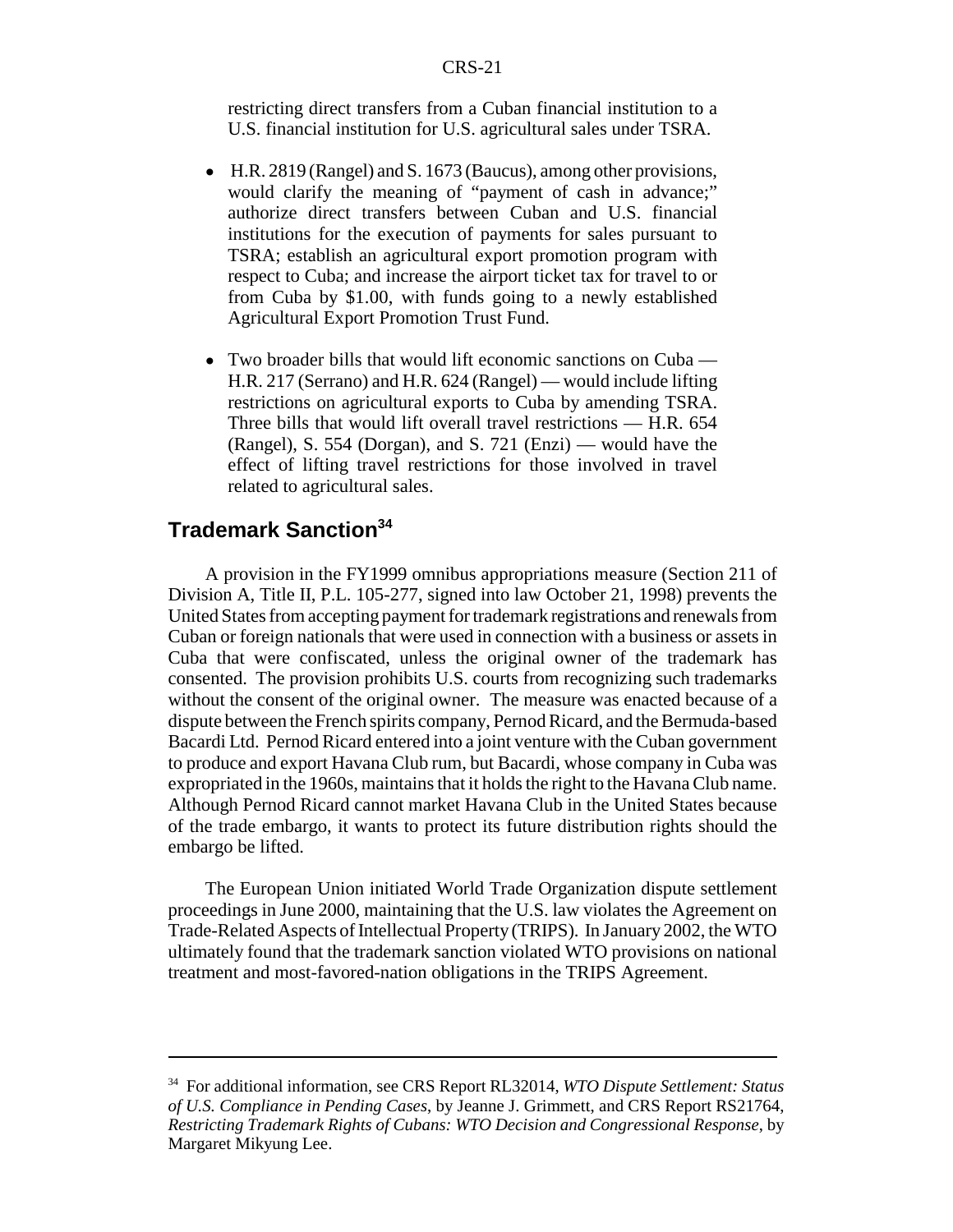#### CRS-22

On March 28, 2002, the United States agreed that it would come into compliance with the WTO ruling through legislative action by January 3, 2003.<sup>35</sup> That deadline was extended several times since no legislative action had been taken to bring Section 211 into compliance with the WTO ruling. On July 1, 2005, however, in an EU-U.S. bilateral agreement, the EU agreed that it would not request authorization to retaliate at that time, but reserved the right to do so at a future date, and the United States agreed not to block a future EU request.<sup>36</sup> On August 3, 2006, the U.S. Patent and Trademark Office announced that Cuba's Havana Club trademark registration was "cancelled/expired," a week after OFAC had denied a Cuban government company the license that it needed to renew the registration of the trademark.<sup>37</sup>

Two different approaches have been advocated to bring Section 211 into compliance with the WTO ruling. Some want a narrow fix in which Section 211 would be amended so that it also applies to U.S. companies instead of being limited to foreign companies. Advocates of this approach argue that it would affirm that the United States "will not give effect to a claim or right to U.S. property if that claimed is based on a foreign compensation."<sup>38</sup> Others want Section 211 repealed altogether. They argue that the law endangers over 5,000 trademarks of over 500 U.S. companies registered in Cuba.39 They maintain that Cuba could retaliate against U.S. companies under the Inter-American Convention for Trademark and Commercial Protection.

In the  $110<sup>th</sup>$  Congress, four initiatives — H.R. 217 (Serrano), H.R. 624 (Rangel), H.R. 2819 (Rangel), and S. 1673 (Baucus) — have provisions that would repeal the Section 211 trademark sanction from law, while two other initiatives — H.R. 1306 (Wexler) and S. 749 (Nelson) would advance the narrow fix to Section 211 in order to comply with the WTO ruling. Similar legislative initiatives on both sides of the issue were introduced in the  $108<sup>th</sup>$  and  $109<sup>th</sup>$  Congresses, but no action was taken on these measures. The July 2005 EU-U.S. bilateral agreement, in which the EU agreed not to retaliate against the United States, but reserved the right to do so at a later date, reduced pressure on Congress to take action to comply with the WTO ruling.

## **Offshore Oil Sector Development**

The issue of Cuba's development of its offshore oil reserves along its northwest coast, which reportedly could amount to more than 5 billion barrels of oil, has been

<sup>35 &</sup>quot;U.S., EU Agree on Deadline for Complying with Section 211 WTO Finding," *Inside U.S. Trade,* April 12, 2002.

<sup>36 &</sup>quot;Japan, EU Suspend WTO Retaliation Against U.S. in Two Cases," *Inside U.S. Trade*, July 15, 2005.

<sup>37 &</sup>quot;PTO Cancels Cuban 'Havana Club' Mark; Bacardi Set to Sell Rum Under Same Mark," *International Trade Daily*, August 10, 2006.

<sup>&</sup>lt;sup>38</sup> Brian Lehman, testimony before the Senate Committee on the Judiciary, hearing on "An Examination of Section 211 of the Omnibus Appropriations Act of 1998," July 13, 2004.

<sup>39 &</sup>quot;USA-Engage Joins Cuba Fight," *Cuba Trader*, April 1, 2002.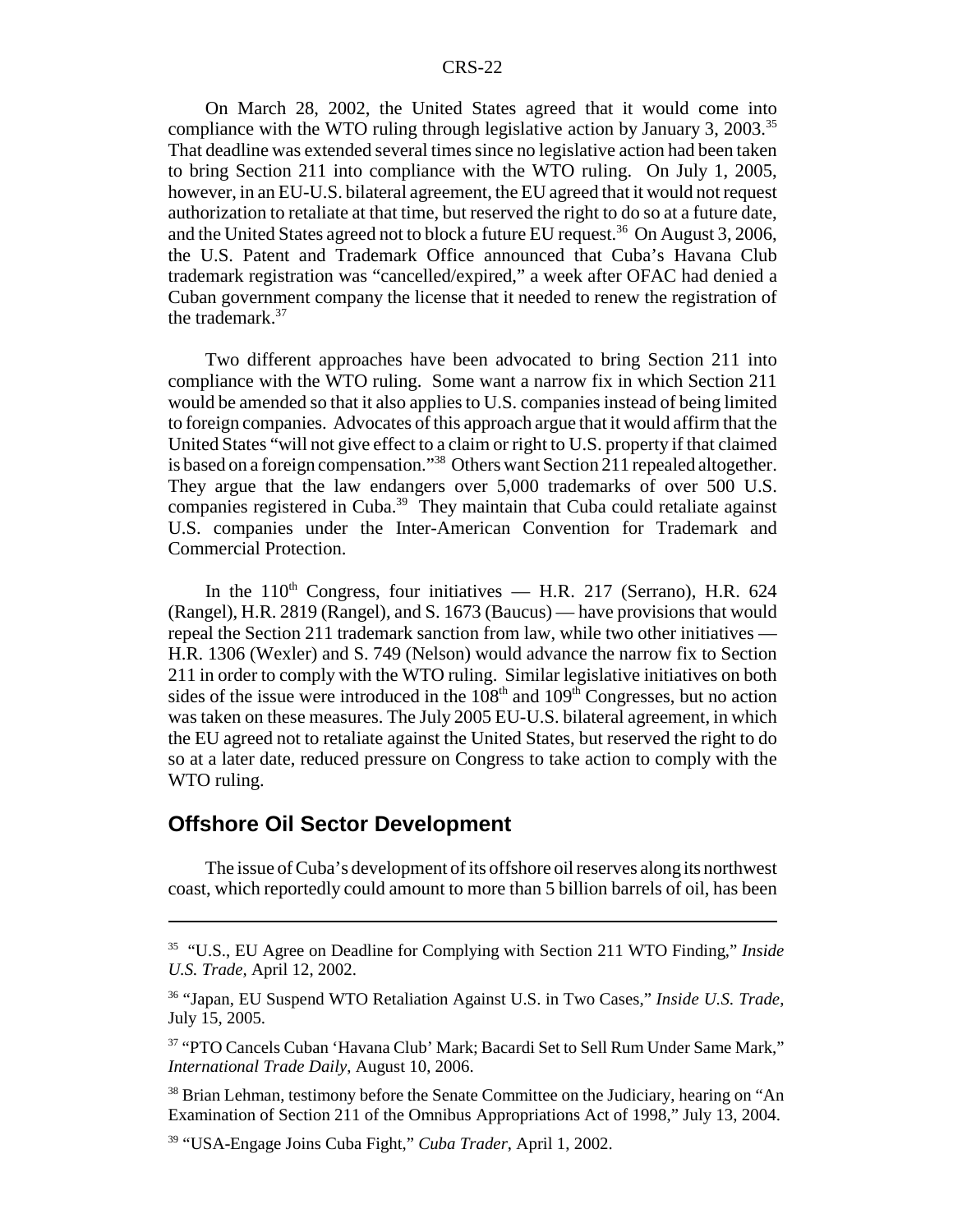a concern among some Members of Congress. Cuba has signed agreements for five concessions involving seven foreign oil companies for the exploration of offshore oil and gas. Repsol (Spain), Norsk-Hydro (Norway), and ONGC (India) are partners in a joint project, while Sherritt International (Canada), ONGC (India), PdVSA (Venezuela), and Petronas (Malaysia) also have additional concessions.<sup>40</sup> Some Members expressed concern about the oil development so close to the United States and about potential environmental damage to the Florida coast. While there has been some concern about China's potential involvement in offshore deepwater oil projects, to date its involvement in Cuba's oil sector has been focused on onshore oil extraction in Pinar del Rio province through its state-run China Petroleum and Chemical Corporation (Sinopec).<sup>41</sup>

In the  $110<sup>th</sup>$  Congress, two legislative initiatives — H.R. 1679 (Ros-Lehtinen) and S. 876 (Martinez) — would impose sanctions related to Cuba's offshore oil development on its northern coast. Both bills would exclude from admission to the United States aliens who have made investments contributing to the enhancement of the ability of Cuba to develop its petroleum resources off its coasts; and require the President to impose sanctions on persons (including foreign subsidiaries) that are determined to have made an investment equal to or exceeding \$1 million that contributes to the enhancement of Cuba's ability to develop petroleum resources of the submerged lands off Cuba's coast. In contrast, another initiative, S. 1268 (Dorgan) would allow U.S. companies to work with Cuba for the offshore exploration and extraction of oil along Cuba's northern coast.

#### **Drug Interdiction Cooperation**

Because of Cuba's geographic location, the country's waters and airspace have been used by illicit narcotics traffickers to transport drugs for ultimate destinations in the United States. Over the past several years, Cuban officials have expressed concerns over the use of their waters and airspace for drug transit as well as increased domestic drug use. The Cuban government has taken a number of measures to deal with the drug problem, including legislation to stiffen penalties for traffickers, increased training for counternarcotics personnel, and cooperation with a number of countries on anti-drug efforts. Cuba has bilateral counternarcotics agreements with 33 countries and less formal arrangements with 16 others, according to the Department of State. For several years, Cuba's Operation Hatchet has focused on maritime and air interdiction and the recovery of narcotics washed up on Cuban shores. Narcotics smuggling through Cuban territory deceased in 2006, according to both U.S. and Cuban officials.<sup>42</sup> According to the Department of State, Cuba aggressively pursues an internal enforcement and investigation

<sup>40</sup> Jorge Piñon, "Cuba's Energy Future," Canadian Foundation for the Americas, *FocalPoint*, April 2007, Vol. 6, No. 3.

<sup>&</sup>lt;sup>41</sup> Domingo Amuchastegui, "Cuban Again Invites U.S. Oil Giants to Invest in Oil Sector," *CubaNews*, May 2007.

<sup>42</sup> Frances Robles, "Drug-Trafficking at 11-Year Low, Cuba Says," Miami Herald, March 3, 2007; U.S. Department of State, International Narcotics Control Strategy Report, March 2007, p. 188.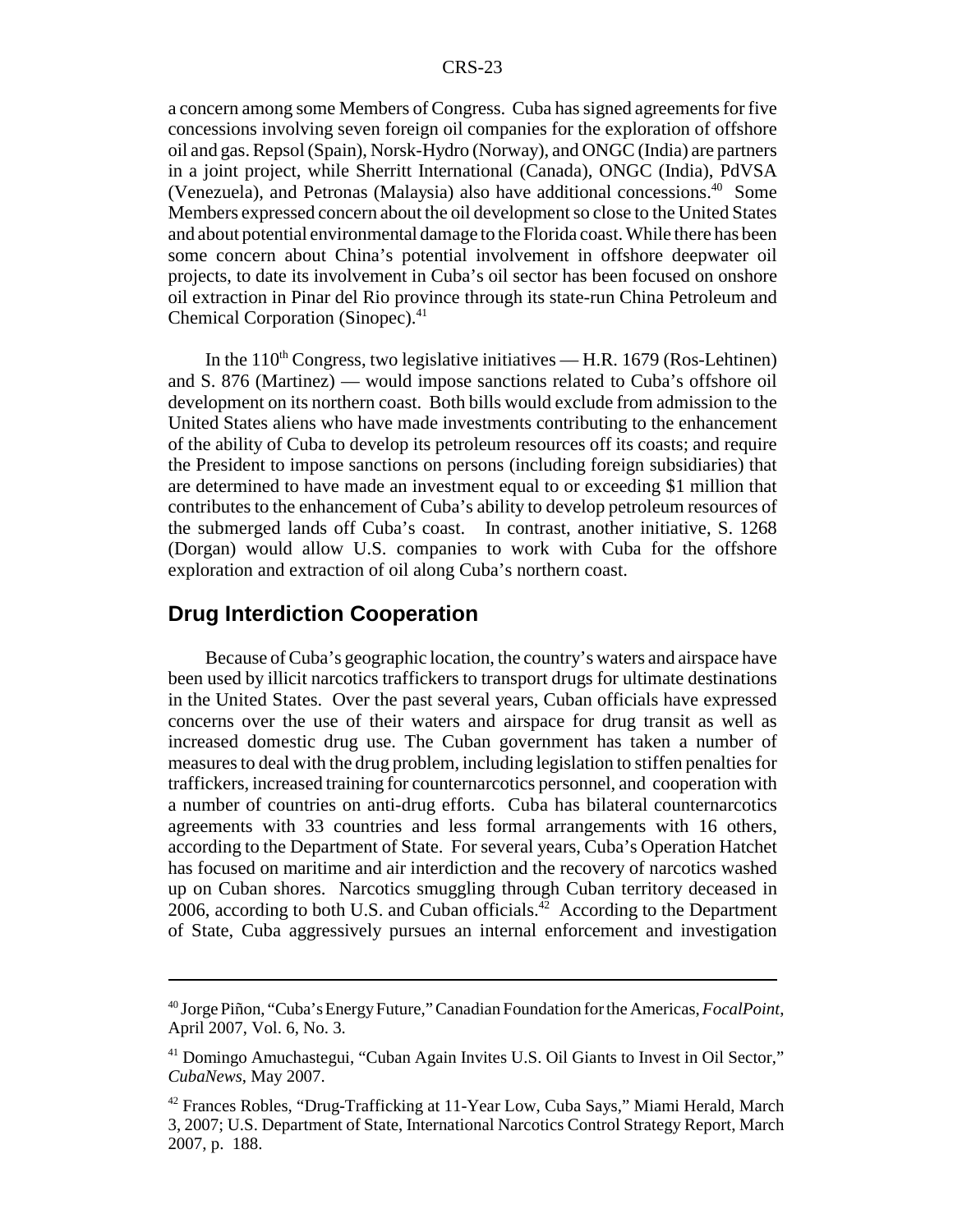program against its incipient drug market with an effective nationwide drug prevention and awareness campaign, Operation Popular Shield.

Over the years, there have been varying levels of cooperation with Cuba on anti-drug efforts. In 1996, Cuban authorities cooperated with the United States in the seizure of 6.6 tons of cocaine aboard the Miami-bound *Limerick*, a Honduranflag ship. Cuba turned over the cocaine to the United States and cooperated fully in the investigation and subsequent prosecution of two defendants in the case in the United States. Cooperation has increased since 1999 when U.S. and Cuban officials met in Havana to discuss ways of improving anti-drug cooperation. Cuba accepted an upgrading of the communications link between the Cuban Border Guard and the U.S. Coast Guard as well as the stationing of a U.S. Coast Guard Drug Interdiction Specialist (DIS) at the U.S. Interests Section in Havana. The Coast Guard official was posted to the U.S. Interests Section in September 2000, and since that time, coordination has increased.

The State Department, in its March 2007 *International Narcotics Control Strategy Report*, maintains that narcotics cooperation occurs on a case-by-case basis primarily through the Coast Guard DIS. The report noted that in 2006 Cuba provided investigation information to the United States on narcotics trafficking cases, but contended that this sharing of information was not systematic. The report stated that Cuban authorities reported 33 sightings of suspected aircraft and go-fast boats to the U.S. Coast Guard in 2006, up from 31 sightings reported in 2005. The report noted that the development of bilateral agreements with Cuba is not possible until Cuba "grants access to international narcotics traffickers seeking refuge and protection" and "stops using alleged counternarcotics efforts as a pretense to also repress economic and political activities."

Cuba maintains that it wants to cooperate with the United States to combat drug trafficking, and on various occasions has called for a bilateral anti-drug cooperation agreement with the United States.<sup>43</sup> In January 2002, Cuba deported to the United States Jesse James Bell, a U.S. fugitive wanted on drug charges, and in early March 2002, Cuba arrested a convicted Colombian drug trafficker, Rafael Bustamante, who escaped from jail in Alabama in 1992. At the time, then Drug Enforcement Administration head Asa Hutchison expressed appreciation for Cuba's actions, but indicated that cooperation would continue on a case-by-case basis, not through a bilateral agreement.<sup>44</sup> In February 2007, Cuba extradited drug trafficker Luis Hernando Gómez Bustamante to Colombia, an action that drew praise from

<sup>43</sup> On March 12, 2002, Cuba's Ministry of Foreign Affairs and the Cuban Interests Section in Washington delivered three diplomatic notes to the U.S. Interests Section in Havana and the State Department in Washington proposing agreements on drug interdiction, terrorism, and migration issues. See "Statement from the Ministry of Foreign Affairs: Prominent Drug Trafficker Arrested in our Country," Information Office, Cuban Interests Section, March 17, 2002; "Cuba Offers to Sign Anti-Drug Pact," *Miami Herald,* April 8, 2006.

<sup>44</sup> Anthony Boadle, "U.S. Thanks Cuba, But Declines Anti-Drug Accord," *Reuters,* March 19, 2002.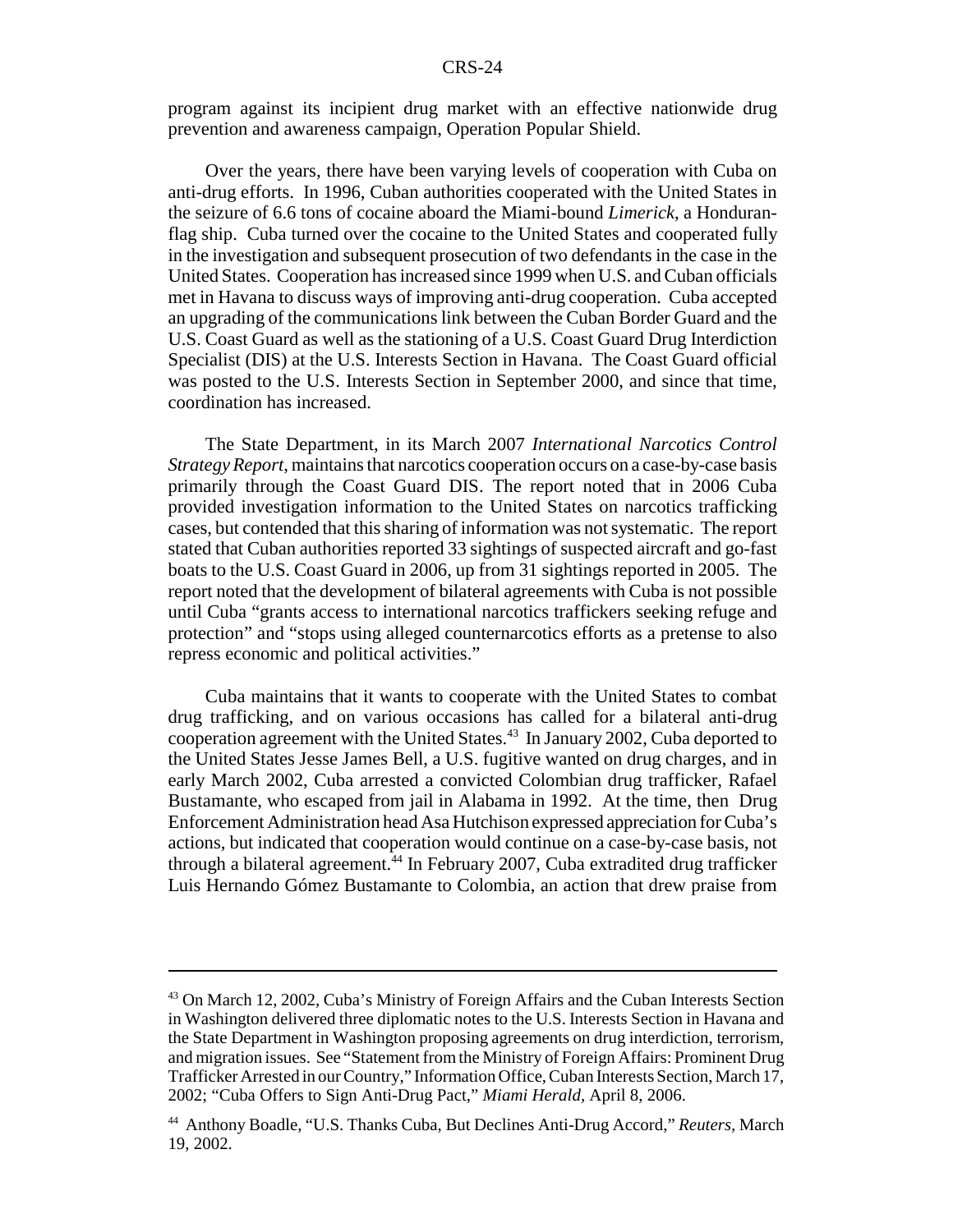U.S. Assistant Secretary of State for International Narcotics and Law Enforcement Affairs Anne Patterson.45

**Legislative Initiatives.** Over the past several years, House and Senate versions of Foreign Operations appropriations bills have contained contrasting provisions related to funding for cooperation with Cuba on counternarcotics efforts. House bills have generally prohibited funds for such efforts, while Senate versions would have funded such efforts. Ultimately, none of these provisions were included in enacted measures.

In the  $110<sup>th</sup>$  Congress, the House-passed version of the FY2008 State, Foreign Operations and Related Agencies Appropriations Act, H.R. 2764, contains a provision, in Section 673, that would specifically prohibit International Narcotics Control and Law Enforcement (INCLE) assistance to the Cuban government. In contrast, the Senate Appropriations Committee reported version, would, in Section 696, provide \$1 million in INCLE funding for preliminary work by the Department of State, or such other entity as the Secretary of State may designate, to establish cooperation with the Cuban government on counternarcotics matters. The amount would not be available if Cuba did not have in place appropriate procedures to protect against the loss of innocent life in the air and on the ground in connection with the interdiction of illegal drugs, and if there is credible evidence of involvement of the Cuban government in drug trafficking during the preceding 10 years.

## **Cuba and Terrorism46**

Cuba was added to the State Department's list of states sponsoring international terrorism in 1982 because of its alleged ties to international terrorism and support for terrorist groups in Latin America. Cuba had a long history of supporting revolutionary movements and governments in Latin America and Africa, but in 1992, Fidel Castro said that his country's support for insurgents abroad was a thing of the past. Cuba's change in policy was in large part because of the breakup of the Soviet Union, which resulted in the loss of billions of dollars in annual subsidies to Cuba, and led to substantial Cuban economic decline.

Cuba remains on the State Department's terrorism list. According to the State Department's *Country Reports on Terrorism 2006* report (issued April 30, 2007), Cuba has "continued to publicly oppose the U.S.-led Coalition prosecuting the War on Terror." The State Department report also noted that Cuba maintains close relationships with other state sponsors of terrorism such as Iran, and has provided safe haven for members of three designated Foreign Terrorist Organizations: Basque Homeland and Freedom (ETA), and two Colombian insurgent groups, the Revolutionary Armed Forces of Colombia (FARC) and the National Liberation

<sup>45</sup> U.S. Department of State, Release of the 2007 International Narcotics Control Strategy Report, Anne W. Patterson, Assistant Secretary of State for International Narcotics and Law Enforcement Affairs, On-The-Record Briefing, March 1, 2007.

<sup>46</sup> For further information, see CRS Report RL32551, *Cuba and the State Sponsors of Terrorism List*, by Mark P. Sullivan.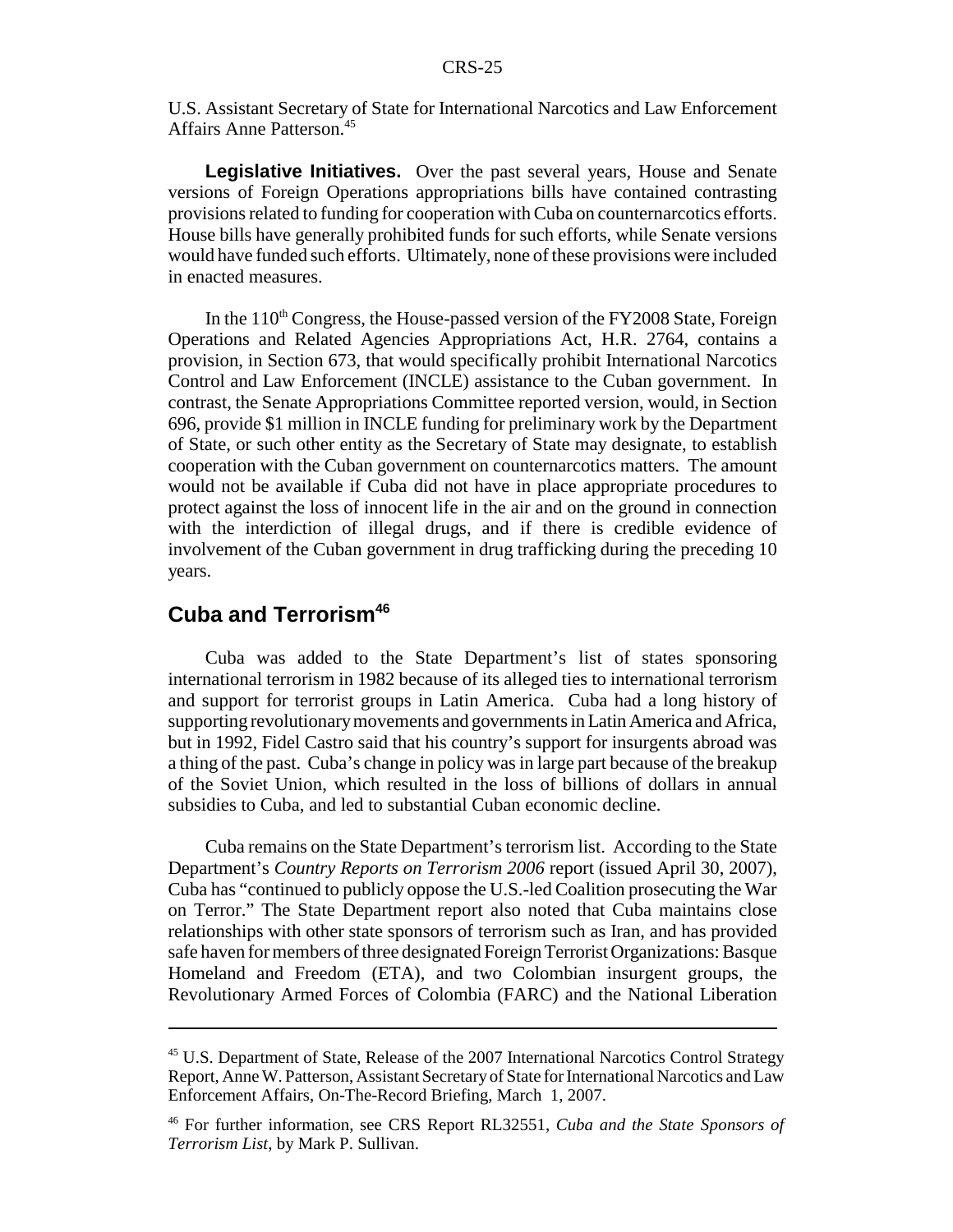Army (ELN). Colombia has publicly acknowledged that it wants Cuba mediation with the ELN. Since December 2005, the Colombian government and the ELN have held six rounds of exploratory talks in Havana, and in April 2007 the Colombian government agreed to discuss a temporary cease-fire with the ELN.<sup>47</sup>

The 2006 report also maintained that Cuba permits U.S. fugitives from justice to live legally in Cuba. Most of the fugitives entered Cuba in the 1970s, and are accused of hijacking or committing violent actions in the United States. The State Department report noted that Cuba has stated that it will no longer provide safe haven to new fugitives who may enter Cuba, and cited Cuba's return of a U.S. fugitive who had sequestered his son and flew a stolen plane to Cuba in September 2006. The report did not mention Cuba's return in late April 2007 of another U.S. fugitive, Joseph Adjmi, who was convicted of mail fraud in the 1960s, but disappeared before beginning his 10-year sentence. The State Department report also cited Cuba's demand that the United States surrender Luis Posada Carriles and three Cuban Americans that it accused of plotting to kill Castro and bombing a Cuban airliner in 1976 (see below for further details on the Posada case).

In the  $110<sup>th</sup> Congress, H.R. 525 (King), would amend the Cuban Liberty and$ Democratic Solidarity Act of 1996 to require that, in order to determine that a democratically elected government in Cuba exists, the Cuban government extradite to the United States individuals who are living in Cuba in order to escape prosecution or confinement for criminal offense committed in the United States. A similar initiative was introduced in the  $109<sup>th</sup>$  Congress, H.R. 332 (King), but no legislative action was taken. In addition, section 101(1)(H) of House-passed H.R. 2601 would have authorized funds for the U.S. Interests Section in Havana to disseminate the names of U.S. fugitives residing in Cuba and any rewards for their capture, but action on the measure was not completed before the end of the Congress.

In general, those who support keeping Cuba on the terrorism list argue that there is ample evidence that Cuba supports terrorism. They point to the government's history of supporting terrorist acts and armed insurgencies in Latin America and Africa. They point to the government's continued hosting of members of foreign terrorist organizations and U.S. fugitives from justice. Critics of retaining Cuba on the terrorism list maintain that it is a holdover from the Cold War. They argue that domestic political considerations keep Cuba on the terrorism list and maintain that Cuba's presence on the list diverts U.S. attention from struggles against serious terrorist threats.

**Cuba as the Victim of Terrorism.** Cuba has been the target of various terrorist incidents over the years. In 1976, a Cuban plane was bombed, killing 73 people. In 1997, there were almost a dozen bombings in the tourist sector in Havana and in the Varadero beach area in which an Italian businessman was killed and several others were injured. Two Salvadorans were convicted and sentenced to death for the bombings in March 1999, and three Guatemalans were sentenced to

<sup>47 &</sup>quot;Colombia Accepts Temporary Cease-Fire with ELN Rebels, *Agence France Presse*, April 18, 2007.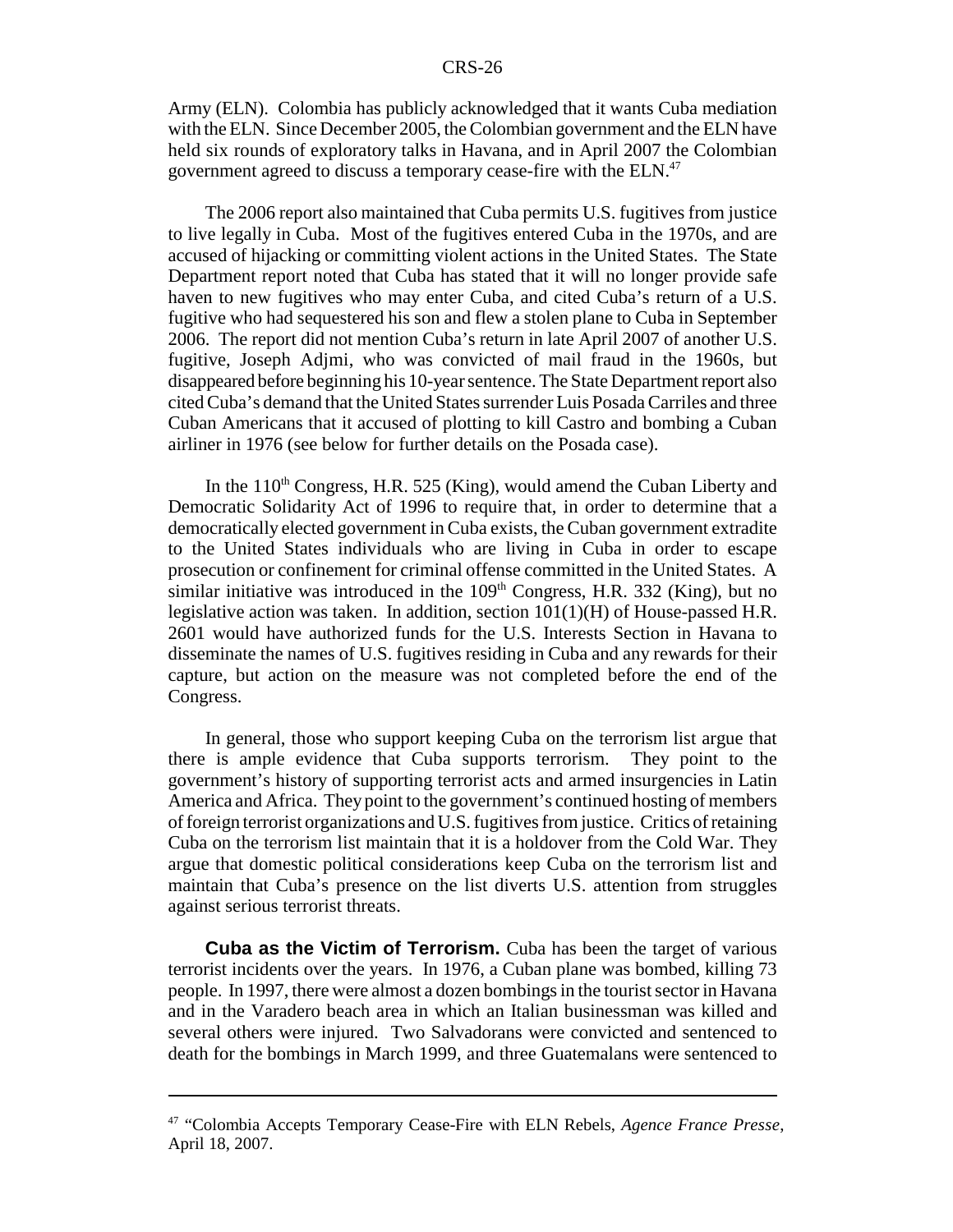prison terms ranging from 10-15 years in January 2002. Cuban officials maintain that Cuban exiles funded the bombings.

In November 2000, four anti-Castro activists were arrested in Panama for a plot to kill Fidel Castro. One of the accused, Luis Posada Carriles, was also allegedly involved in the 1976 Cuban airline bombing noted above.<sup>48</sup> The four stood trial in March 2004 and were sentenced on weapons charges in the case to prison terms ranging from seven to eight years. In late August 2004, Panamanian President Mireya Moscoso pardoned the four men before the end of her presidential term. Three of the men are U.S. citizens and traveled to Florida, where they received strong support from some in the Cuban American community, while Posada Carriles reportedly traveled to another country.

On April 13, 2005, Posada's lawyer said that his client, reportedly in the United States after entering the country illegally, would seek asylum in the United States because he has a "well-founded fear of persecution" for his opposition to Fidel Castro.49 Posada, a Venezuelan citizen, had been imprisoned in Venezuela for the bombing of the Cuban airliner in 1976, but reportedly was allowed to "escape" from prison in 1985 after his supporters paid a bribe to the prison warden.<sup>50</sup> He had been acquitted for the bombing but remained in prison pending a prosecutorial appeal.<sup>51</sup> Posada also reportedly admitted, but later denied, involvement in the string of bombings in Havana in 1997, one of which killed an Italian tourist.<sup>52</sup> U.S. Immigration and Customs Enforcement (ICE) arrested Posada on May 17, 2005, and subsequently charged him with illegally entering the United States. A Department of Homeland Security press release indicated that ICE does not generally deport people to Cuba or countries believed to be acting on Cuba's behalf.<sup>53</sup> Venezuela requested Posada's extradition and pledged that it would not hand Posada over to Cuba, but on September 26, 2005, a U.S. immigration judge ruled that Posada likely faced torture in Venezuela and could not be deported in keeping with U.S. obligations under the Convention Against Torture.<sup> $\frac{5}{4}$ </sup> ICE reviewed the case and

<sup>48</sup> Frances Robles, "An Old Foe of Castro Looks Back on His Fight," *Miami Herald*, September 4, 2003.

<sup>49</sup> Alfonso Chardy and Nancy San Martin, "Lawyer Expects Posada to Show Soon," *Miami Herald*, April 14, 2005.

<sup>50</sup> Ann Louise Bardach, "Our Man's in Miami. Patriot or Terrorist?," *Washington Post*, April 17, 2005.

 $<sup>51</sup>$  Although Posada was acquitted by a military court, a higher court ordered a new civilian</sup> trial. Reportedly a first set of prosecutors recommended against charging Posada, but a second set of prosecutors took the case to trial, and Posada escaped during that time in 1985. See Oscar Corral, "Debate Focuses on Escape," *Miami Herald*, June 19, 2005.

<sup>52</sup> Oscar Corral and Alfonso Chardy, "Victim's Kin Oppose Posada Bid for Asylum," *Miami Herald*, May 7, 2005.

<sup>&</sup>lt;sup>53</sup> Department of Homeland Security, Office of Public Affairs, Statement, May 17, 2005.

<sup>54</sup> Alicia Caldwell, "Judge Says Cuban Militant Can't Be Deported to Venezuela," *Associated Press*, September 28, 2005.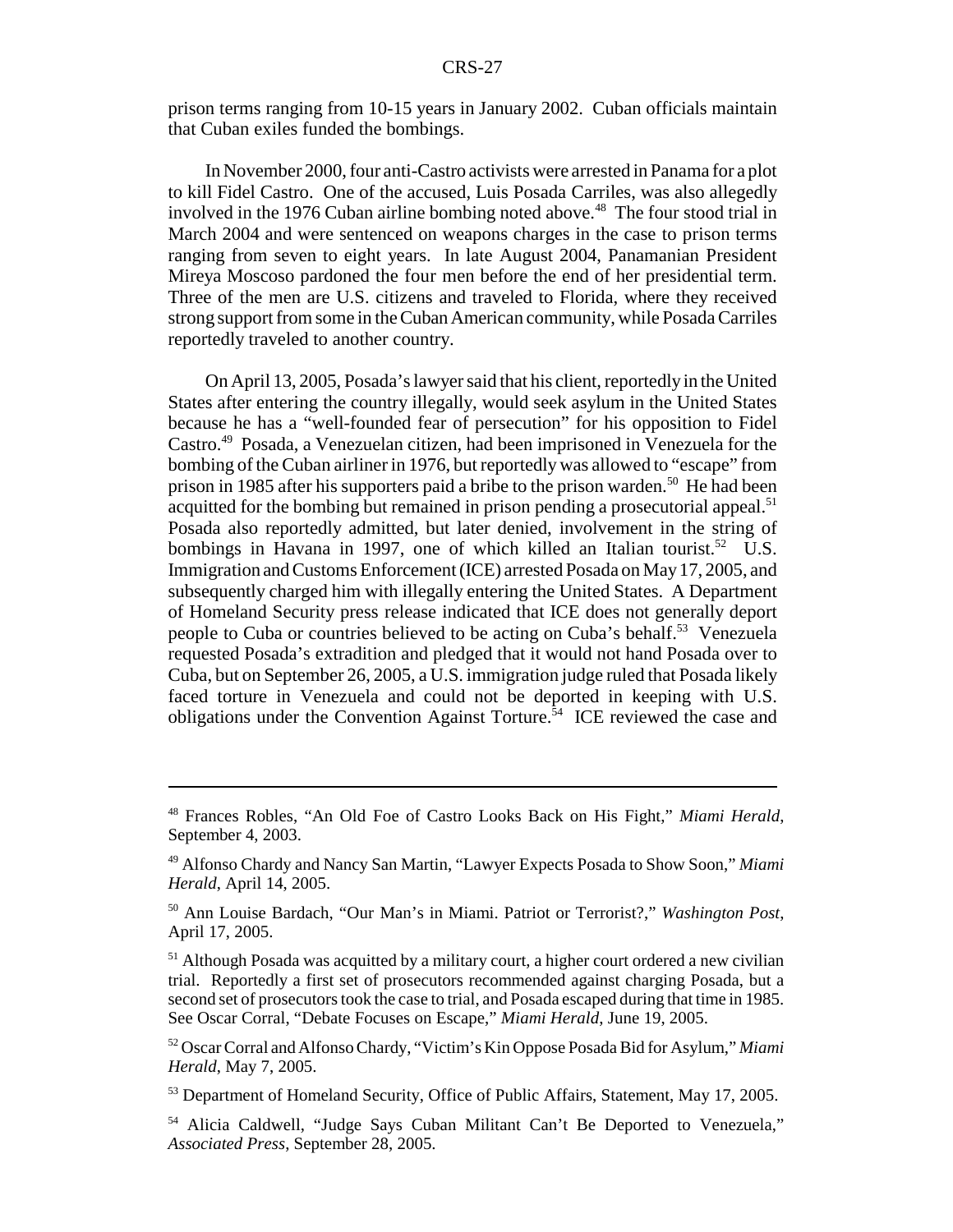determined on March 22, 2006, that Posada would not be freed from a detention federal immigration facility in El Paso, Texas.<sup>55</sup>

In November 2006, however, a U.S. federal judge, who was considering Posada's plea that he be released, ordered the government to supply evidence, by February 1, 2007, justifying his continued detention. On January 11, 2007, a federal grand jury in Texas indicted Posada on seven counts for lying about how he entered the United States illegally in March 2005, whereupon he was transferred from immigration detention in El Paso to a country jail in New Mexico near the Texas border. The Cuban government responded by maintaining that Posada needs to be charged with terrorism, not just lying about how he entered the United States. Another grand jury in New Jersey is reportedly examining Posada's alleged role in the 1997 bombings in Cuba.<sup>56</sup> Press articles in early May 2007 reported that the FBI has been gathering evidence in the 1997 bombing and that FBI agents have visited Havana as part of their investigation. $57$ 

Posada was released from jail in New Mexico on April 19, 2007, and allowed to return to Miami under house arrest to await an upcoming trial on immigration fraud charges, but on May 9, 2007 a federal judge in Texas dismissed the charges. The judge maintained that the U.S. government mistranslated testimony from Posada and manipulated evidence.<sup>58</sup> On June 5, 2007, Justice Department prosecutors filed an appeal with the  $5<sup>th</sup>$  U.S. Circuit Court of Appeals in New Orleans to the judge's dismissal of the case. Both Cuba and Venezuela strongly denounced Posada's release, contending that he is a terrorist. Another grand jury in New Jersey is reportedly examining Posada's alleged role in the 1997 bombings in Cuba.<sup>59</sup>

## **U.S. Funding to Support Democracy and Human Rights**

Over the past several years, the United States provided assistance — primarily through the U.S. Agency for International Development (USAID), but also through the State Department and the National Endowment for Democracy (NED) — to increase the flow of information on democracy, human rights, and free enterprise to Cuba.

<sup>55</sup> Oscar Corral, "Cuban Exile Militant Luis Posada Denied Release," *Miami Herald*, March 22, 2006.

<sup>56</sup> Alfonso Chardy and Jay Weaver, "Posada a Target of New Federal Probes," *Miami Herald*, November 12, 2006, and "Grand Jury Indicts Cuban Exile Militant Luis Posada Carriles," *Miami Herald*, January 12, 2007.

<sup>57</sup> Alfonso Chardy, Oscar Corral, and Jay Weaver, "FBI, Cuba Cooperating on Posada," *Miami Herald*, May 3, 2007; "U.S., Cuba Unite to Investigate Former CIA Op," National Public Radio, Morning Edition, May 4, 2007.

<sup>58</sup> Carol J. Williams, "Pressure Grows to Prosecute Cuban Exile," *Los Angeles Times*, May 10, 2007.

<sup>59</sup> Alfonso Chardy and Jay Weaver, "Posada a Target of New Federal Probes," *Miami Herald*, November 12, 2006, and "Grand Jury Indicts Cuban Exile Militant Luis Posada Carriles," *Miami Herald*, January 12, 2007.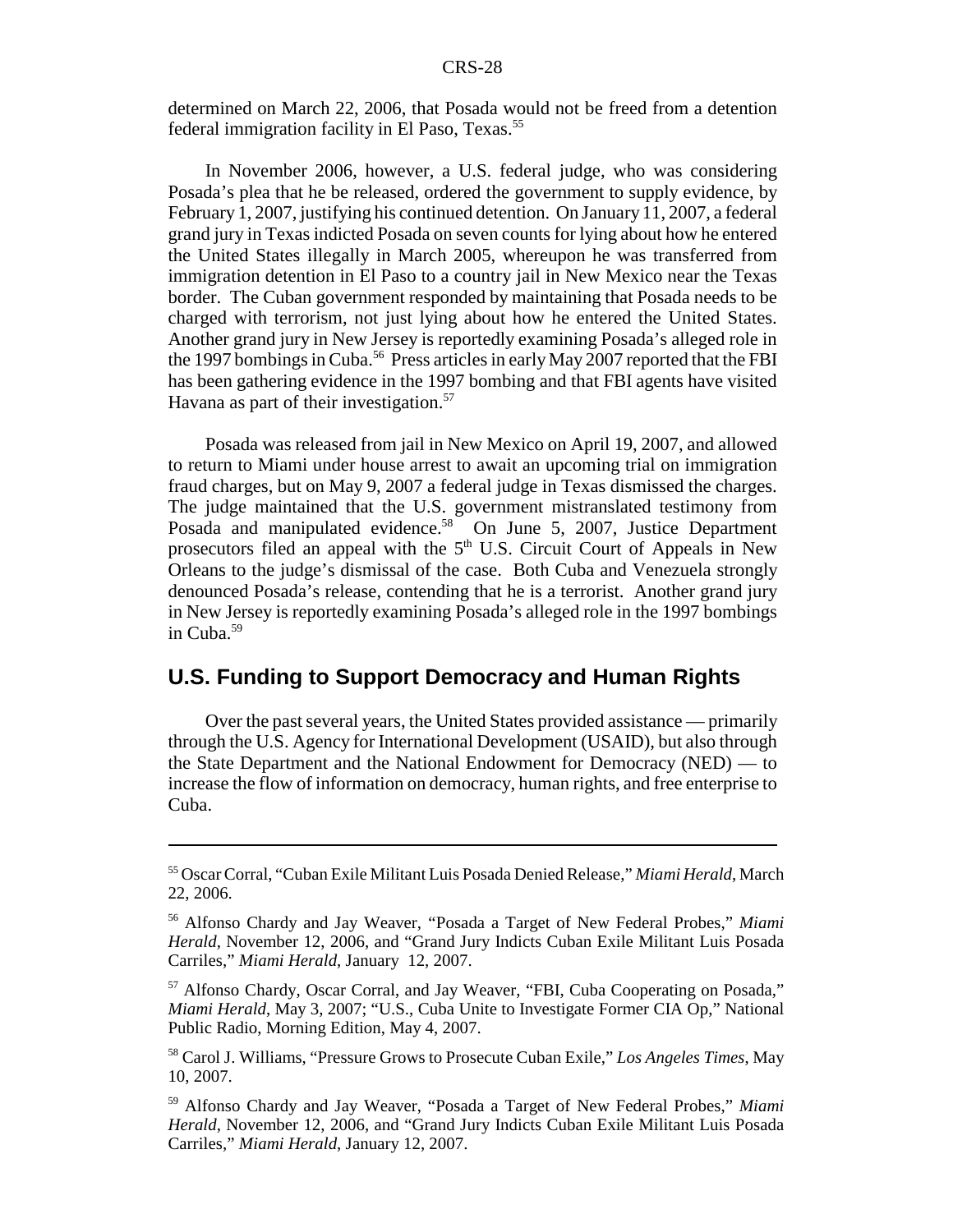In mid-November 2006, the Government Accountability Office (GAO) issued a report examining U.S. democracy assistance for Cuba from 1996-2005, and concluded that the U.S. program had significant problems and needed better management and oversight. According to GAO, internal controls, for both the awarding of Cuba program grants and oversight of grantees, "do not provide adequate assurance that the funds are being used properly and that grantees are in compliance with applicable law and regulations.<sup>"60</sup> Investigative news reports on the program maintained that high shipping costs and lax oversight have diminished its effectiveness.<sup>61</sup> Representative William Delahunt, new Chairman of the House Foreign Affairs Committee's Subcommittee on International Organizations, Human Rights, and Oversight, had requested the GAO study along with Representative Jeff Flake, and promised hearings on Cuba democracy funding in the  $110<sup>th</sup>$  Congress.

USAID's Cuba program has supported a variety of U.S.-based nongovernmental organizations with the goals of promoting a rapid, peaceful transition to democracy, helping develop civil society, and building solidarity with Cuba's human rights activists.<sup>62</sup> These efforts are largely funded through Economic Support Funds (ESF) in the annual foreign operations appropriations bill. Funding for such projects amounted to about \$5 million for each of FY2001 and FY2002, \$6 million in FY2003, \$21.4 million in FY2004 (because of re-programmed ESF assistance to fund the democracy-building recommendations of the Commission to Provide Assistance for a Free Cuba), and \$8.9 million in FY2005. In FY2006, \$10.9 million in Cuba democracy funding was provided, including \$8.9 million in ESF and \$2 million in Development Assistance.

For FY2007, the Administration requested \$9 million in ESF to support the recommendations of the President's Commission for Assistance to a Free Cuba, and to support USAID-administrated democracy and human rights programs. The report to the House-passed version of the FY2007 Foreign Operations appropriations bill, H.R. 5522 (H.Rept. 109-486), recognized the work of USAID in promoting democracy and humanitarian assistance for Cuba and urged the agency to continue to promote its Cuba program. The report to the Senate version of H.R. 5522 (S.Rept. 109-277) recommended \$2.5 million in ESF for Cuba democracy programs, \$6.5 million less than the Administration's request. Final action on H.R. 5522 was not completed before the end of the 109<sup>th</sup> Congress. Foreign Operations appropriations for FY2007 was funded by a series of continuing resolutions completed in the  $110<sup>th</sup>$  Congress. As a result of the delay, the Administration has not yet released its foreign aid allocations for FY2007.

For FY2008, the Administration has requested \$45.7 million in ESF for democracy assistance for Cuba, more than four times the amount provided in

 $60$  U.S. Government Accountability Office, U.S. Democracy Assistance for Cuba Needs Better Management and Oversight, GAO-07-147, November 2006.

<sup>61</sup> Oscar Corral, "Federal Program to Help Democracy in Cuba Falls Short of Mark," *Miami Herald*, November 14, 2006, and "Is U.S. Aid Reaching Castro Foes?" *Miami Herald*, November 15, 2006.

 $62$  See USAID's Cuba program website: [http://www.usaid.gov/locations/latin america \_caribbean/country/cuba/].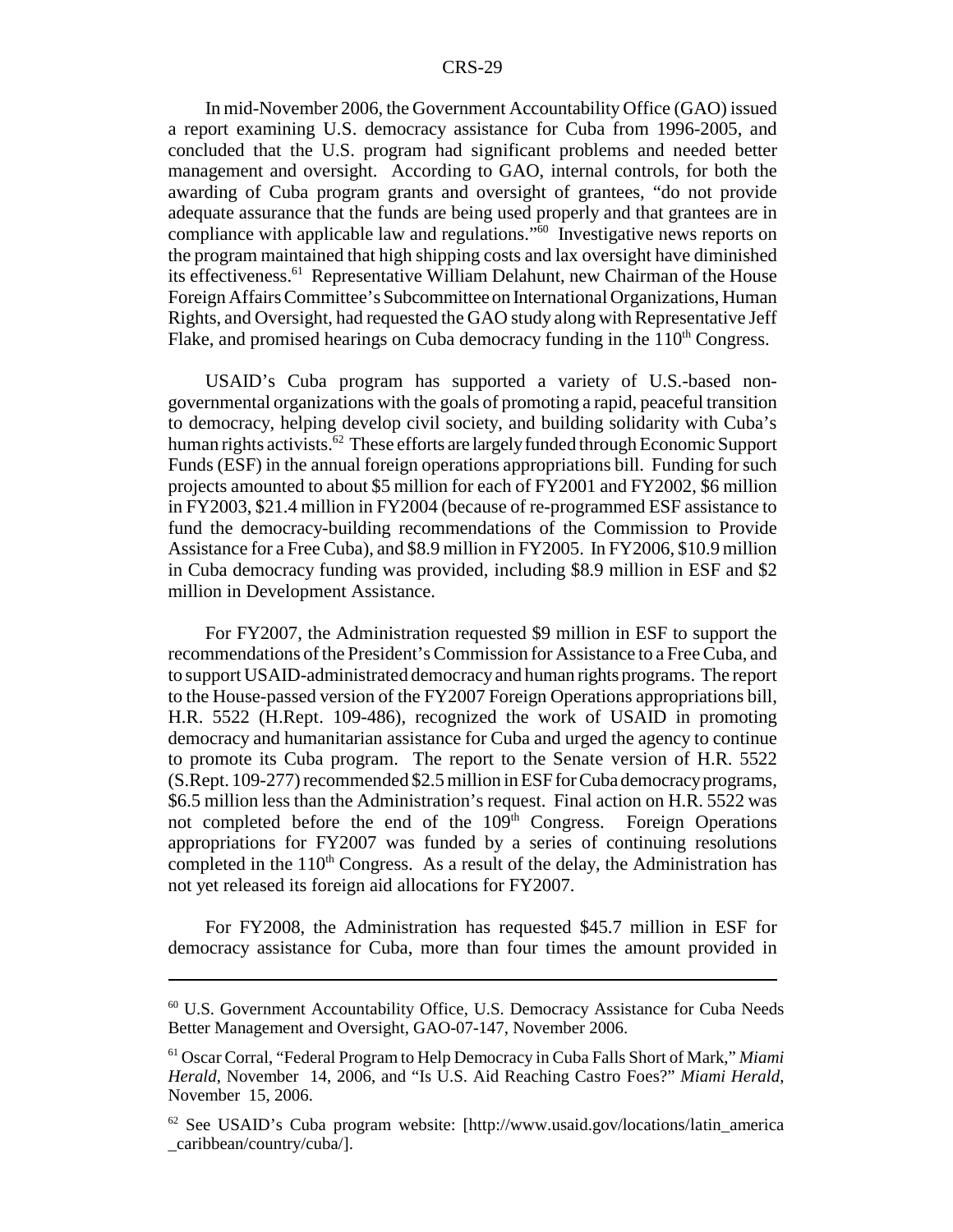FY2006 and more than five times the amount requested in FY2007. According to the State Department's FY2008 Congressional Budget Justification (CBJ), the increase in assistance in order to fulfill the recommendations of the July 2006 report of the Commission for Assistance to a Free Cuba to provide support for Cuban civil society, expand international awareness, break the regime's information blockade, and continue support for a democratic transition. That report, as described above, recommended \$80 million over two years for a variety of measures to hasten Cuba's transition to democracy, and not less than \$20 million annually thereafter for Cuba democracy programs.

The House-passed FY2008 State, Foreign Operations, and Related Agencies Appropriations Act, H.R. 2764, would fully fund the Administration's request for \$45.7 million in ESF for Cuba democracy programs. The House committeereported version of the bill would have provided just \$9 million in ESF for such programs, but during June 21, 2007 floor consideration, the House approved H.Amdt. 351 (Diaz-Balart) by a vote of 254-170 that increased funding for ESF by \$36.7 million in order to fully fund the Administration's request. In contrast, the Senate Appropriations Committee report to the bill would provide \$15 million in ESF for Cuba democracy programs.

Until this year, the NED's democratization assistance for Cuba had been funded largely through the annual Commerce, Justice, and State (CJS) appropriations measure, although NED has also received State Department ESF for its Cuba program. NED funding for Cuba has steadily increased over the past several years: \$765,000 in FY2001; \$841,000 in FY2002; \$1.14 million in FY2003; and \$1.15 million in FY2004. For FY2005, NED funded 17 Cuba projects with \$2.4 million. For FY2006, NED funded 13 projects with almost \$1.5 million, including \$0.4 million from State Department ESF.

#### **Radio and TV Marti**

U.S.-government sponsored radio and television broadcasting to Cuba — Radio and TV Marti — began in 1985 and 1990 respectively. As spelled out in the *Broadcasting Board of Governors FY2008 Budget Request*, the objectives of Radio and TV Marti are (1) to support the right of the Cuban people to seek, receive, and impart information and ideas through any media and regardless of frontiers; (2) to be effective in furthering the open communication of information and ideas through use of radio and television broadcasting to Cuba; (3) to serve as a consistently reliable and authoritative source of accurate, objective, and comprehensive news; and (4) to provide news, commentary, and other information about events in Cuba and elsewhere to promote the cause of freedom in Cuba.

Until October 1999, U.S.-government funded international broadcasting programs had been a primary function of the United States Information Agency (USIA). When USIA was abolished and its functions were merged into the Department of State at the beginning of FY2000, the Broadcasting Board of Governors (BBG) became an independent agency that included such entities as the Voice of America (VOA), Radio Free Europe/Radio Liberty (RFE/RL), Radio Free Asia, and the Office of Cuba Broadcasting (OCB), which manages Radio and TV Marti. OCB is headquartered in Miami, Florida. Legislation in the  $104<sup>th</sup>$  Congress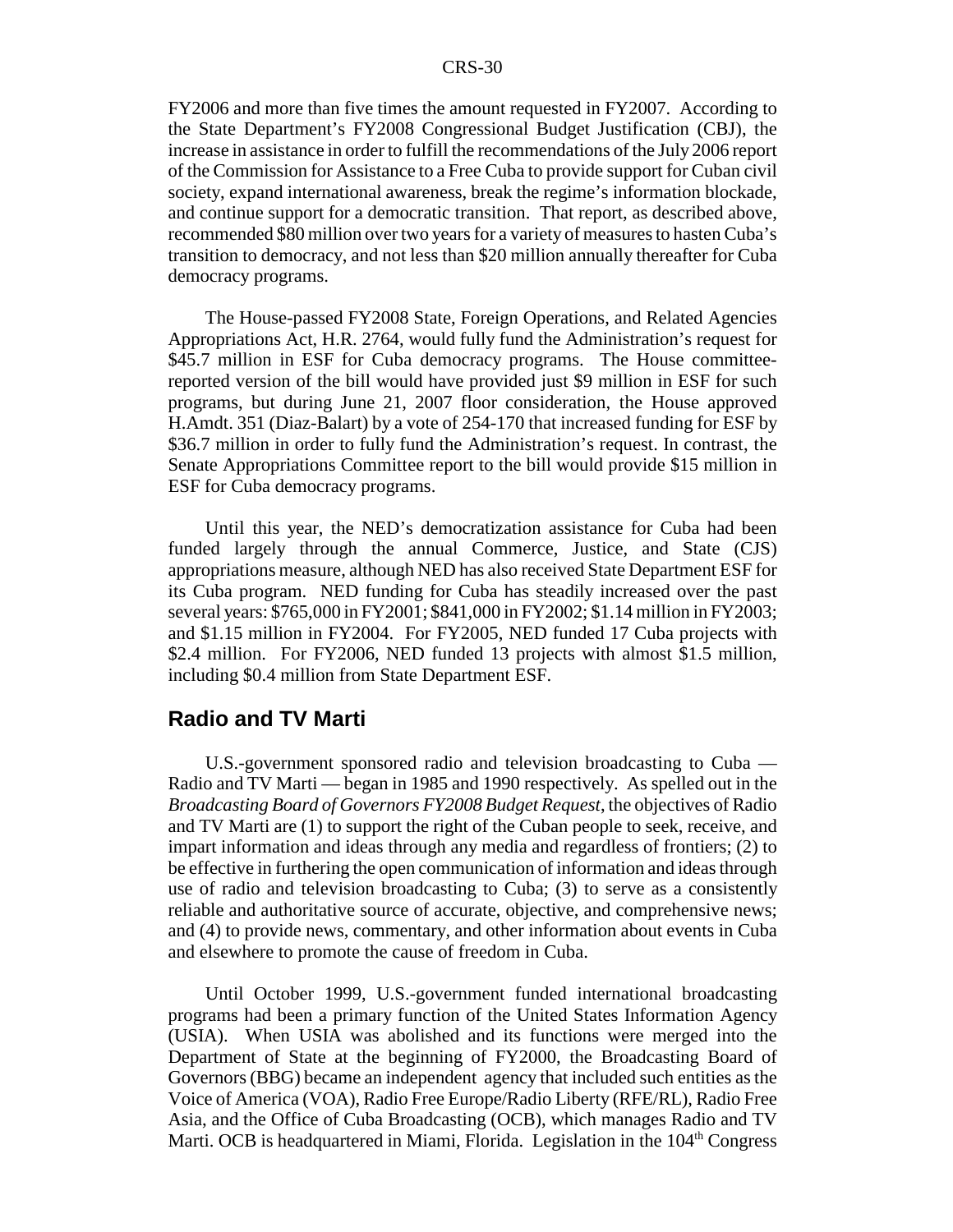(P.L. 104-134) required the relocation of OCB from Washington D.C. to south Florida. The move began in 1996 and was completed in 1998.

Radio Marti broadcasts on short and medium wave (AM) channels for 24 hours six days per week, and for18 hours one day per week. TV Marti broadcasts 24 hours a day, seven days a week on the Hispasat satellite and is also available on the Internet 24 hours a day. Until July 2005, TV Marti had also been broadcast via blimps from facilities in Cudjoe Key, Florida for four and one-half hours daily, but the aerostats were destroyed by Hurricane Dennis. Since mid-2004, both Radio and TV Marti programming have been transmitted for several hours once a week via airborne broadcasts conducted by the Air Force. Since August 2006, a dedicated contracted private aircraft has been used to transmit TV Marti Monday through Saturday evenings, and Radio Marti broadcasts will reportedly be added in the future.<sup>63</sup> In addition, the OCB contracted with a private U.S. commercial television station to broadcast some TV Marti programs daily, beginning on December 18, 2006. OCB also contracted with a private commercial radio station in Miami, Radio Mambi, to broadcast some Radio Marti programming.<sup>64</sup>

Both Radio and TV Marti have at times been the focus of controversies, including questions about adherence to broadcast standards. There have been various attempts over the years to cut funding for the programs, especially for TV Marti, which has not had an audience because of Cuban jamming efforts. Various studies and audits of these programs have been conducted, including investigations by the U.S. General Accounting Office, by a 1994 congressionally established Advisory Panel on Radio and TV Marti, and by the State Department's and BBG's Inspector General offices in 1999 and 2003.65 More recently, in December 2006,

<sup>63 &</sup>quot;TV Marti Broadcasts to Cuba Have Increased to Six-Times-a-Week," *Miami Herald*, August 6, 2006.

<sup>64</sup> Christina Hoag, "Radio, TV Marti To Be Aired Locally," *Miami Herald*, December 19, 2006.

<sup>65</sup> See the following reports and audits: U.S. General Accounting Office (GAO), *Broadcasts to Cuba, TV Marti Surveys are Flawed*, GAO/NSIAD-90-252, August 1990; U.S. GAO, *TV Marti, Costs and Compliance with Broadcast Standards and International Agreements*, GAO/NSIAD-92-199, May 1992; U.S. GAO, Letter to Hon. Howard L. Berman and Hon. John F. Kerry regarding Radio Marti broadcast standards, GAO/NSIAD-93-126R, February 17, 1993; Advisory Panel on Radio and TV Marti, *Report of the Advisory Panel on Radio and TV Marti*, Three Volumes, March 1994; U.S. GAO, *Radio Marti, Program Review Processes Need Strengthening*, GAO/NSIAD-94-265, September 1994; U.S. GAO, *U.S. Information Agency, Issues Related to Reinvention Planning in the Office of Cuba Broadcasting*, GAO/NSIAD-96-110, May 1996; U.S. Department of State, Office of the Inspector General, *Review of Polices and Procedures for Ensuring that Radio Marti Broadcasts Adhere to Applicable Requirements*, 99-IB-010, June 1999; U.S. Department of State and the Broadcasting Board of Governors, Office of Inspector General, *Review of the Effectiveness and Implementation of Office of Cuba Broadcasting's New Program Initiatives*, Report No. IBO-A-03-01, January 2003.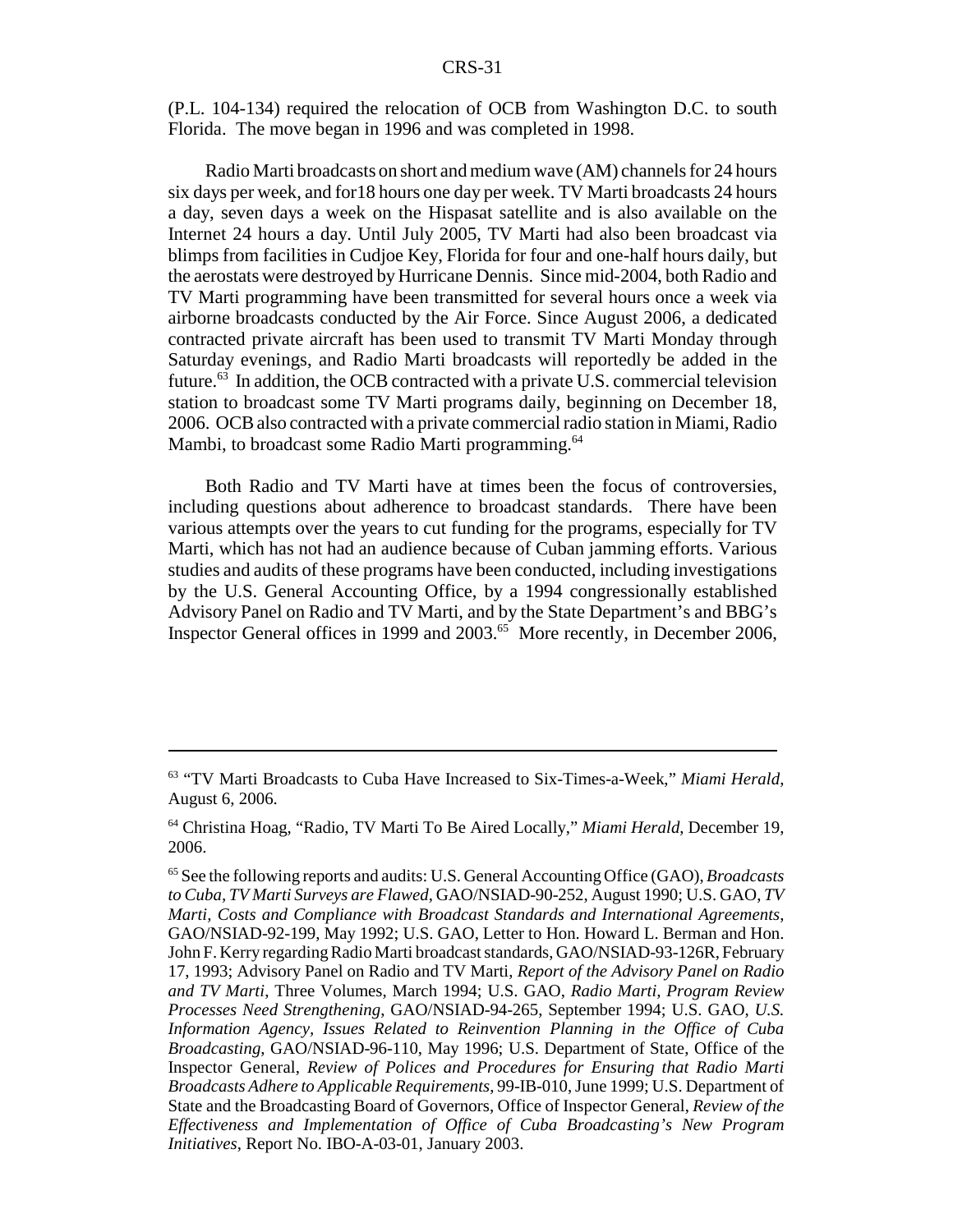press reports alleged significant problems in the OCB's operations, with claims of cronyism, patronage, and bias in its coverage.<sup>66</sup>

From FY1984 through FY2007, about \$564 million has been spent for broadcasting to Cuba, with \$28.6 million in FY2005, \$37.5 million in FY2006, and an estimated \$34.8 million in FY2007. The FY2008 request is for \$38.7 million. Until FY2005, the Administration provided funding information for Cuba broadcasting with a breakdown of the amounts spent for Radio versus TV Marti. Since FY2005, however, the Broadcasting Board of Governors has not made such a distinction in its annual budget request.

**Debate on TV Marti.** In the various congressional debates on TV Marti over the years, opponents of continued funding of the program maintain that virtually the only people who see TV Marti in Cuba are those Cubans who visit the consular section of the U.S. Interests Section in Havana, which has a waiting room in which TV Marti may be viewed. These critics argue that millions have been spent by the United States for TV Marti, while the Cuban government only needs to spend a few thousand dollars to jam the broadcasts effectively. They argue that TV Marti is a waste of taxpayers' money because it does not contribute to the promotion of freedom and democracy in Cuba, unlike Radio Marti, which some Cubans listen to as a source of information. Opponents also argue that the conversion of TV Marti from VHF to UHF transmission has not succeeded in overcoming Cuba's jamming efforts.

In contrast, supporters of continued TV Marti funding point to a congressionally mandated Advisory Panel in 1994, which stated that "the Cuban people have an ardent desire and a genuine need to receive the programming produced by TV Marti."67 Supporters argue that eliminating TV Marti would send a message to the Cuban people that the United States is not committed to the cause of freedom in Cuba. They believe that eliminating TV Marti would be giving in to the dictatorial Castro government, which suppresses the free flow of information in Cuba. These proponents contend that it is impossible for the Cuban government to completely jam TV Marti, and maintain that significant numbers of Cubans have attempted to tune in to the programming. Still others point to the potential use of TV Marti in the event of a crisis or upheaval in Cuba's future, and argue that in such a scenario, it would be important to have TV Marti available as a news source.

**FY2007 Funding.** The Administration requested \$36.279 million for Cuba broadcasting in FY2007, with \$2.7 million of this to purchase an aerostat for broadcasting TV Marti. The request was slightly below the \$37.129 million appropriated in FY2006 (when Congress funded the Administration's request to acquire and outfit an aircraft for dedicated airborne radio and television broadcasts to Cuba), but almost \$9 million above the \$27.6 million appropriated in FY2005. On June 29, 2006, the House passed H.R. 5672, the FY2007 Science, State, Justice,

<sup>66</sup> Oscar Corral, "Radio, TV Marti Face Another Government Audit," Miami Herald, December 18, 2006, and "Problems Dog Broadcaster," *Miami Herald*, December 19, 2006.

<sup>67</sup> Advisory Panel on Radio Marti and TV Marti, *Report of the Advisory Panel on Radio Marti and TV Marti*, Executive Summary, March 1994.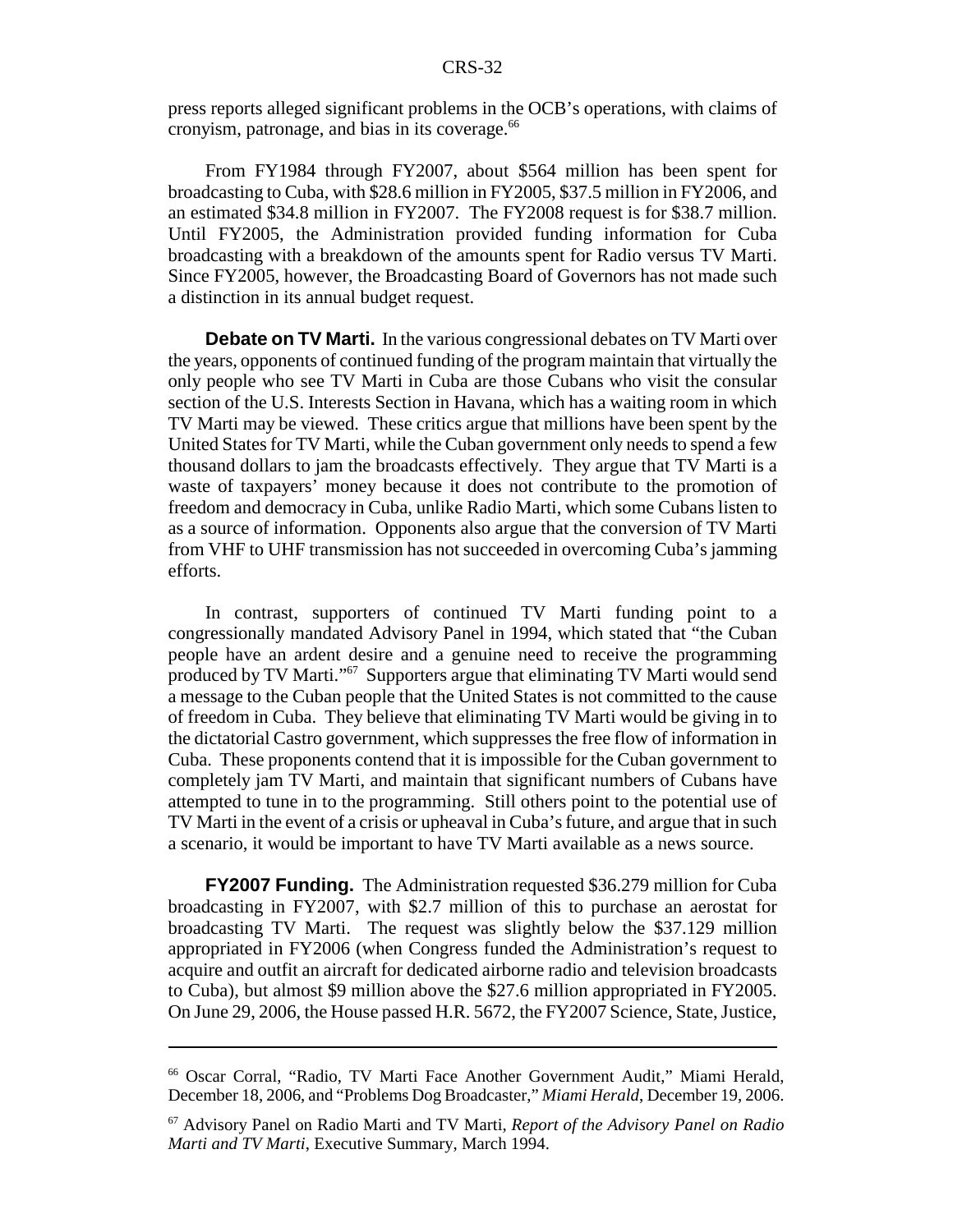Commerce and Related Agencies appropriations bill, that would fund Cuba broadcasting under the International Broadcasting Operations account. The report to the bill (H.Rept. 109-520) recommended \$36.102 million for Cuba broadcasting, including \$2.7 million to improve transmission capabilities via aerostat for broadcasting TV Marti. The Senate version of H.R. 5522, the FY2007 Foreign Operations appropriations bill, would fund Cuba broadcasting. The Senate report to the bill (S.Rept. 109-277) recommended full funding of the Administration's request of \$36.279 million. Final action was not completed on either bill before the end of the  $109<sup>th</sup>$  Congress, but ultimately was funded by a series of continuing resolutions completed in the  $110<sup>th</sup>$  Congress that provided \$33.681 million for Cuba broadcasting for FY2007.

**FY2008 Request.** For FY2008, the Administration is requesting \$38.7 million for Cuba broadcasting, including \$3.2 million to enhance programming to Cuba in support of the recommendations of the July 2006 report of the Commission for Assistance to a Free Cuba. According to the BBG's FY2008 budget request, of the \$3.2 million to enhance programming to Cuba, \$1.2 million would be to improve programming and Radio and TV Marti program production in OCB's Miami facility by adding a second television studio, virtual sets, and additional portable production capability. The remaining \$2 million would be spent to continue and expand transmission leases begun in FY2007 for DirecTV and medium wave radio frequencies.

Both the House-passed FY2008 State, Foreign Operations, and Related Agencies Appropriations Act, H.R. 2764, and the Senate Appropriations Committee reported version of the bill would recommend \$33.681 million for Cuba broadcasting, \$5.019 million below the Administration's request and identical to the amount provided in FY2007.

#### **Migration Issues**

Cuba and the United States reached two migration accords in 1994 and 1995 designed to stem the mass exodus of Cubans attempting to reach the United States by boat. On the minds of U.S. policymakers was the 1980 Mariel boatlift in which 125,000 Cubans fled to the United States with the approval of Cuban officials. In response to Castro's threat to unleash another Mariel, U.S. officials reiterated U.S. resolve not to allow another exodus. Amid escalating numbers of fleeing Cubans, on August 19, 1994, President Clinton abruptly changed U.S. migration policy, under which Cubans attempting to flee their homeland were allowed into the United States, and announced that the U.S. Coast Guard and Navy would take Cubans rescued at sea to the U.S. naval base at Guantanamo Bay, Cuba. Despite the change in policy, Cubans continued fleeing in large numbers.

As a result, in early September 1994, Cuba and the United States began talks that culminated in a September 9, 1994 bilateral agreement to stem the flow of Cubans fleeing to the United States by boat. In the agreement, the United States and Cuba agreed to facilitate safe, legal, and orderly Cuban migration to the United States, consistent with a 1984 migration agreement. The United States agreed to ensure that total legal Cuban migration to the United States would be a minimum of 20,000 each year, not including immediate relatives of U.S. citizens. In a change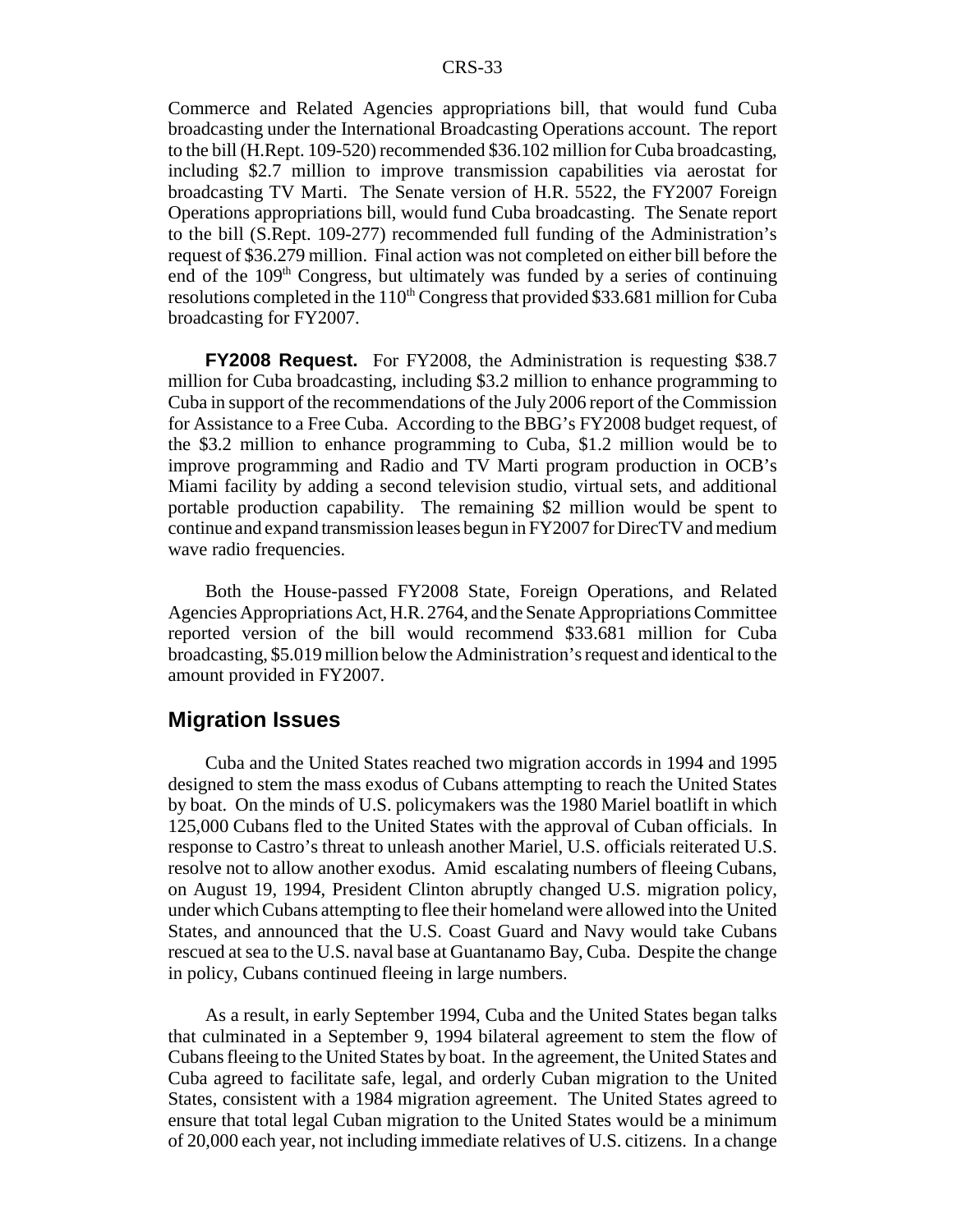of policy, the United States agreed to discontinue the practice of granting parole to all Cuban migrants who reach the United States, while Cuba agreed to take measures to prevent unsafe departures from Cuba.

In May 1995, the United States reached another accord with Cuba under which the United States would parole the more than 30,000 Cubans housed at Guantanamo into the United States, but would intercept future Cuban migrants attempting to enter the United States by sea and would return them to Cuba. The two countries would cooperate jointly in the effort. Both countries also pledged to ensure that no action would be taken against those migrants returned to Cuba as a consequence of their attempt to immigrate illegally. On January 31, 1996, the Department of Defense announced that the last of some 32,000 Cubans intercepted at sea and housed at Guantanamo had left the U.S. Naval Station, most having been paroled into the United States.

Since the 1995 migration accord, the U.S. Coast Guard has interdicted thousands of Cubans at sea and returned them to their country, while those deemed at risk for persecution have been transferred to Guantanamo and then found asylum in a third country. Those Cubans who reach shore are allowed to apply for permanent resident status in one year, pursuant to the Cuban Adjustment Act of 1966 (P.L. 89-732). This so-called "wet foot/dry foot" policy has been criticized by some as encouraging Cubans to risk their lives in order to make it to the United States and as encouraging alien smuggling. Others maintain that U.S. policy should welcome those migrants fleeing communist Cuba whether or not they are able to make it to land.

The number of Cubans interdicted at sea by the U.S. Coast Guard has risen in recent years, from 931 in 2002 to 1,464 in 2003 and 1,499 in 2004. In 2005, 2,952 Cubans were interdicted, almost twice the number of Cubans interdicted in 2004, but in 2006, the number of interdictions declined to 2,293 for the year. In 2007, as of July 20, over 1,700 Cubans have been interdicted by the Coast Guard.<sup>68</sup>

U.S. prosecution against migrant smugglers in Florida has increased in recent years with numerous convictions. There have been several violent incidents in which Cuban migrants have brandished weapons or in which Coast Guard officials have used force to prevent Cubans from reaching shore. In July 2003, a U.S. federal court in Florida convicted a Cuban national for hijacking a plane to Key West on April 1, 2003. Another six Cubans were convicted in Key West in December 2003 for hijacking a Cubana Airlines plane to Florida earlier in the year.

The Cuban government has taken forceful action against individuals engaging in alien smuggling. Prison sentences of up to three years may be imposed against those engaging in alien smuggling, and for incidents involving death or violence, a life sentence may be imposed. On April 11, 2003, the Cuban government executed three men who had hijacked a ferry in Havana on April 2 in an attempt to reach the United States. The ferry hijacking had been preceded by the hijacking of two small

<sup>68</sup> U.S. Coast Guard, Alien Migrant Interdiction, Coast Guard Office of Law Enforcement, "Total Interdictions, Calender Year 1982 to Present," April 24, 2007.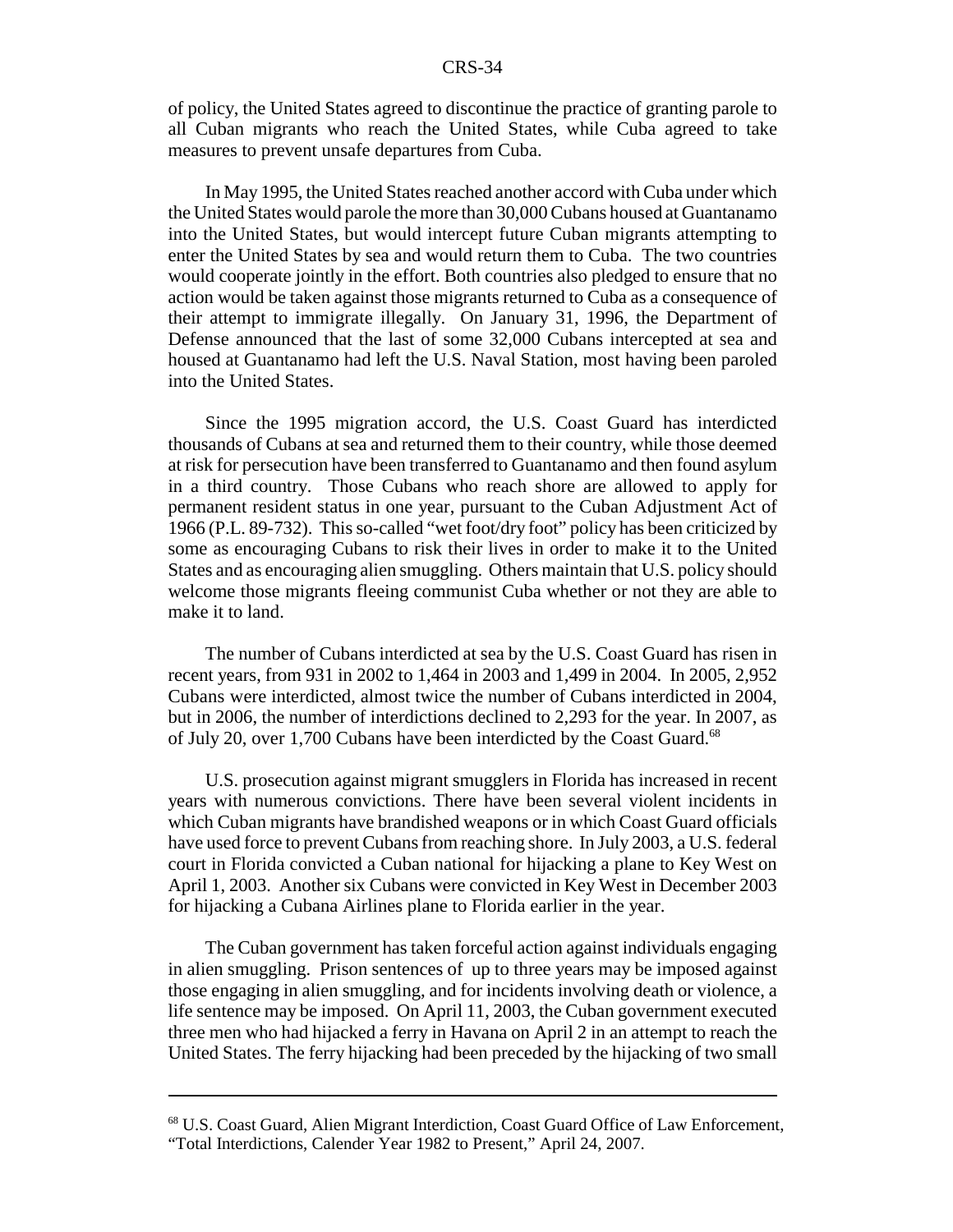planes to the United States. The summary execution prompted worldwide condemnation of the Cuban government. The Cuban government maintained that it took the action to prevent additional hijackings.

In the aftermath of Fidel Castro's July 2006, announcement that he was temporarily ceding political power to his brother, Department of Homeland Security officials announced several measures to discourage Cubans from risking their lives on the open seas. On August 11, 2006, Department of Homeland Security (DHS) Deputy Secretary Michael P. Jackson urged "the Cuban people to stay on the island" and discouraged "anyone from risking their life in the open seas in order to travel to the United States." At the same time, DHS announced additional measures to discourage Cubans from turning to alien smuggling as a way to enter the United States. The measures support family reunification by increasing the numbers of Cuban migrants admitted to the United States each year who have family members in the United States, although the overall number of Cubans admitted to the United States annually will remain at about 21,000. Cubans who attempt to enter the United States illegally will be deemed ineligible to enter under this new family reunification procedure. In another change of policy, Cuban medical personnel currently conscripted by the Cuban government to work in third countries are now allowed to enter the United States; their families in Cuba are also allowed to enter the United States.<sup>69</sup>

In early March 2007, some 50 federal, state, and local agencies conducted a two-day mass migration response exercise in Florida, dubbed Operation Vigilant Sentry, that was designed to prepare for potential mass migration from Cuba in the event of the collapse of the communist government. Coordinated by the Coast Guard, the exercise was designed to improve migrant-interdiction skills as well as skills to intercept vessels heading to Cuba.

On July 17, 2007, Cuba's Ministry of Foreign Affairs issued a statement maintaining that the United States had only awarded 10,724 visas so far in FY2007 as of the end of June 2007, out of an annual minimum of 20,000 agreed to in the 1994 bilateral migration accord. The State Department subsequently responded that the United States was not going to meet its minium quota because Cuba has impaired the ability of the U.S. Interests Section in Havana to operate in several ways. It maintains that Cuba has refused to allow the U.S. Interests Section to hire local staff to replace those who have resigned or retired; for over a year, has held at least 28 shipping containers with essential supplies and materials for the operation of the diplomatic facility; and has refused to issue temporary visas for U.S. technical personnel to visit Havana to maintain systems in the diplomatic facility.70

<sup>69</sup> Department of Homeland Security, "DHS Announces Additional Measures to Combat Alien Smuggling of Cubans," and "USCIS Will Further Strengthen Measures that Support the Reunification of Families Separated by the Castro Regime," Press Releases, August 11, 2006; Pablo Bachelet, "U.S. Program for Defecting Cuban Doctors a Success," *Miami Herald*, March 12, 2007.

<sup>70</sup> U.S. Department of State, Daily Press Briefing, Sean McCormack, July 18, 2007.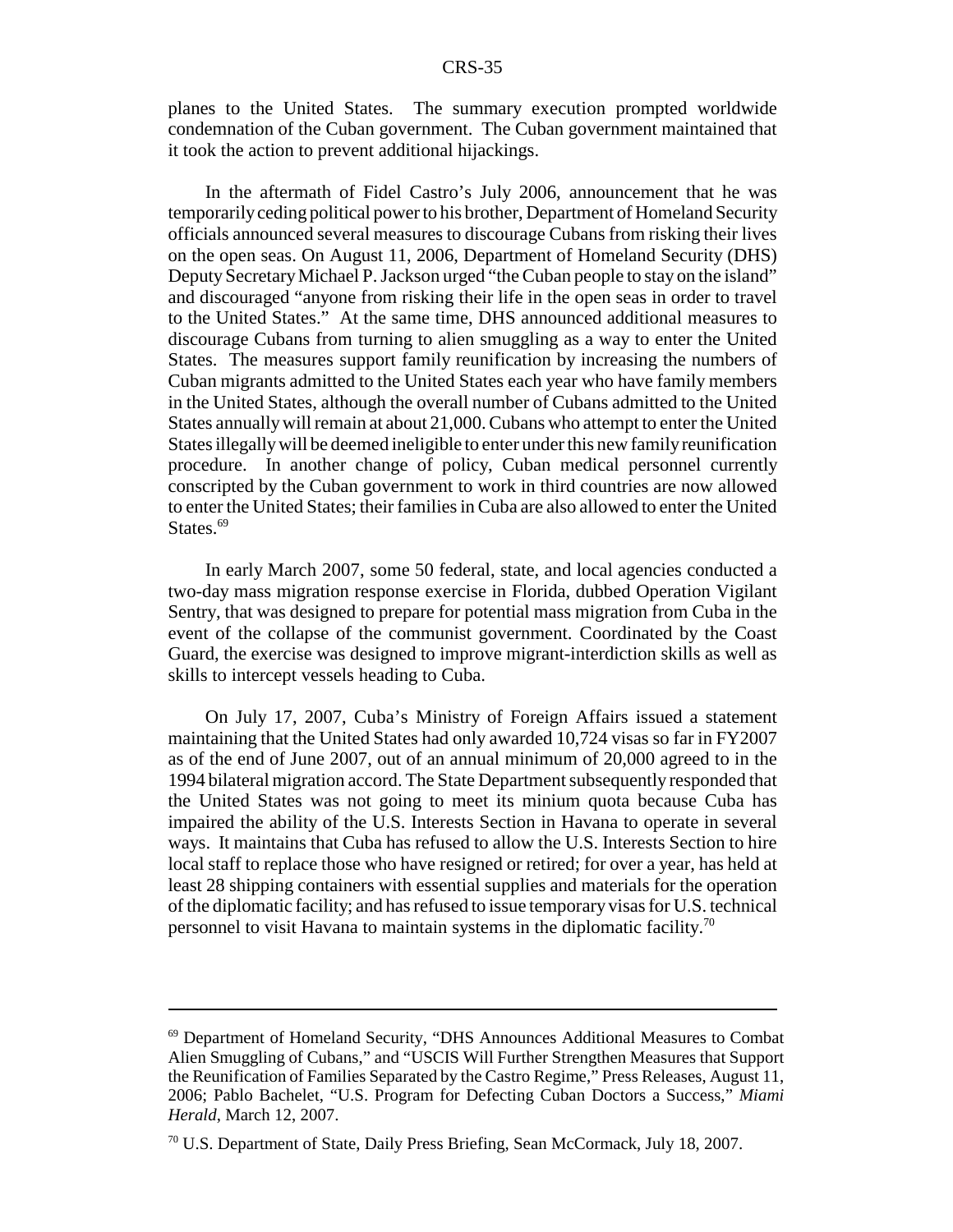**Migration Talks.** Semi-annual U.S.-Cuban talks alternating between Cuba and the United States had been held regularly on the implementation of the 1994 and 1995 migration accords, but the State Department cancelled the  $20<sup>th</sup>$  round of talks scheduled for January 2004, and no migration talks have been held since. According to the State Department, Cuba has refused to discuss five issues identified by the United States: (1) Cuba's issuance of exit permits for all qualified migrants; (2) Cuba's cooperation in holding a new registration for an immigrant lottery; (3) the need for a deeper Cuban port used by the U.S. Coast Guard for the repatriation of Cubans interdicted at sea; (4) Cuba's responsibility to permit U.S. diplomats to travel to monitor returned migrants; and (5) Cuba's obligation to accept the return of Cuban nationals determined to be inadmissible to the United States.<sup>71</sup> In response to the cancellation of the talks, Cuban officials maintained that the U.S. decision was irresponsible and that Cuba was prepared to discuss all of the issues raised by the United States.72

#### **Guantanamo Naval Base**

The 45-square mile U.S. Naval Station at Guantanamo Bay, Cuba, has been a U.S. base since 1903, and under a 1934 treaty that remains in force, the U.S. presence can only be terminated by mutual agreement or by abandonment by the United States. When Fidel Castro assumed power in the 1959 Cuban revolution, the new government gave assurances that it would respect all its treaty commitments, including the 1934 treaty covering the Guantanamo base. Subsequently, however, as U.S.-Cuban relations deteriorated, the Cuban government opposed the presence as illegal.

The mission of the base has changed over time. During the Cold War, the base was viewed as a good location for controlling Caribbean sea lanes, as a deterrent to the Soviet presence in the Caribbean, and as a location for supporting potential military operations in the region. In 1994-1995, the base was used to house thousands of Cubans and Haitians fleeing their homeland, but by 1996 the last of the refugees had departed, with most Cubans paroled into the United States, pursuant to a May 1995 U.S.-Cuban migration accord. Since the 1995 accord, the U.S. Coast Guard has interdicted thousands of Cubans at sea and returned them to Cuba, while a much smaller number, those deemed at risk for persecution, have been taken to Guantanamo and then granted asylum in a third country.

Another mission for the Guantanamo base emerged with the U.S.-led global campaign against terrorism in the aftermath of the September 11, 2001, terrorist attacks in the United States. With the U.S. war in Afghanistan in 2001, the United States decided to send some captured Taliban and Al Qaeda fighters to be imprisoned in Guantanamo. Although the Cuban government has objected to the U.S. presence at Guantanamo, it did not initially oppose the new mission of housing detainees. Defense Minister Raúl Castro noted that, in the unlikely event that a prisoner would escape into Cuban territory, Cuba would capture the prisoner and return him to the

 $71$  U.S. Department of State. State Department Regular Briefing, Richard Boucher. January 7, 2004.

<sup>72 &</sup>quot;Migration Talks Cancelled," *Miami Herald*, January 8, 2004.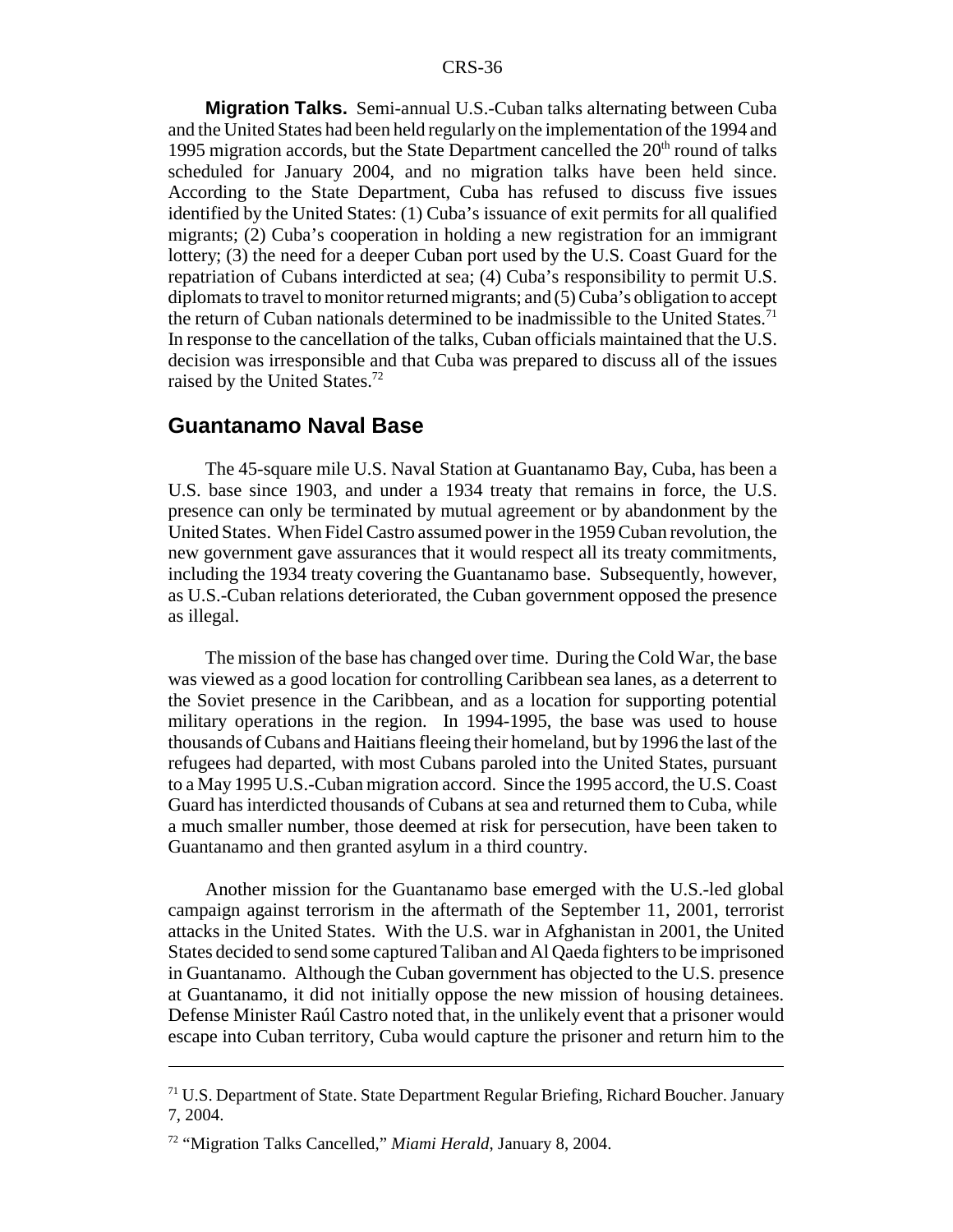base.73 The Cuban government, however, has expressed concerns about the treatment of prisoners at the U.S. base and has said it will keep pressing the international community to investigate the treatment of terrorist suspects.<sup>74</sup> In January 2005, it denounced what it described as "atrocities" committed at the Guantanamo base.<sup>75</sup>

Some Members of Congress have called for the closure of the Guantanamo detention facility. S. 1249 (Feinstein) and H.R. 2212 (Harman) would require the President to close the detention facility at Guantanamo within one year, while S. 1469 (Harkin) would require the closure of the facility within 120 days. Housepassed H.R. 1585, the FY2008 defense authorization bill, contains a provision (Section 1057) that would require the Secretary of Defense to prepare a report within 60 days that contains a plan for the transfer of each "enemy combatant" presently detained at Guantanamo. That provision was added to the bill by H.Amdt. 297 (Moran, Virginia), approved during May 17, 2007 floor consideration.

With regard to the future of the Guantanamo base, a provision in the Cuban Liberty and Democratic Solidarity Act of 1996 (P.L. 104-114, Section 210) states that once a democratically elected Cuban government is in place, U.S. policy is to be prepared to enter into negotiations either to return the base to Cuba or to renegotiate the present agreement under mutually agreeable terms.

# Legislation in the 109<sup>th</sup> Congress

The following listing consists of enacted appropriations measures with Cubarelated provisions, FY2007 appropriations bills with Cuba provisions that were not completed by the end of the 109<sup>th</sup> Congress, and human rights resolutions that were approved. For a complete listing of legislative initiatives in the  $109<sup>th</sup>$  Congress, see CRS Report RL32730, Cuba: Issues for the 109<sup>th</sup> Congress, by Mark P. Sullivan.

#### **Appropriations Measures**

**P.L. 109-102 (H.R. 3057).** FY2006 Foreign Operations, Export Financing, and Related Programs. Signed into law November 14, 2005. Funds FY2006 democracy and human rights funding for Cuba. The Administration requested \$15 million in ESF assistance for democracy activities for Cuba. Neither the House nor the Senate versions addressed this issue, and the conference report did not include a specific earmark for Cuba.

**P.L. 109-108 (H.R. 2862).** FY2006 Science, State, Justice, Commerce, and Related Agencies Appropriations Act. Reported by Appropriations Committee

<sup>73 &</sup>quot;Cuba Would Hand Over Escapees, Raúl Castro Says," *Miami Herald*, January 20, 2002.

<sup>74</sup> For information on terrorist suspects held at Guantanamo, see CRS Report RL31367, *Treatment of "Battlefield Detainees" in the War on Terrorism*, by Jennifer K. Elsea; and CRS Report RS22173, *Detainees at Guantanamo Bay,* by Jennifer K. Elsea.

<sup>75</sup> Ana Radelat, "Cuba Turns Up Rhetoric on Guantanamo as UN Condemns Human Rights Abuses," *CubaNews*, April 2005.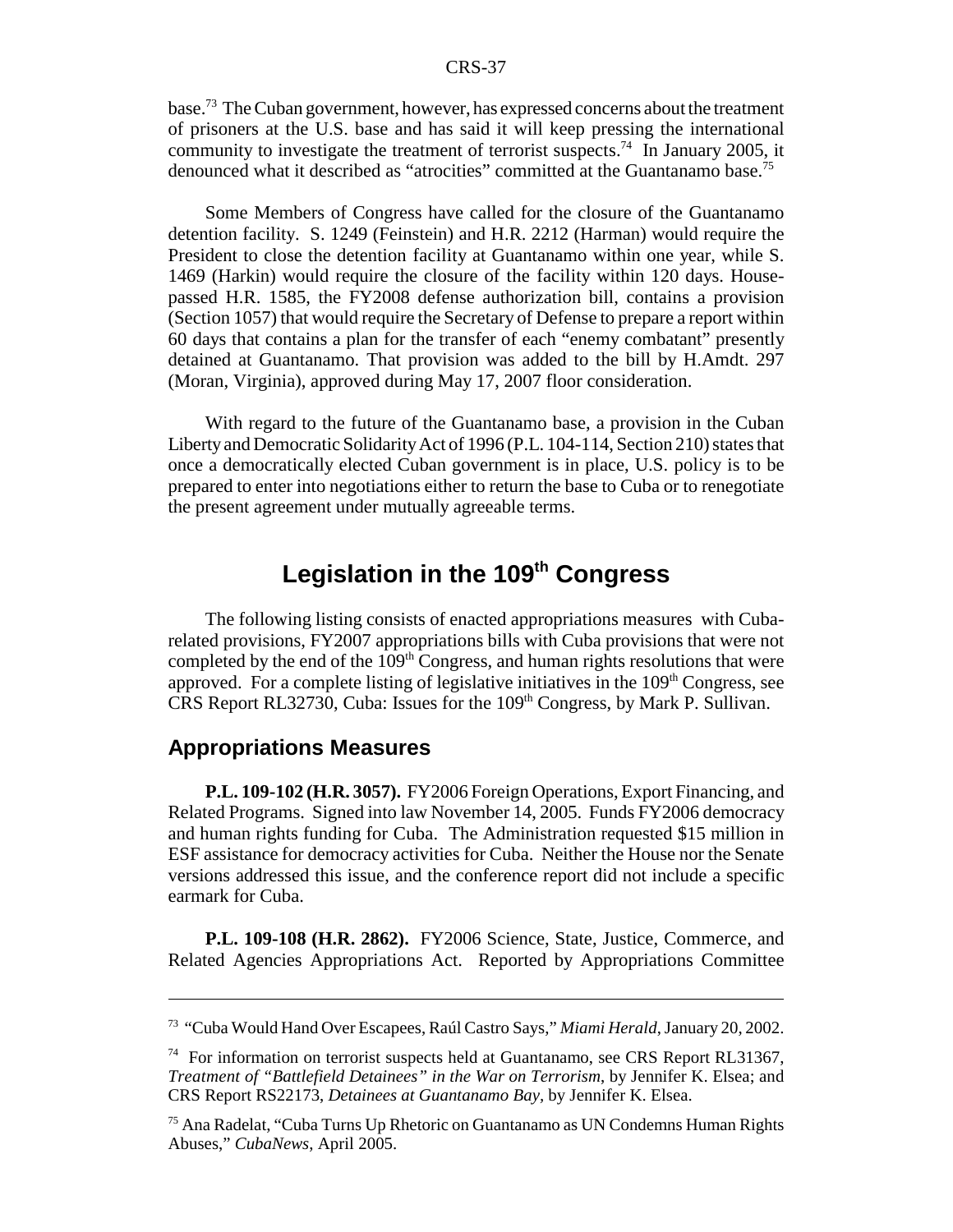(H.Rept. 109-118). House passed June 16, 2005. Senate passed September 15, 2005. Conference report (H.Rept. 109-272) filed November 7, 2005. House approved conference November 9; Senate approved conference November 16, 2005. Signed into law November 22, 2005. The report to the House bill included a committee recommendation of \$27.9 million for Cuba broadcasting, \$10 million below the Administration's request, and did not provide funding for an aircraft to transmit Radio and TV Marti programming. Senate action on appropriations for Cuba broadcasting were included in the Senate version of H.R. 3057 rather than H.R. 2862, and fully funded the Administration's request of \$37.7 million. The conference report fully funded the Administration's request of \$37.7 million for Broadcasting to Cuba under the International Broadcasting Operations account.

**H.R. 5384 (Bonilla).** FY2007 Agriculture Appropriations bill. Introduced and reported by House Appropriations Committee May 12, 2006; passed House May 23, 2006. Senate Appropriations Committee reported its version June 22, 2006 (S.Rept. 109-266). The Senate version contained a provision, Section 755, providing for travel to Cuba under a general license for travel related to the sale of agricultural and medical goods to Cuba. Currently such travel is provided under a specific license issued by the Treasury Department on a case-by-case basis. Final action was not completed by the end of the 109<sup>th</sup> Congress.

**H.R. 5522 (Kolbe).** FY2007 Foreign Operations, Export Financing and Related Programs. Introduced June 5, 2006, and reported by the House Appropriations Committee (H.Rept. 109-486); House passed (373-34) June 9, 2006. The Senate Appropriations reported its version of the bill July 10, 2006 (S.Rept. 109-277). With regard to Cuba democracy programs, the Senate-reported version recommended \$2.5 million in ESF, \$6.5 million less than the request, while the House report to the bill recognized the work of USAID in promoting democracy and humanitarian assistance for Cuba and urged the agency to continue to promote its Cuba program. With regard to counternarcotics cooperation with Cuba, the House-passed bill, in Section 570, would have provided that no International Narcotics Control and Law Enforcement (INCLE) funds may be made available for Cuba, while the Senatereported version, in Section 551(e), would have provided \$5 million in INCLE funds for preliminary work to establish cooperation with Cuba. The money would not be available if the President certified that Cuba did not have in place appropriate procedures to protect against the loss of innocent life in the air and on the ground in connection with the interdiction of illegal drugs and there was evidence of involvement of the Cuban government in drug trafficking. The Senate-reported version also would have funded Cuba broadcasting, with the Senate report to the bill recommending full funding of the Administration's \$36.279 million request. The House would have funded Cuba broadcasting in H.R. 5672, the FY2007 Science, State, Justice, Commerce and Related Agencies appropriations bill, described below. Final action was not completed before the end of the 109<sup>th</sup> Congress.

**H.R. 5576 (Knollenberg).** FY2007 Transportation, Treasury, Housing and Urban Development, the Judiciary, the District of Columbia, and Independent Agencies Appropriations Act. Introduced June 9, 2006; reported by House Appropriations Committee (H.Rept. 109-495). House passed (406-22) June 14, 2006. Reported by Senate Appropriations Committee (S.Rept. 109-293) July 26, 2006. Both the House and Senate versions of the bill include a provision (Section 950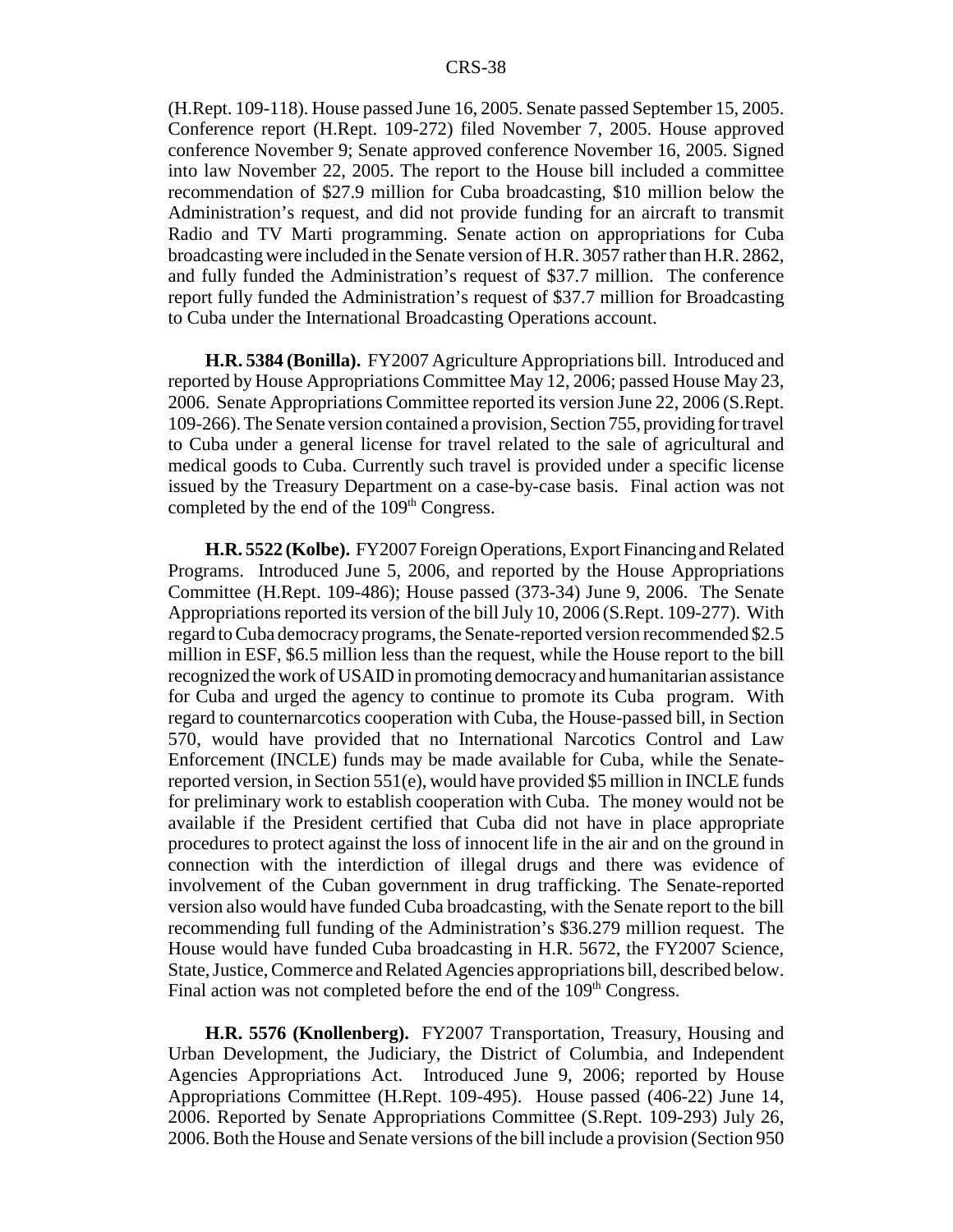in the House version and Section 846 in the Senate version) that prohibits funds from being used to implement tightened restrictions on financing for U.S. agricultural exports to Cuba that were issued in February 2005. In the House bill, the provision was added by H.Amdt. 1049 (Moran, Kansas), approved by voice vote during floor consideration on June 14, 2006. Final action on the measure was not completed by the end of the  $109<sup>th</sup>$  Congress.

**H.R. 5672 (Wolf).** FY2007 Science, State, Justice, Commerce and Related Agencies appropriations. Introduced June 22, 2006; reported by House Appropriations Committee (H.Rept. 109-520). House passed June 29, 2006. As approved, Cuba broadcasting is to be funded under the International Broadcasting Operations account. The report to the bill recommends \$36.102 million for Cuba broadcasting, including \$2.7 million to improve transmission capabilities via aerostat for broadcasting TV Marti. Final action on the measure was not completed before the end of the  $109<sup>th</sup>$  Congress.

## **Human Rights Resolutions**

**H.Con.Res. 81 (Menendez).** Expresses the sense of Congress regarding the two-year anniversary of the human rights crackdown in Cuba. Introduced March 2, 2005; approved by the House Committee on International Relations March 9, 2005. House passed (398-27, 2 present) April 27, 2005.

**H.Res. 193 (Diaz-Balart, Mario)**. Expresses support of the House of Representatives to the organizers and participants of the May 20, 2005, meeting in Havana of the Assembly to Promote Civil Society. Introduced April 6, 2005; approved by the Committee on International Relations April 27, 2005. House passed (392-22, 1 present) May 10, 2005.

**H.Res. 388 (Diaz-Balart, Lincoln).** Expresses the sense of the House of Representatives regarding the Cuban government's extreme repression against members of Cuba's pro-democracy movement in July 2005; condemns gross human rights violations committed by the Cuban regime; calls on the Secretary of State to initiate an international solidarity campaign on behalf of the immediate release of all Cuban political prisoners; calls on the European Union to reexamine its current policy toward the Cuban regime; and calls on the U.S. Permanent Representative to the United Nations and other international organizations to work with member countries of the U.N. Commission on Human Rights (UNCHR) to ensure a strong resolution on Cuba at the 62<sup>nd</sup> session of the UNCHR. Introduced July 26, 2005. House passed (393-31) September 29, 2005.

**S.Res. 140 (Martinez).** Expresses support of the Senate for the May 20, 2005 meeting in Havana of the Assembly to Promote Civil Society. Introduced May 12, 2005; Senate approved by unanimous consent May 17, 2005.

**S.Res. 469 (Lieberman).** Condemns the April 25, 2006, beating and intimidation of Cuban dissident Martha Beatriz Roque. Introduced May 8, 2006; Senate passed May 25, 2006, by unanimous consent.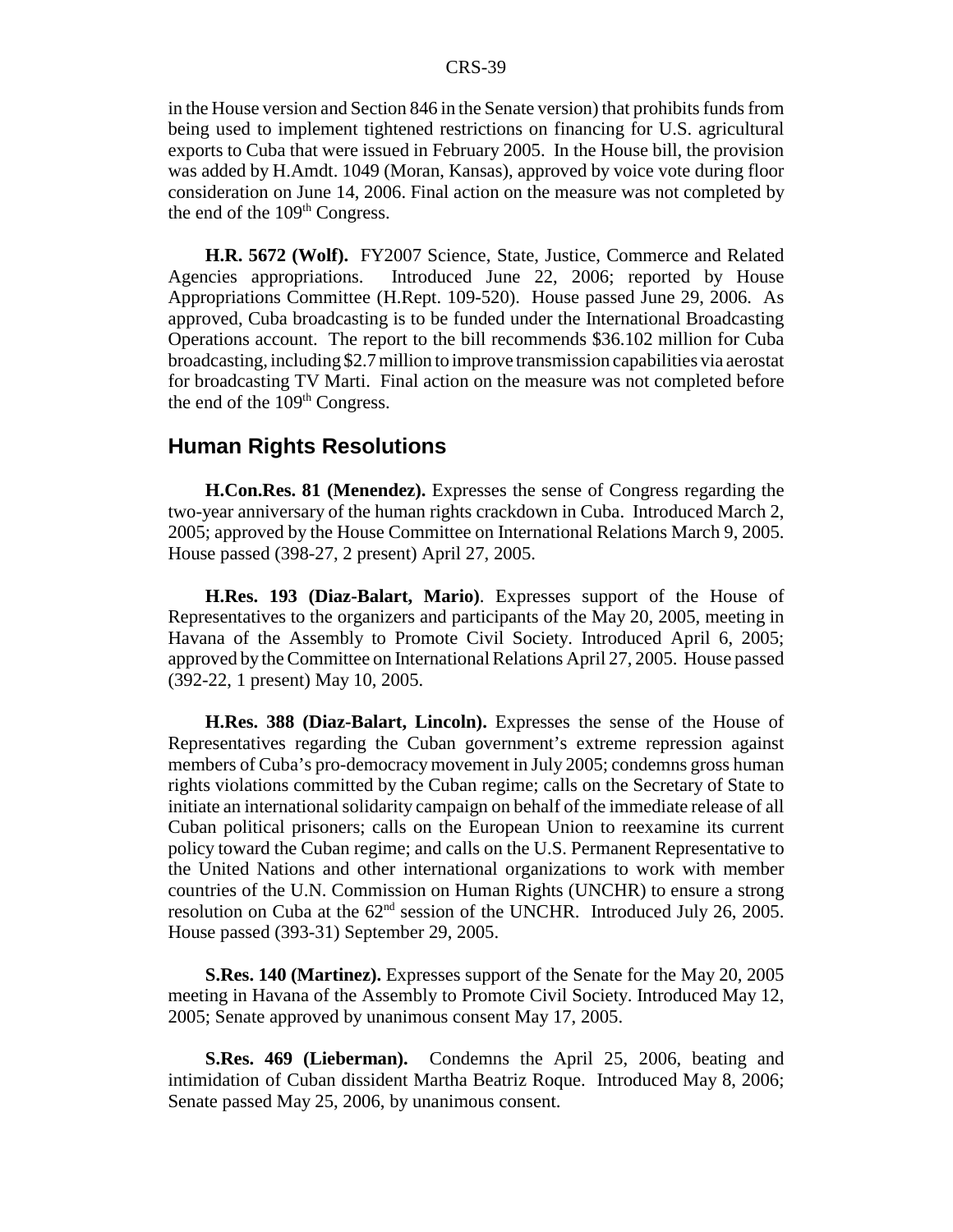## Legislative Initiatives in the 110<sup>th</sup> Congress

**H.R. 177 (Lee).** Pursuit of International Education (PIE) Act of 2007. Prohibits the use of funds available to the Department of the Treasury to implement regulations from June 2004 that tightened restrictions on travel to Cuba for educational activities. Introduced January 4, 2007; referred to Committee on Foreign Affairs.

**H.R. 216 (Serrano).** Baseball Diplomacy Act. Waives certain prohibitions with respect to nationals of Cuba coming to the United States to play organized baseball. Introduced January 4, 2007; referred to Committees on Foreign Affairs and Judiciary.

**H.R. 217 (Serrano).** Cuba Reconciliation Act. Lifts the trade embargo. Removes provisions restricting trade and other relations with Cuba, including repeal of the Cuban Democracy Act of 1992, the Cuban Liberty and Democratic Solidarity Act of 1996, and provisions of Section 211 of the Department of Commerce and Related Agencies Appropriations Act, 1999 related to transactions or payments with respect to trademarks. Introduced January 4, 2007; referred to the Committees on Foreign Affairs, Ways and Means, Energy and Commerce, Judiciary, Financial Services, Oversight and Government Reform, and Agriculture.

**H.R. 525 (King).** Amends the Cuban Liberty and Democratic Solidarity Act of 1996 to require that, in order to determine that a democratically elected government in Cuba exists, the government extradite to the United States convicted felon William Morales and all other individuals who are living in Cuba in order to escape prosecution or confinement for criminal offense committed in the United States. Introduced January 17, 2007; referred to the Committee on Foreign Affairs.

**H.R. 624 (Rangel).** Free Trade With Cuba Act. Would lift most economic sanctions on Cuba, including a trademark sanction in Section 211 of the Department of Commerce and Related Agencies Appropriations Act, 1999. Introduced January 22, 2007; referred to the Committees on Foreign Affairs, Ways and Means, Energy and Commerce, Judiciary, Financial Services, Oversight and Government Reform, and Agriculture.

**H.R. 654 (Rangel).** Export Freedom to Cuba Act of 2007. Would lift overall restrictions on travel to Cuba. Introduced January 24, 2007; referred to House Committee on Foreign Affairs.

**H.R. 757 (Delahunt).** Cuban-American Family Restoration Act. Would lift restrictions on family travel and the provision or remittances for family members in Cuba. Introduced January 31, 2007; referred to House Committee on Foreign Affairs.

**H.R. 1026 (Moran, Jerry).** Agricultural Export Facilitation Act of 2007. Would facilitate the sale of U.S. agricultural products to Cuba by providing for general license authority for travel-related expenditures for persons engaging in sales and marketing activities for agricultural products or in the transportation by sea or air of such products; authorizing a consular officer to issue a temporary visa for a Cuban national conducting activities related to the purchase of U.S. agricultural goods,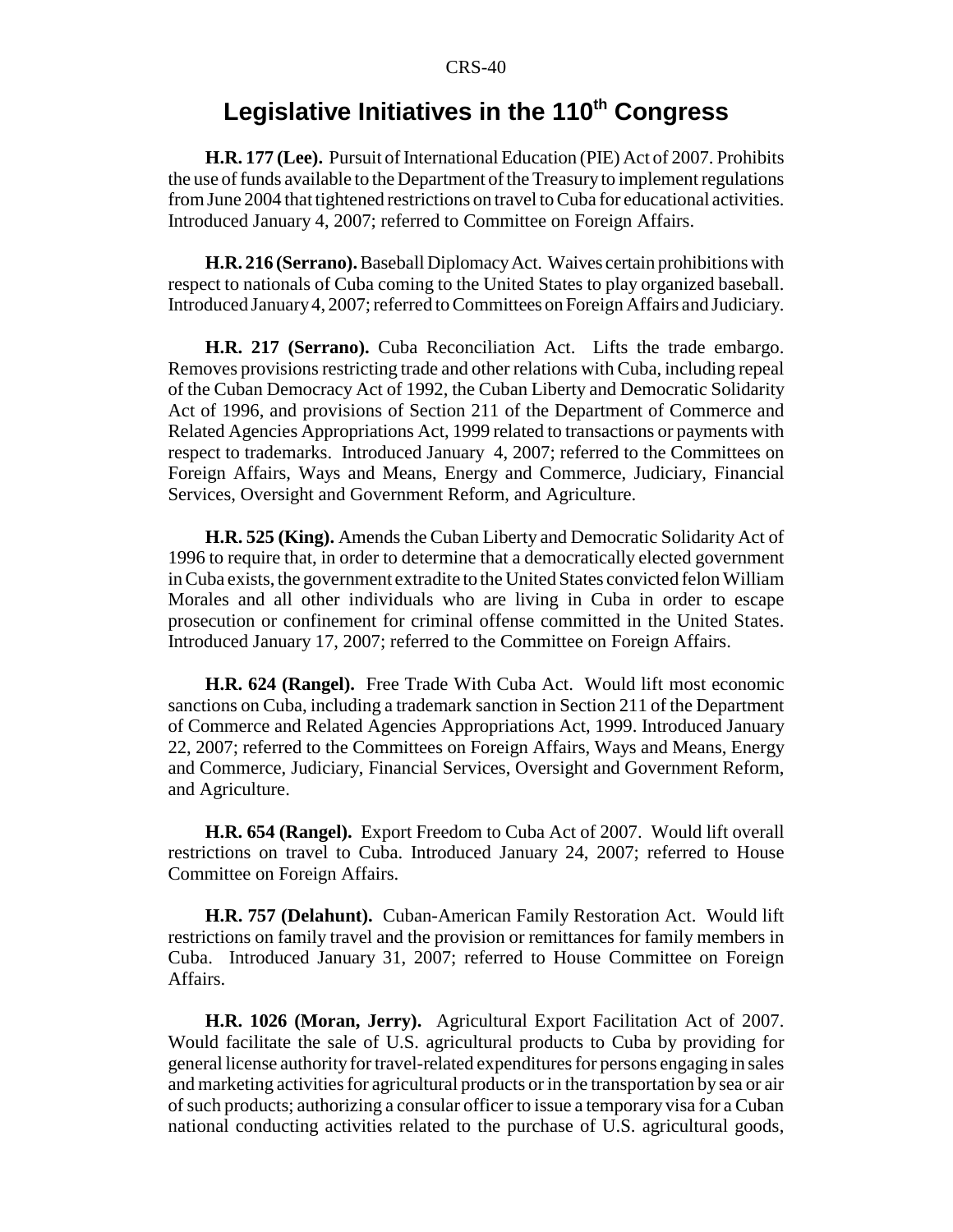including phytosanitary inspections; clarifying the "payment of cash in advance" term used in the Trade Sanctions Reform and Export Enhancement Act of 2000 (TSRA) to mean that the payment by the purchaser and the receipt of such payment to the seller occurs prior to the transfer of title of the commodity or product to the purchaser and the release of control of such commodity or product to the purchaser; and prohibiting the President from restricting direct transfers from a Cuban financial institution to a U.S. financial institution for U.S. agricultural sales under TSRA. Introduced February 13, 2007; referred to House Committees on Foreign Affairs, Judiciary, Financial Services, and Agriculture.

**H.R. 1306 (Wexler)/S. 749 (Nelson).** Identical bills would modify the prohibition on recognition by U.S. courts of certain rights relating to certain marks, trade names, or commercial names. H.R. 1306 introduced March 1, 2007; referred to House Committee on the Judiciary. S. 749 introduced March 2, 2007; referred to Senate Committee on the Judiciary.

**H.R. 1679 (Ros-Lehtinen).** Caribbean Coral Reef Protection Act. Would exclude from admission to the United States aliens who have made investments contributing to the enhancement of the ability of Cuba to develop its petroleum resources off its coast; require the President to impose economic sanctions on persons (including foreign subsidiaries) that are determined to have made an investment equal to or exceeding \$1 million that contributes to the enhancement of Cuba's ability to develop petroleum resources of the submerged lands off Cuba's coast. Introduced March 26, 2007; referred to House Committee on the Judiciary, and in addition to the Committees on Foreign Affairs, Financial Services, and Oversight and Government Reform. Similar, but not identical, to S. 876 described below.

**H.R. 2764 (Lowey).** FY2008 State, Foreign Operations, and Related Agencies Appropriations Act. Introduced and reported by Committee on Appropriations, (H.Rept. 110-197) June 18, 2007. House passed (241-178) June 22. Senate Appropriations Committee reported July 10, 2007 (S.Rept. 110-128).

During June 21, 2007 floor consideration, the House approved H.Amdt. 351 (Diaz-Balart) by a vote of 254-170 that increased funding for Economic Support Funds (ESF) by \$36.7 million in order to fully fund the Administration's request for \$45.7 million in ESF for Cuba democracy programs. The House committee-reported bill would have provided \$9 million in ESF for such programs. The Senate Appropriations Committee report to the bill would provide \$15 million in ESF for Cuba democracy programs.

Similar to previous years, the House-passed bill and Senate Appropriations bill would, in section 607, prohibit direct funding for Cuba.

Section 673 of the House bill would also specifically prohibit International Narcotics Control and Law Enforcement assistance to the Cuban government. The Senate bill would, in section 696, provide \$1 million in International Narcotics Control and Law Enforcement assistance for preliminary work by the Department of State, or such other entity as the Secretary of State may designate, to establish cooperation with the Cuban government on counternarcotics matters.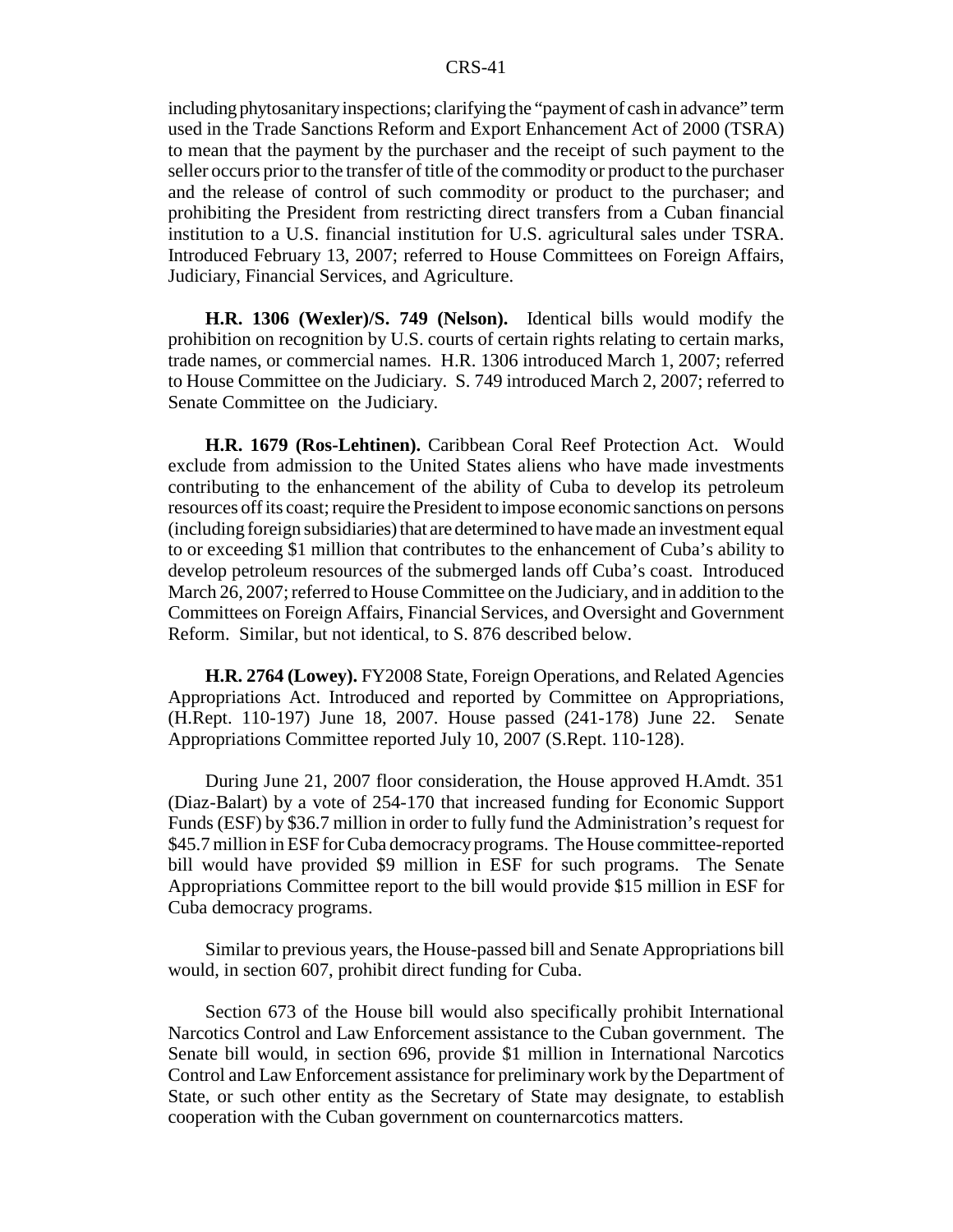The report to the House-passed bill and the report to the Senate bill both recommended \$33.681 million for Cuba broadcasting, \$5.019 million below the Administration's request of \$38.7 million and identical to the amount provided for FY2007.

**H.R. 2819 (Rangel)/S. 1673 (Baucus).** Promoting American Agricultural and Medical Exports to Cuba Act of 2007. H.R. 2819 introduced June 21, 2007; referred to the Committees on Foreign Affairs, Ways and Means, Judiciary, Agriculture, and Financial Services. S. 1673 introduced June 21, 2007; referred to the Committee on Finance. Among other provisions, the bills would clarify the meaning of "payment of cash in advance;" authorize direct transfers between Cuban and U.S. financial institutions for the execution of payments for sales pursuant to the Trade Sanctions Reform and Export Enhancement Act; establish an agricultural export promotion program with respect to Cuba; repeal the so-called Section 211 Cuba trademark sanction; lift restrictions on travel to Cuba; repeal an onsite verification requirement for the commercial sale of medicines and medical devices to Cuba; and increase the airport ticket tax for travel to or from Cuba by \$1.00, with funds going to a newly established Agricultural Export Promotion Trust Fund.

**H.R. 2829 (Serrano).** FY2008 Financial Service and General Government Appropriations Act. Introduced and reported by House Appropriations Committee (H.Rept. 101-207) June 22, 2007. Reported by Senate Appropriations Committee July 13, 2007 (S.Rept. 110-129). House passed (240-179) June 28, 2007. As approved by the House, Section 903 would prevent Treasury Department funds from being used to implement a February 2005 regulation that requires the payment of cash in advance prior to the shipment of U.S. agricultural goods to Cuba. The House adopted the provision during June 28, 2007 floor consideration when it approved H.Amdt. 467 (Moran, Kansas) by voice vote. The Senate Appropriations Committee version has a similar provision in Section 619, as well as another provision in Section 620 that would allow for travel to Cuba under a general license for the marketing and sale of agricultural and medical goods.

**S. 554 (Dorgan).** Act For Our Kids. Title I, Section 101 would terminate U.S. government-sponsored television broadcasting to Cuba and prohibit funding. Title II, Section 254, the Freedom to Travel to Cuba Act of 2007, would prohibit the President from regulating or prohibiting travel to or from Cuba by U.S. citizens or legal residents, or any of the transactions ordinarily incident to such travel. Introduced February 12, 2007; referred to Senate Committee on Finance.

**S. 721 (Enzi).** Freedom to Travel to Cuba Act of 2007. Would prohibit the President from regulating or prohibiting travel to or from Cuba by U.S. citizens or legal residents, or any of the transaction ordinarily incident to such travel. Introduced March 1, 2007; referred to Committee on Foreign Relations.

**S. 876 (Martinez).** Would exclude from admission to the United States aliens who have made investments contributing to the enhancement of the ability of Cuba to develop its petroleum resources off its coast; require the President to impose economic sanctions on persons (including foreign subsidiaries) that are determined to have made an investment equal to or exceeding \$1 million that contributes to the enhancement of Cuba's ability to develop petroleum resources of the submerged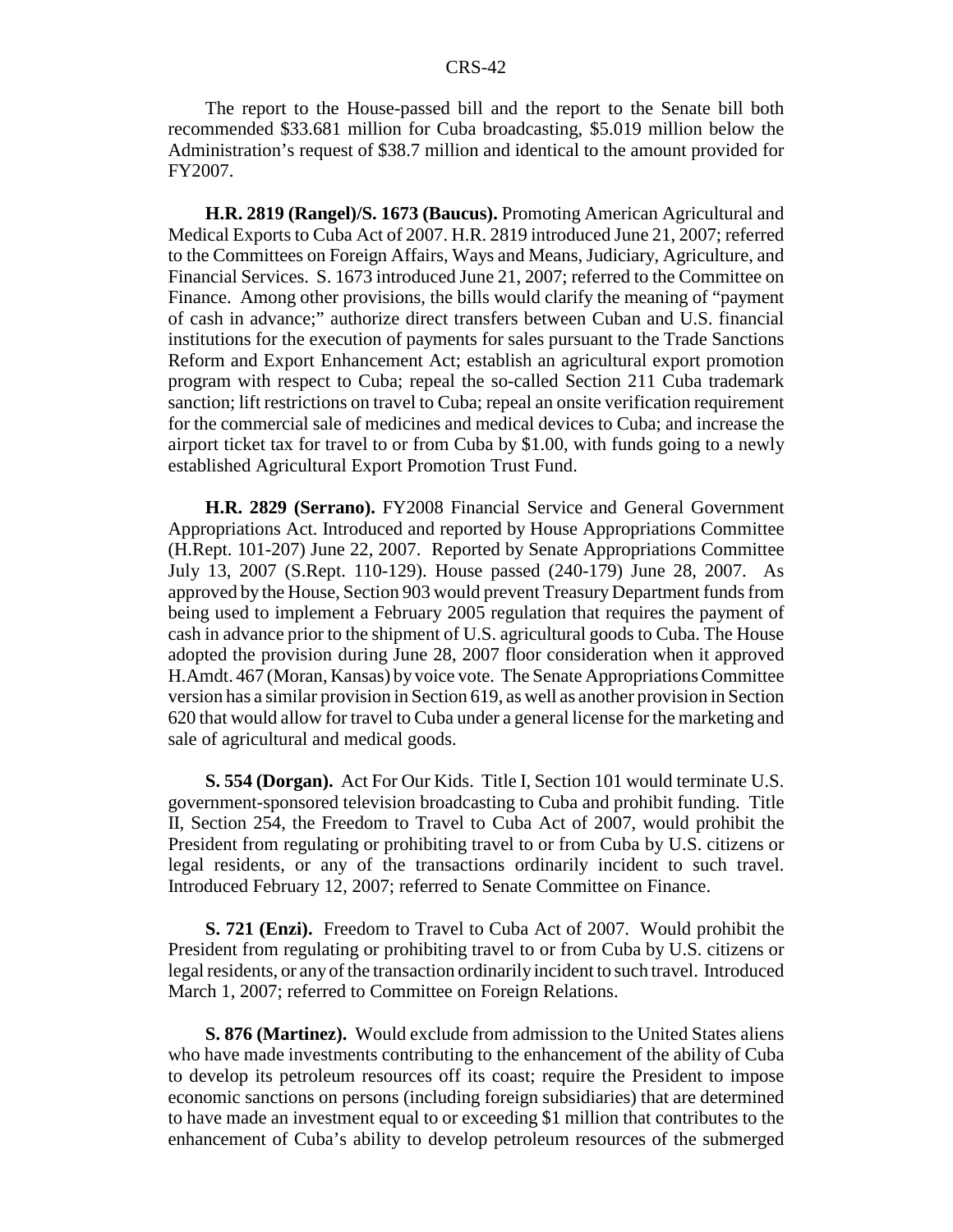lands off Cuba's coast. Introduced March 14, 2007; referred to the Committee on Banking, Housing, and Urban Affairs. Similar, but not identical, to H.R. 1679 described above.

**S. 1268 (Dorgan).** Would provide for the development of certain outer Continental resources. Amends the Cuba embargo regulations to provide for general license authority for travel-related expenditures by persons engaging in hydrocarbon exploration and extraction activities. Introduced May 2, 2007; referred to the Committee on Energy and Natural Resources.

## **For Additional Reading**

- CRS Report RL33551, *Transportation, the Treasury, Housing and Urban Development, the Judiciary, the District of Columbia, the Executive Office of the President and Independent Agencies (TTHUD): FY2007 Appropriations,* coordinated by David Randall Peterman and John Frittelli.
- CRS Report RL32905, *Transportation, the Treasury, Housing and Urban Development, the Judiciary, the District of Columbia, the Executive Office of the President and Independent Agencies: FY2006 Appropriations,* coordinated by David Randall Peterman and John Frittelli.
- CRS Report RL33412, *Agriculture and Related Agencies: FY2007 Appropriations,* coordinated by Jim Monke.
- CRS Report RS20450, *The Case of Elian Gonzalez: Legal Basics,* by Larry M. Eig.
- CRS Report RL33622, *Cuba's Future Political Scenarios and U.S. Policy Approaches,* by Mark P. Sullivan.
- CRS Report RL32251, *Cuba and the State Sponsors of Terrorism List*, by Mark P. Sullivan.
- CRS Report RL32730, *Cuba: Issues for the 109<sup>th</sup> Congress*, by Mark P. Sullivan.
- CRS Report RL31740, *Cuba: Issues for the 108th Congress*, by Mark P. Sullivan.
- CRS Report RL30806, *Cuba: Issues for the 107th Congress,* by Mark P. Sullivan and Maureen Taft-Morales.
- CRS Report RL30628, *Cuba: Issues and Legislation in the 106th Congress*, by Mark P. Sullivan and Maureen Taft-Morales.
- CRS Report RL31139, *Cuba: U.S. Restrictions on Travel and Remittances,* by Mark P. Sullivan.
- CRS Report RL30386, *Cuba-U.S. Relations: Chronology of Key Events 1959 -1999,* by Mark P. Sullivan.